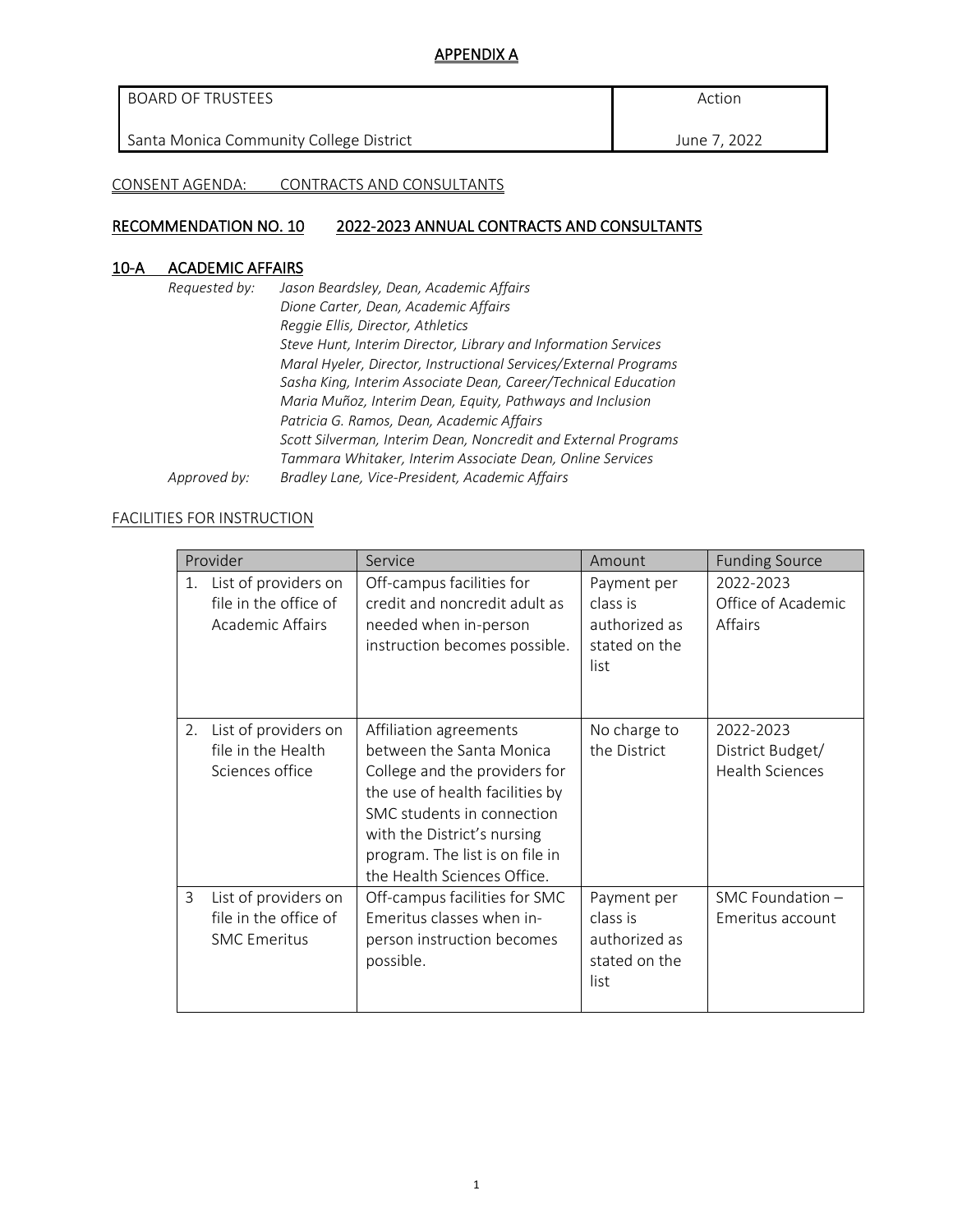# 10-A ACADEMIC AFFAIRS *(continued)*

#### SOFTWARE FOR INSTRUCTION

| Provider        | Service                         | Amount         | <b>Funding Source</b> |
|-----------------|---------------------------------|----------------|-----------------------|
| 4. Turnitin.com | Santa Monica Community          | Not to exceed: | 2022-2023             |
|                 | College District will provide a | \$80,000       | District Budget       |
|                 | plagiarism detection software   |                | (Lottery)             |
|                 | owned by Turnitin.com           |                |                       |

### **ATHLETICS**

| Provider             | Service                                                                                                                                                        | Amount                                           | <b>Funding Source</b>                      |
|----------------------|----------------------------------------------------------------------------------------------------------------------------------------------------------------|--------------------------------------------------|--------------------------------------------|
| 5. Kaiser Permanente | Santa Monica Community<br>College District will provide a<br>learning environment<br>conducive to educating the<br>residents in the ACGME<br>competency areas. | Not to exceed:<br>\$4,000                        | 2022-2023<br>District Budget/<br>Athletics |
| 6. WellnessMart.com  | Provide athletic-related pre-<br>participation physical exams<br>for up to 150 student athletes<br>during the academic year<br>2022-2023.                      | \$70.00 per<br>physical Not to<br>exceed \$3,500 | 2022-2023<br>District Budget/<br>Athletics |
| 7. Presto Sports     | Host the Athletics website:<br>www.smccorsairs.com                                                                                                             | Not to Exceed<br>\$3,450                         | 2022-2023<br>District Budget/<br>Athletics |

#### DISTANCE EDUCATION

| Provider    | Service                      | Amount            | <b>Funding Source</b> |
|-------------|------------------------------|-------------------|-----------------------|
| 8. Canvas/  | Course Management System     | Current funding   | 2022-2023             |
| Instructure | (CMS) for District-wide use. | source is being   | Academic Affairs      |
|             |                              | supported         |                       |
|             |                              | through the       |                       |
|             |                              | <b>CCCCO OEI</b>  |                       |
|             |                              | (Online           |                       |
|             |                              | Education         |                       |
|             |                              | Initiative).      |                       |
|             |                              |                   |                       |
|             |                              | Cost to District: |                       |
|             |                              | \$0               |                       |
|             |                              |                   |                       |
|             |                              | Actual dollar     |                       |
|             |                              | value of one-     |                       |
|             |                              | year Canvas       |                       |
|             |                              | contract:         |                       |
|             |                              | \$288,554         |                       |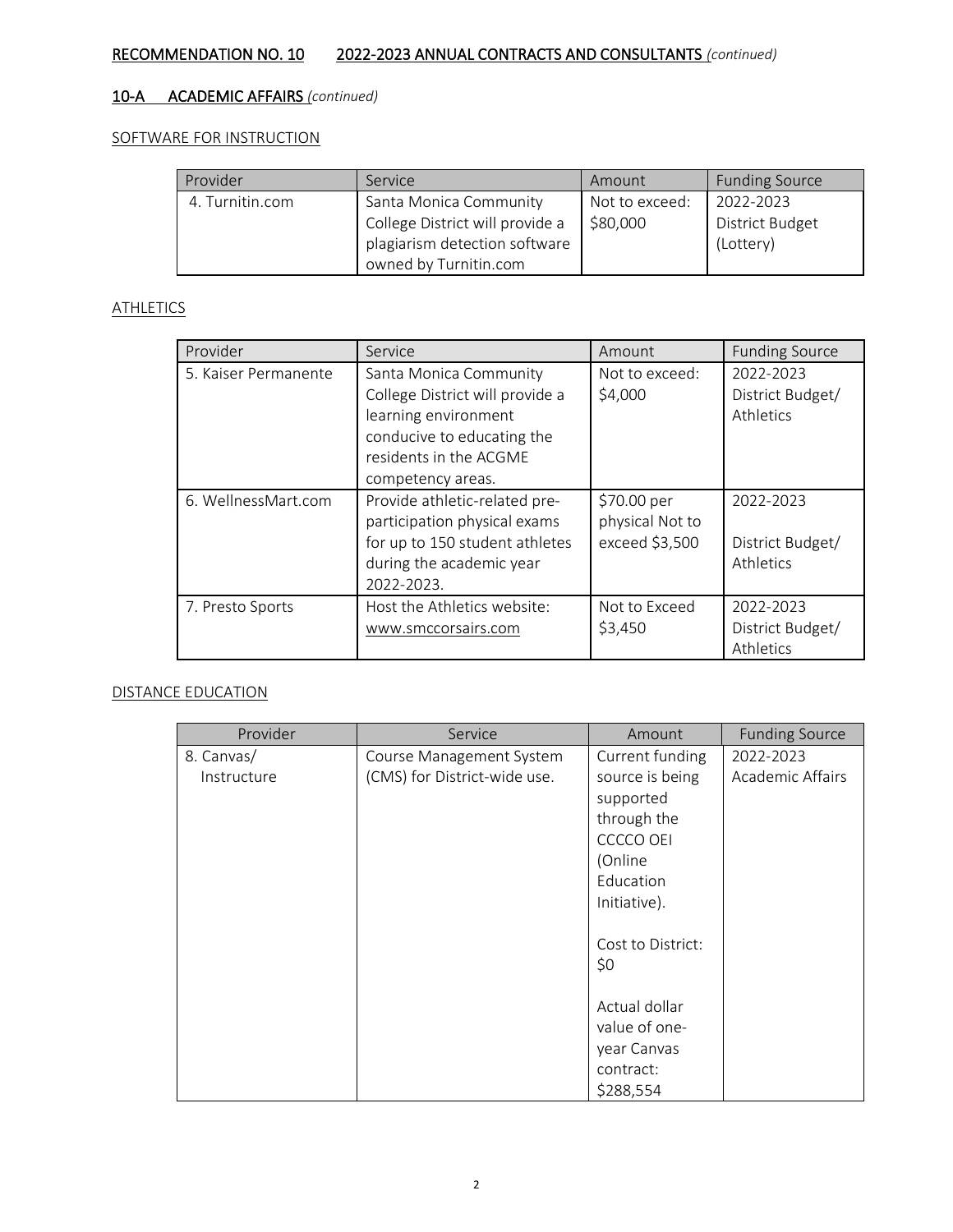# 10-A ACADEMIC AFFAIRS *(continued)*

LIBRARY VENDOR

| Provider          | Service                              | Amount        | <b>Funding Source</b> |
|-------------------|--------------------------------------|---------------|-----------------------|
| Yankee Book<br>9. | Provider of library books without    | Not to exceed | 2022-2023             |
| Peddler           | taking estimates or advertising for  | \$50,000      | California State      |
|                   | bids as permissible under Public     |               | Lottery Grant         |
|                   | Contract Code 20118.3 and            |               |                       |
|                   | Education Code 81651.                |               |                       |
| 10. CCLC          | Provider of Library Databases and    | Not to exceed | 2022-2023             |
| (Community        | Electronic Books without taking      | \$300,000     | California State      |
| College Library   | estimates or advertising for bids as |               | Lottery Grant.        |
| Consortium)       | permissible under Public Contract    |               |                       |
|                   | Code 20118.3 and Education Code      |               |                       |
|                   | 81651.                               |               |                       |

## WORK STUDY AGREEMENTS

| Provider          | Service                          | Amount                | <b>Funding Source</b> |
|-------------------|----------------------------------|-----------------------|-----------------------|
| 11. Work Study    | These are renewal agreements     | (Costs will not       | 2022-2023             |
| Agreement with    | that allow university work-study | accrue until in-      | Budget/               |
| the University of | students to be placed at Santa   | person instruction    | Academic              |
| California Los    | Monica College. The District     | becomes possible.)    | Affairs (District's   |
| Angeles,          | pays the percentage of the       | <b>UCLA</b>           | share)                |
|                   | students' wages as indicated.    | SMC's responsibility: |                       |
|                   | Peer tutors have worked in       | 50% of total          |                       |
|                   | English, Social Science, Math,   | compensation paid     |                       |
|                   | Modern Language, Science, and    | to students.          |                       |
|                   | Supplemental Instruction.        | 15% administrative    |                       |
|                   |                                  | fees.                 |                       |
|                   |                                  | A share of Worker's   |                       |
|                   |                                  | Compensation,         |                       |
|                   |                                  | Medicare expenses,    |                       |
|                   |                                  | and Unemployment      |                       |
|                   |                                  | insurance             |                       |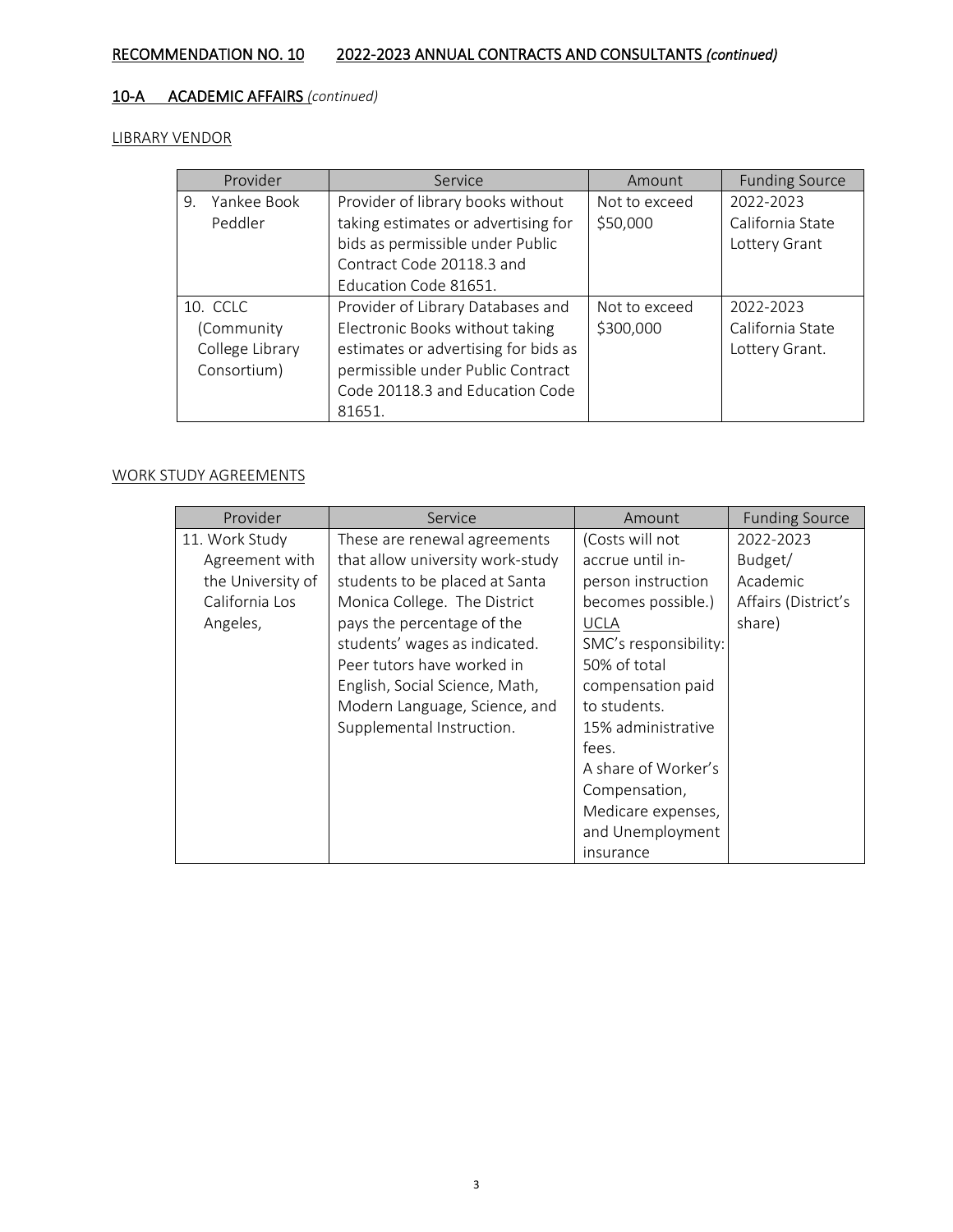#### CONTRACT EDUCATION

The contracts are needed to support infrastructure needs (e.g., the program's web-based registration system and off-site locations) as well as content. For the contracts where no dollar amount is indicated, the amount is based on a percentage of the enrollment fees generated or real-time demand by clients for customized training programs.

Funding Source: Contracts for Contract Education are fully-funded by revenues generated through class enrollments and state funds to subsidize employee training programs based on performance.

| Provider                                                                                            | Service                                                                                                                                                                                                                                                                                                                                                                                                                                                 |
|-----------------------------------------------------------------------------------------------------|---------------------------------------------------------------------------------------------------------------------------------------------------------------------------------------------------------------------------------------------------------------------------------------------------------------------------------------------------------------------------------------------------------------------------------------------------------|
| 1. OMCP-Online<br>Marketing Certified<br>Professional                                               | Agreement to provide prepaid OMCA Exam Vouchers for SMC<br>Contract Education Students who complete Social Media Marketing<br>Practitioner Certification through Market Motive.<br>Not to exceed \$4,000/year                                                                                                                                                                                                                                           |
| 2. Education to Go                                                                                  | Agreement to offer online classes through SMC's Contract Education<br>program in exchange for a percentage of the enrollment fees<br>generated.                                                                                                                                                                                                                                                                                                         |
| 3. CRM Learning                                                                                     | Purchase videos for Customer Service Academy curriculum through<br>Contract Education                                                                                                                                                                                                                                                                                                                                                                   |
| 4. Complete Book.com                                                                                | Purchase books for Customer Service Academy curriculum through<br><b>Contract Education</b>                                                                                                                                                                                                                                                                                                                                                             |
| 5. International<br>Optimum Solutions,<br>LLC dba Kirkpatrick<br>Enterprises<br>International (KEI) | Agreement to provide specialized training to Employer Training<br>Panel (ETP) clients. Classes in Manufacturing Skills, LEAN, Six Sigma,<br>Continuous Improvement, Quality Control, and Business Silks are<br>approved categories of training for ETP contractors. New courses in<br>COVID response in various industry categories will be developed and<br>implemented.<br>Contract amount is contingent upon market response for remote<br>learning. |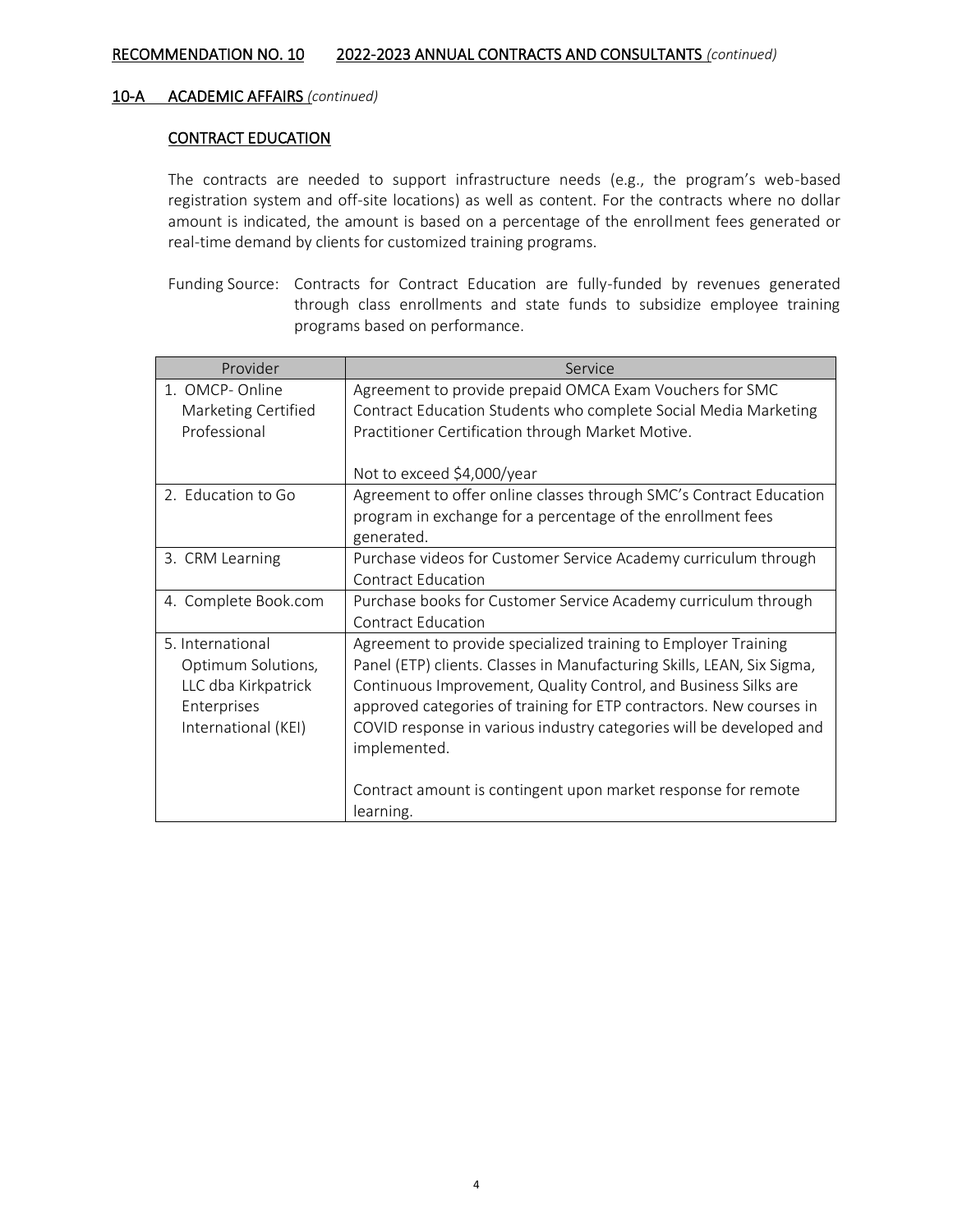#### COMMUNITY EDUCATION

The contracts are needed to support infrastructure needs (e.g., the program's web-based registration system and off-site locations) as well as content. For the contracts where no dollar amount is indicated, the amount is based on a percentage of the enrollment fees generated.

Funding Source: Contracts for Community Education are fully-funded by revenues generated through class enrollments.

|    | Provider               | Service                                                                                                                         |
|----|------------------------|---------------------------------------------------------------------------------------------------------------------------------|
| 1. | Modern Campus-         | Annual maintenance agreement for Lumens Software used by                                                                        |
|    | owners of Augusoft     | Community Education for online registration and Paypal for credit                                                               |
|    | Inc./Lumens            | card transactions.                                                                                                              |
|    |                        |                                                                                                                                 |
|    | <b>AUMT Institute</b>  | Not to exceed \$23,000                                                                                                          |
| 2. |                        | Agreement to offer online and in-class courses through SMC's<br>Community Education program. A portion of the fees students pay |
|    |                        | for these classes will be revenue for Community Education, and the                                                              |
|    |                        | balance will go to AUMT.                                                                                                        |
|    |                        |                                                                                                                                 |
|    |                        | AUMT will provide Phlebotomy career training, including textbooks,                                                              |
|    |                        | supplies, materials and instructors. AUMT will dispose of waste per                                                             |
|    |                        | OSHA guidelines.                                                                                                                |
|    |                        |                                                                                                                                 |
|    |                        | Not to exceed \$20,000                                                                                                          |
|    |                        | Comment: Generally, funding flows from AUMT to Community                                                                        |
| 3. | Condensed              | Education, unless we have to facilitate the student's registration.                                                             |
|    | Curriculum             | Agreement to offer online and in class courses through SMC's<br>Community Education program in exchange for a percentage of the |
|    | International (CCI)    | enrollment fees generated.                                                                                                      |
|    |                        |                                                                                                                                 |
|    |                        | CCI will provide the third-party content, including textbooks,                                                                  |
|    |                        | supplies, materials and instructors for both online and classroom-                                                              |
|    |                        | based career training programs.                                                                                                 |
|    |                        |                                                                                                                                 |
|    |                        | Not to exceed \$10,000                                                                                                          |
| 4. | <b>Career Training</b> | Agreement to offer online and in class courses through SMC's                                                                    |
|    | Solutions, LLC         | Community Education program in exchange for a percentage of the                                                                 |
|    |                        | enrollment fees generated.                                                                                                      |
|    |                        | Career Training Solutions will provide the third-party content,                                                                 |
|    |                        | including textbooks, supplies, materials and instructors for both                                                               |
|    |                        | online and classroom-based career training programs.                                                                            |
|    |                        |                                                                                                                                 |
|    |                        | Not to exceed \$10,000                                                                                                          |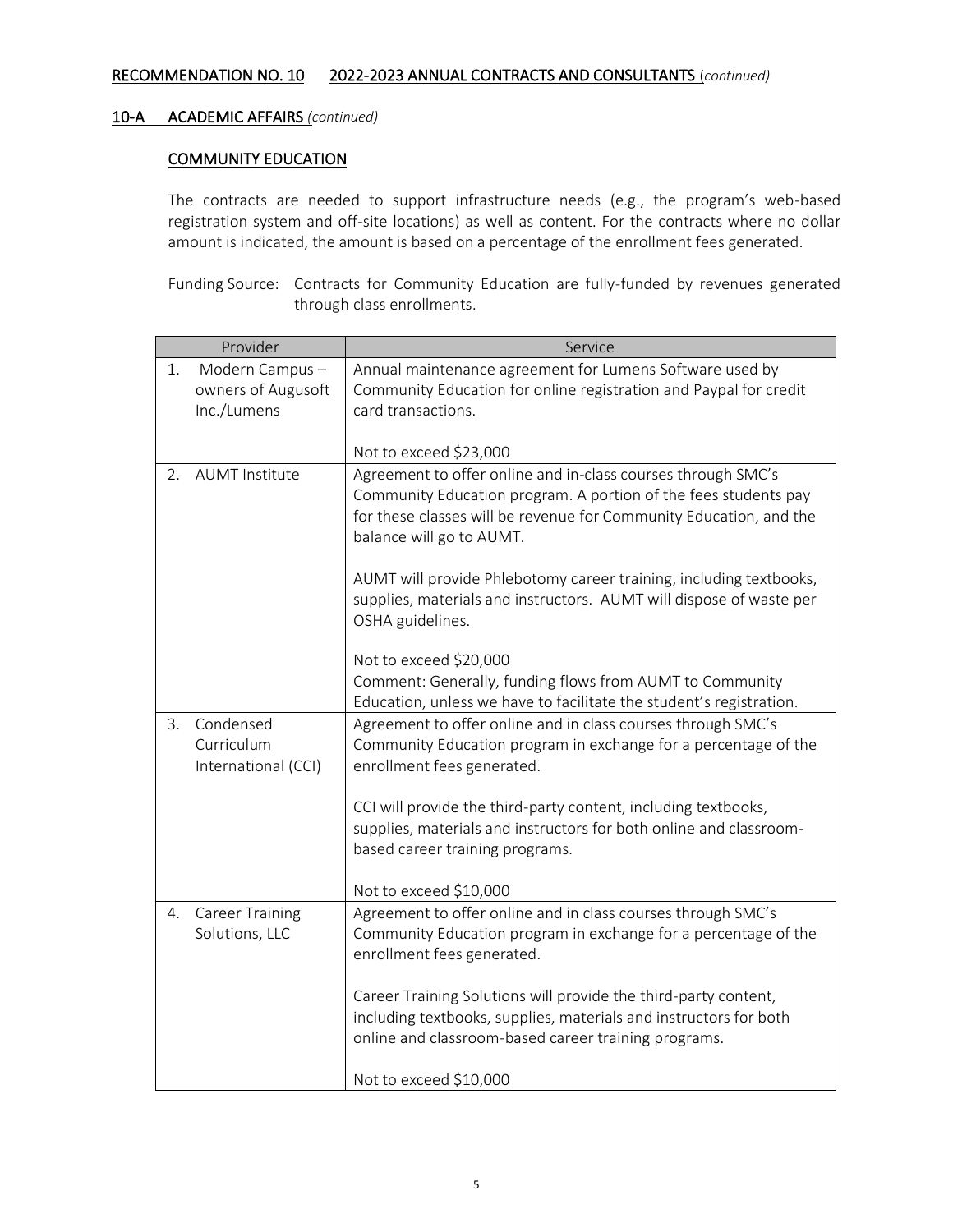## COMMUNITY EDUCATION

| Provider                                     | Service                                                                                                                                                                                                                                                                                                                                     |
|----------------------------------------------|---------------------------------------------------------------------------------------------------------------------------------------------------------------------------------------------------------------------------------------------------------------------------------------------------------------------------------------------|
| <b>Black Rocket</b><br>5.                    | Agreement to offer online and in class courses through SMC's Community<br>Education program in exchange for a percentage of the enrollment fees<br>generated.                                                                                                                                                                               |
|                                              | Black Rocket will provide the third-party content, including textbooks,<br>supplies, materials and instructors for both online and classroom-based<br>programs for youth.                                                                                                                                                                   |
|                                              | Not to exceed \$5,000                                                                                                                                                                                                                                                                                                                       |
| Course Horse<br>6.                           | Agreement to offer selected courses from Community Education on<br>Course Horse's website to serve as a marketing tool to increase enrollment<br>and publicity for the program.                                                                                                                                                             |
|                                              | Comment: Community Ed receives from CourseHorse a percentage of<br>course fees only when students register through the Course Horse site.<br>Community Education will utilize this site for a select few courses that<br>need additional registration to meet the minimum to run. There is never a<br>payment made from SMC to this vendor. |
| 7. Education to Go                           | Agreement to offer online classes through SMC's Community Education<br>program in exchange for a percentage of the enrollment fees generated.                                                                                                                                                                                               |
|                                              | Comment: Funding flows only from EdToGo to SMC.                                                                                                                                                                                                                                                                                             |
| Institute of<br>8.<br>Reading<br>Development | Agreement with the Institute of Reading Development for the rental of<br>classroom space at Santa Monica College in exchange for a percentage of<br>the enrollment fees generated.                                                                                                                                                          |
|                                              | Comment: The Institute of Reading Development offers reading programs<br>for children and adults. The program will be publicized in the Community<br>and Contract Education schedule of classes and website; however, all<br>enrollments are done through IRD. Funding flows only from IRD to SMC.                                          |
| Learning<br>9.<br>Resources<br>Network       | LERN Yearly Membership \$800                                                                                                                                                                                                                                                                                                                |
| 10. You Got Class                            | Agreement to offer online courses through SMC's Community Education<br>program in exchange for a percentage of the enrollment fees generated.                                                                                                                                                                                               |
|                                              | You Got Class will provide the third-party content, including textbooks,<br>supplies, materials and instructors for online class offerings.<br>Comment: Funding flows only from YouGotClass to SMC                                                                                                                                          |
| 11. Southwest<br>Printing                    | Printing services for all Community Education catalogs and mailers.                                                                                                                                                                                                                                                                         |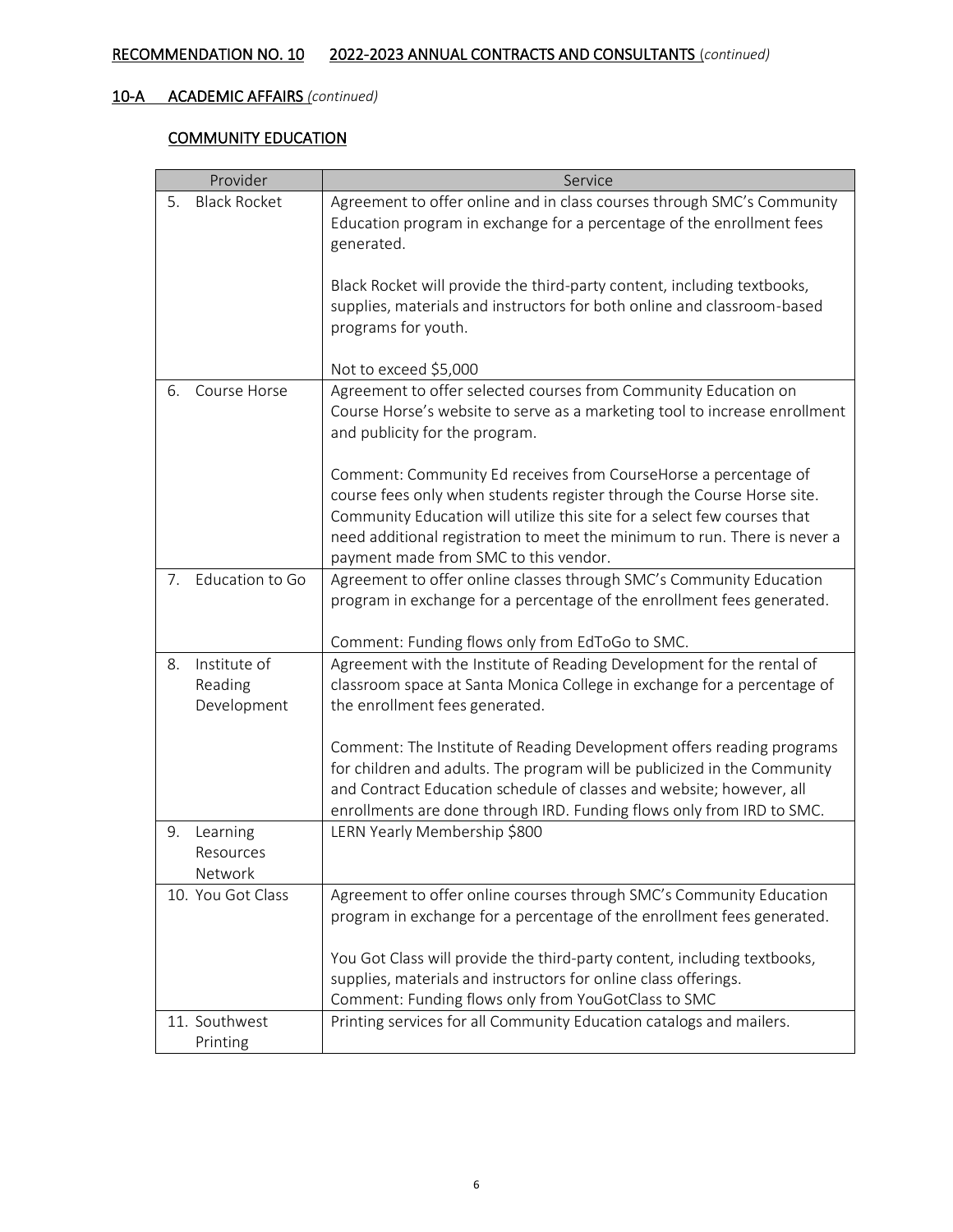# COMMUNITY EDUCATION *(continued)*

| Provider              | Service                                                                      |
|-----------------------|------------------------------------------------------------------------------|
| 12. We Search         | Editorial copywriting; information research and verifications                |
| Research              |                                                                              |
|                       | Not to exceed \$1,000                                                        |
| 13. West LA           | Agreement to offer joint community education classes through SMC's           |
| Extension             | Community Education program in exchange for a percentage of the              |
|                       | enrollment fees charged.                                                     |
|                       | Not to exceed \$1,500.                                                       |
|                       |                                                                              |
|                       | Comment: Generally, any payment would be small. The effective result of      |
|                       | this partnership is that both institutions see registrations they otherwise  |
|                       | would not have gotten. It is near to a break-even between the Colleges,      |
|                       | but more enrollments for both.                                               |
| 14. Shasta College    | Agreement to offer selected Community Education classes from each            |
| Community             | college in the other's catalog in exchange for a percentage of the           |
| Education             | enrollment fees charged.                                                     |
|                       | Not to exceed \$1,500.                                                       |
|                       |                                                                              |
|                       | Comment: Generally, any payment would be small. The effective result of      |
|                       | this partnership is that both institutions see registrations they otherwise  |
|                       | would not have gotten. It is near to a break-even between the Colleges,      |
|                       | but more enrollments for both.                                               |
| 15. PeachJar          | Purchased digital advertising to the families enrolled in local schools. The |
|                       | system allows us to buy advertising time for Community Education digital     |
|                       | flyers to be pushed out to SMMUSD parent emails.                             |
|                       | Not to exceed \$5,000.                                                       |
| 16. Beverly Drive     | Agreement to cobrand workshops Beverly Drive Financial Offers virtually,     |
| Financial             | outside of the traditional Community Education classes, and in return,       |
|                       | Beverly Drive Financial pays Community Education at SMC a referral fee as    |
|                       | outlined in the agreement.                                                   |
| 17. List of providers | Payment for delivery of seminars and courses for SMC Community               |
| on file in the        | Education courses. Payment per class is authorized as stated on the list.    |
| Office of             |                                                                              |
| Community             |                                                                              |
| Education             |                                                                              |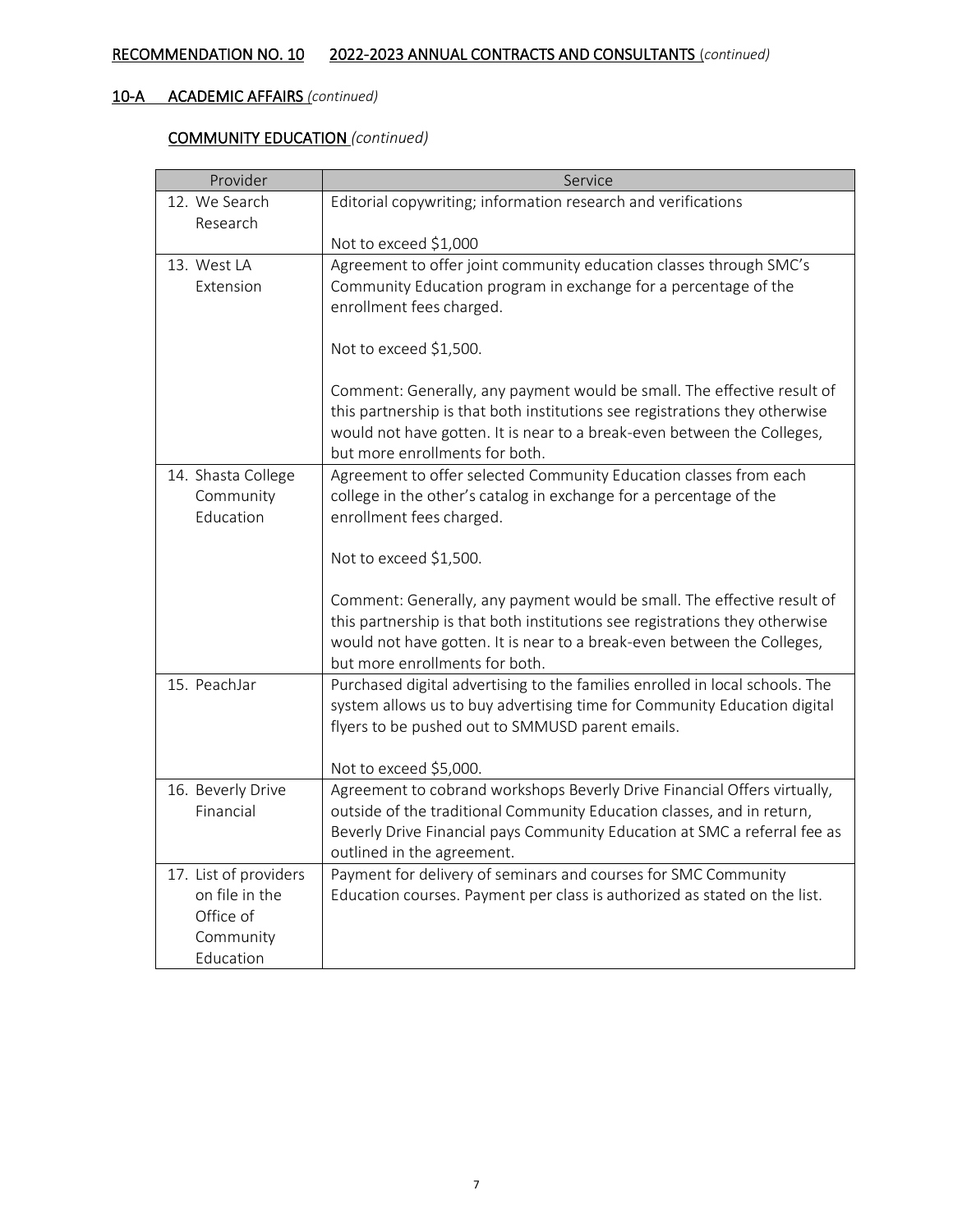#### 10-B CONSTRUCTION/FACILITIES SERVICES

*Requested by: John Greenlee, Director of Facilities Finance Charlie Yen, Director, Facilities Planning Yu-Ngok Lo, Assistant Director, Facilities Planning Approved by: Christopher Bonvenuto, Vice-President, Business/Administration*

The following one-year agreements for Construction/Facilities Services are all renewals of existing contracts for services.

| Provider                                                 | Services                                                                                                                                                                                                                                                        | Amount                                                                                                    | <b>Funding Source</b>                              |
|----------------------------------------------------------|-----------------------------------------------------------------------------------------------------------------------------------------------------------------------------------------------------------------------------------------------------------------|-----------------------------------------------------------------------------------------------------------|----------------------------------------------------|
| 1. ARC                                                   | Reprographic Services for<br>large format building<br>plans and construction<br>documents                                                                                                                                                                       | Not to exceed<br>\$85,000                                                                                 | Measure V, and<br><b>District Capital</b><br>Funds |
| 2. Foundation for<br>California<br>Community<br>Colleges | Annual license fee for<br>state facilities planning<br>program (FUSION)                                                                                                                                                                                         | Not to exceed<br>\$26,000                                                                                 | District Capital<br>Funds                          |
| 3. Chris Nelson &<br>Associates, Inc.                    | Provide boundary<br>determination,<br>ALTA/ASCM land title<br>matters, aerial<br>photogrammetric<br>mapping, topography,<br>underground utilities<br>position and alignment,<br>and construction control<br>survey for the District's<br>construction projects. | Not to exceed<br>\$75,000                                                                                 | Measure V, and<br><b>District Capital</b><br>Funds |
| 4. QuickBase, Inc.                                       | License and user fee for<br>construction project<br>management information<br>program                                                                                                                                                                           | Not to exceed<br>\$25,000                                                                                 | Measure V, and<br><b>District Capital</b><br>Funds |
| 5. ALMA Strategies                                       | The consultant will<br>provide Capital Outlay<br>Planning, Facilities<br>Planning and Space<br><b>Utilization Services</b>                                                                                                                                      | \$84 - \$205 per<br>hour not to<br>exceed \$105,000,<br>plus up to \$3,750<br>in reimbursable<br>expenses | <b>District Capital</b><br>Funds                   |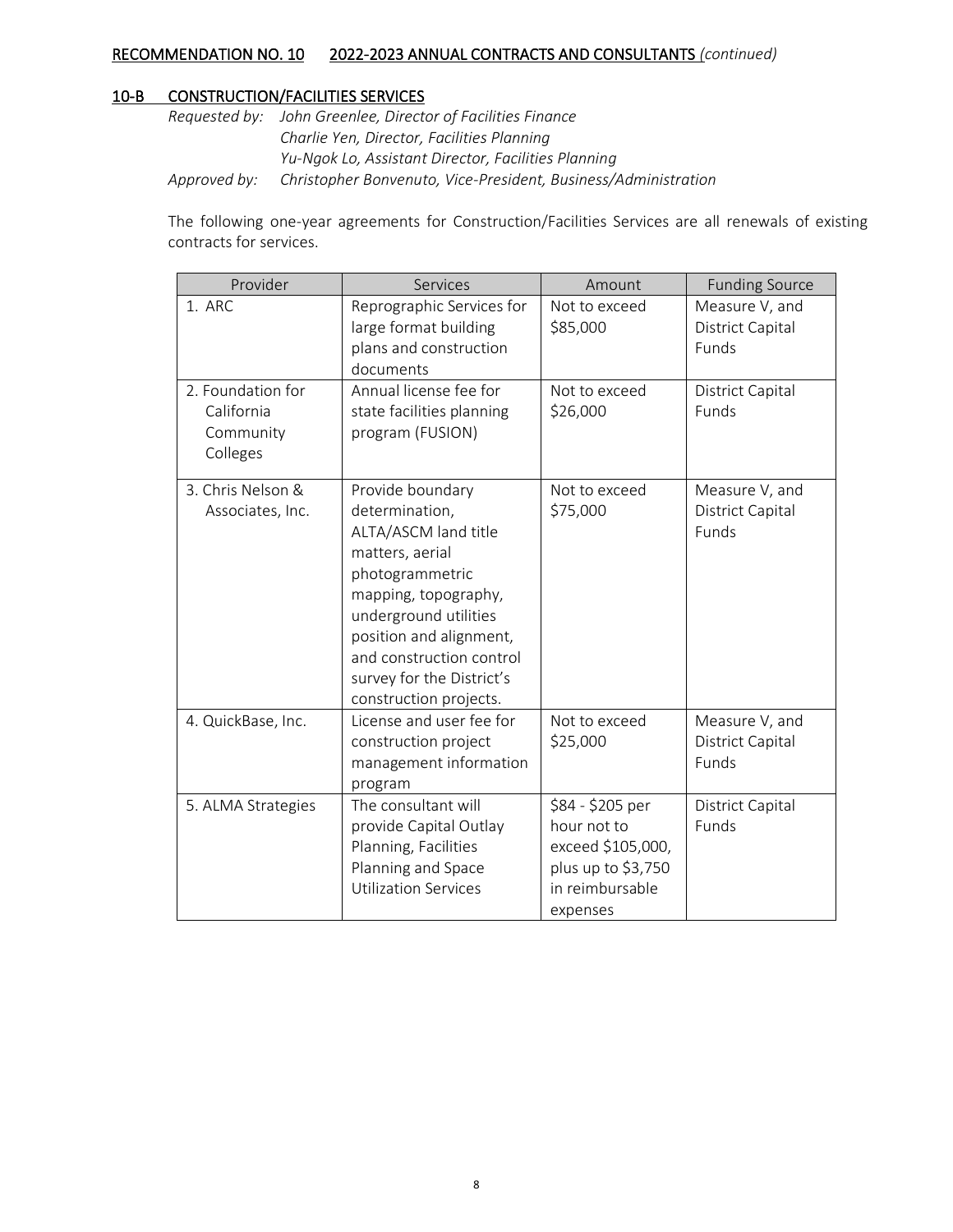#### 10-B CONSTRUCTION/FACILITIES SERVICES *(continued)*

The following two-year agreements for Construction/Facilities Services are renewals of existing contracts for the following projects: Malibu Campus, Art Complex, and Math and Science building.

| Provider                       | Services                                                                                                                         | Amount                                                                                                                                                       | <b>Funding Source</b>                             |
|--------------------------------|----------------------------------------------------------------------------------------------------------------------------------|--------------------------------------------------------------------------------------------------------------------------------------------------------------|---------------------------------------------------|
| 1. Geolabs Westlake<br>Village | Geotechnical Services                                                                                                            | \$75 to \$180 per<br>hour, Special Tests<br>\$78 to \$4,000 per<br>test and up to<br>\$600 per report,<br>plus reimbursable<br>expenses and test<br>reports. | Measure V, and<br><b>District Capital</b><br>Fund |
| 2. RMA GROUP                   | The consultant will<br>provide soil compaction/<br>masonry/aggregate/<br>mortar / welding / asphalt<br>material testing services | \$50 to \$180 per<br>hour, and up to<br>\$1,800 per report,<br>plus reimbursable<br>expenses and test<br>reports.                                            | Measure V, and<br><b>District Capital</b><br>Fund |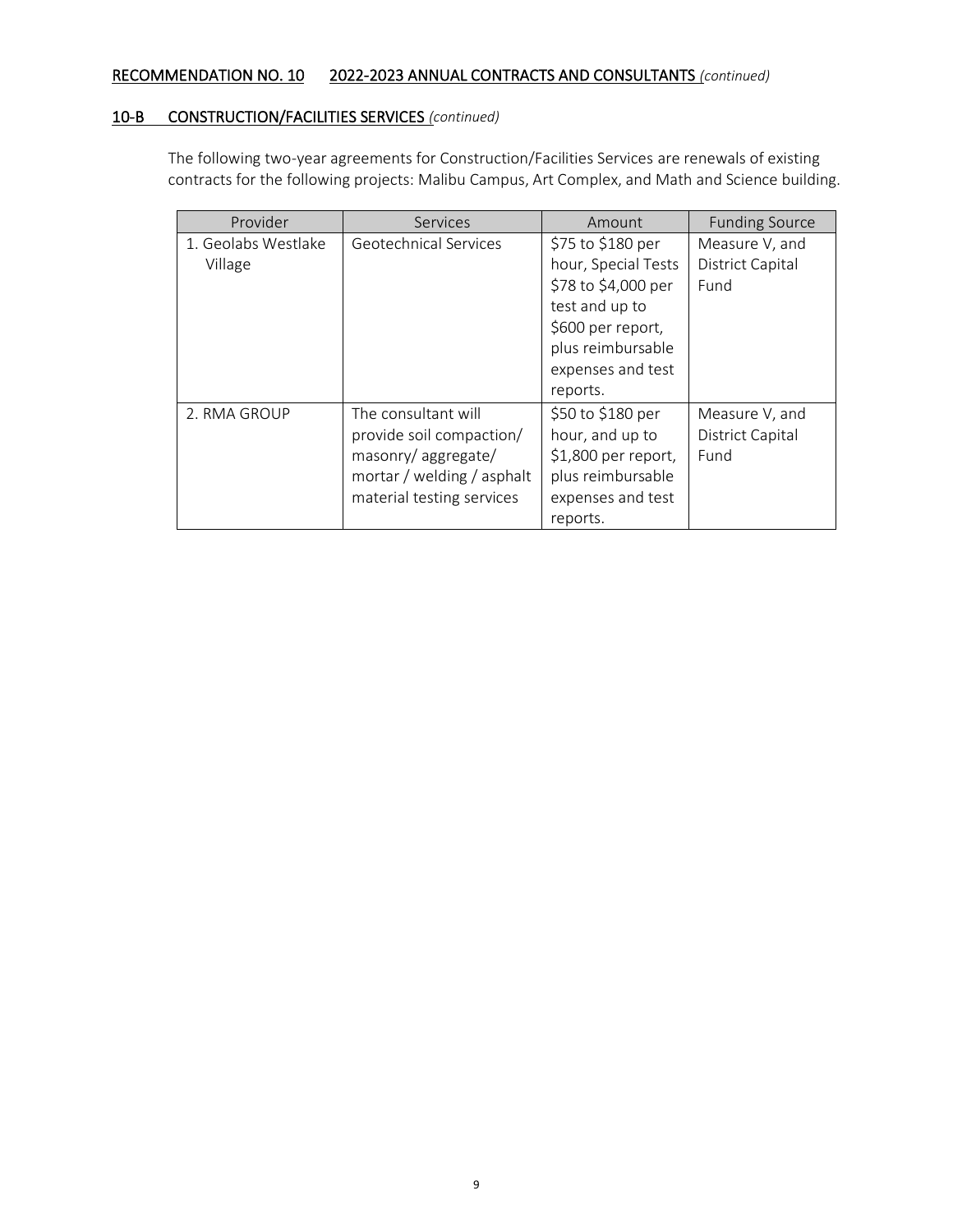#### 10-C ENROLLMENT DEVELOPMENT

*Requested by: Jose Hernandez, Interim Associate Dean, Outreach, Onboarding & Student Engagement Tracie Hunter, Associate Dean, Financial Aid & Scholarships Pressian Nicolov, Dean, International Education Esau Tovar, Dean, Enrollment Services*

*Approved by: Teresita Rodriguez, Vice-President, Enrollment Development*

|        | Provider            | Service                          | Amount                               | <b>Funding Source</b>             |
|--------|---------------------|----------------------------------|--------------------------------------|-----------------------------------|
|        | 1. GeckoEngage      | Licensing of GeckoEngage         | GeckoTalk & Capture                  | <b>Student Equity</b>             |
|        |                     | "Talk" and "Capture" modules     | Not to exceed                        | and                               |
|        |                     | to support outbound call center  | \$30,000                             | Achievement                       |
|        |                     | focused on student onboarding    |                                      | Program                           |
|        |                     | and ongoing call campaigns,      |                                      |                                   |
|        |                     | and tracking of prospective      |                                      |                                   |
|        |                     | students via web and at          |                                      |                                   |
|        |                     | recruitment events held by SMC   |                                      |                                   |
|        |                     | Outreach (e.g., high schools,    |                                      |                                   |
|        |                     | college fairs).                  |                                      |                                   |
|        | 2. GeckoEngage      | Licensing for GeckoEngage        | Not to exceed                        | Student                           |
|        |                     | Broadcast module                 | \$15,000                             | Retention and                     |
|        |                     |                                  |                                      | Outreach                          |
|        | 3. Parchment/       | The company will provide         | No cost to the                       | <b>User Fees</b>                  |
|        | Credentials         | services for the online ordering | District. A small                    |                                   |
|        | Solutions           | and electronic processing of     | convenience fee is                   |                                   |
|        |                     | transcripts. This is an optional | charged to the                       |                                   |
|        |                     | service for students.            | requestor.                           |                                   |
|        | 4. National         | The company will provide         | No cost to the                       | <b>User Fees</b>                  |
|        | Student             | services for the automated       | District. A small                    |                                   |
|        | Clearinghouse       | processing of enrollment and     | convenience fee is                   |                                   |
|        |                     | degree verifications for third   | charged to the                       |                                   |
|        |                     | parties.                         | requestor.                           |                                   |
|        | 5. Viatron          | Imaging software and electronic  | Not to Exceed                        | Student Equity and<br>Achievement |
|        |                     | forms maintenance agreement      | \$37,500                             |                                   |
|        |                     |                                  |                                      | Program, Financial<br>Aid, and    |
|        |                     |                                  | Anticipating a 3-5%<br>increase over | International                     |
|        |                     |                                  | previous year.                       | <b>Education Center</b>           |
| 6. CCC |                     | Participation in the             | No cost to the                       | No Cost                           |
|        | Technology          | use/licensing of CCCApply        | District.                            |                                   |
|        | Center              | (online admission application)   |                                      |                                   |
|        | 7. Civitas Learning | Licensing of the company's       | \$28,000                             | Student Equity and                |
|        | Inc.                | "Schedule Planner" application   |                                      | Achievement                       |
|        |                     | used by students and staff to    | Per previous year's                  | Program                           |
|        |                     | design best-fit course           | notice, pricing is                   |                                   |
|        |                     | schedules.                       | expected to increase                 |                                   |
|        |                     |                                  | to \$28,000. Vendor                  |                                   |
|        |                     |                                  | cites current pricing                |                                   |
|        |                     |                                  | and product roadmap                  |                                   |
|        |                     |                                  | enhancements as                      |                                   |
|        |                     |                                  | reasons for increased                |                                   |
|        |                     |                                  | cost.                                |                                   |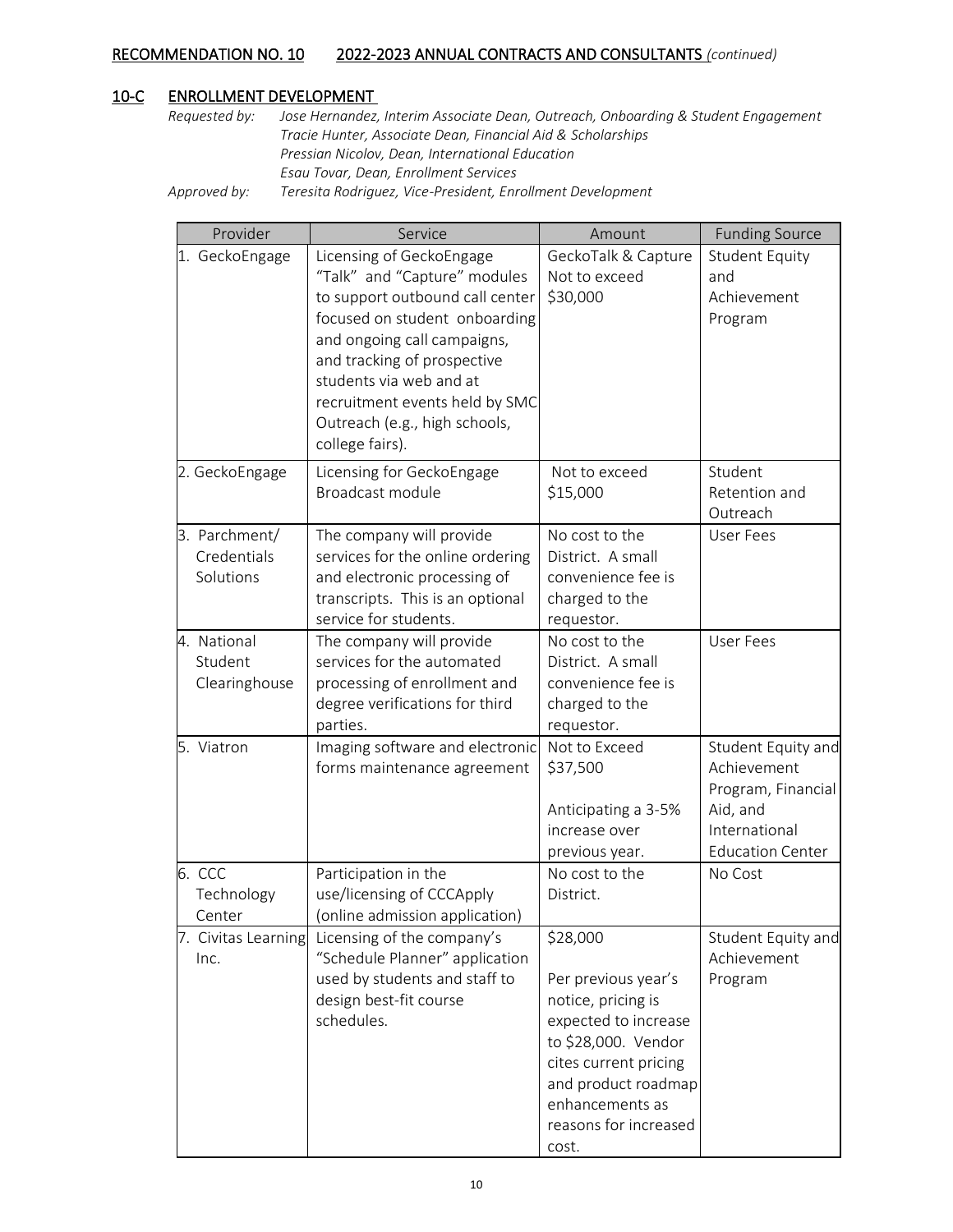| Provider           | Service                                                     | Amount                    | <b>Funding Source</b>             |
|--------------------|-------------------------------------------------------------|---------------------------|-----------------------------------|
| 8. Hyland          | Software maintenance and                                    | Not to exceed             | Student Equity and                |
|                    | support of Perceptive                                       | \$33,500                  | Achievement                       |
|                    | Intelligent Capture for                                     |                           | Program                           |
|                    | Transcripts.                                                |                           |                                   |
| 9. TargetX         | Software maintenance and                                    | Not to exceed             | Student Equity and                |
|                    | support for CRM platform.                                   | \$90,000                  | Achievement                       |
|                    |                                                             |                           | Program                           |
| 10. Salesforce     | Software maintenance and                                    | Not to exceed             | Student Equity and                |
| Foundation         | support-Enterprise Edition.                                 | \$26,000                  | Achievement                       |
|                    | Plus:                                                       |                           | Program                           |
|                    | One-year extension of                                       |                           | <b>Student Retention</b>          |
|                    | Salesforce Pardot Plus Edition                              | Not to exceed \$30,000    | and Enrollment                    |
|                    | with Premier Support.                                       | for Pardot                | Outreach funds                    |
|                    |                                                             |                           |                                   |
| 11. Blackboard     | <b>Blackboard Connect basic</b>                             | Not to exceed             | 2022-2023 District                |
| ConnectEd          | service (Emergency,                                         | \$62,000                  | Budget/                           |
|                    | Attendance, Outreach)                                       |                           | Enrollment                        |
|                    | 24x7x365 Support: Unlimited<br>for 36,000 units             |                           | Development                       |
| 12. Screen Magic   | Software license,                                           | Not to exceed             | Student Equity and                |
|                    | maintenance, support, and 2-                                | \$16,000                  | Achievement                       |
|                    | way SMS messaging service                                   |                           | Program                           |
|                    | through TargetX-Enterprise                                  |                           |                                   |
|                    | Edition                                                     |                           |                                   |
| 13. QLess Inc.     | Annual license fee,<br>maintenance, and support.            | Not to exceed<br>\$35,000 | Student Equity and<br>Achievement |
|                    | QLess allows the college to                                 |                           | Program                           |
|                    | manage virtual lines at select                              | Includes software and     |                                   |
|                    | student services areas such as                              | support                   |                                   |
|                    | Admissions, Financial Aid, and                              |                           |                                   |
|                    | Counseling                                                  |                           |                                   |
| 14. College Source | Annual contract to College                                  | Not to exceed             | Student Equity and                |
|                    | Source's Transfer Evaluation                                | \$11,000                  | Achievement                       |
|                    | System utilized by counselors<br>and evaluators to evaluate |                           | Program                           |
|                    | external coursework                                         |                           |                                   |
| 15. Ellucian       | Banner Annual Maintenance/                                  | \$53,674                  | 2022-2023 BFAP                    |
| Company L.P.       | Software License, including                                 |                           |                                   |
|                    | Needs Analysis for 2019-2020                                |                           |                                   |
| 16. Ellucian       | <b>Banner Financial Aid Remote</b>                          | Not to exceed             | 2022-2023 District                |
| Company L.P.       | consulting services                                         | \$29,074(126 hours at     | Budget/                           |
|                    |                                                             | $$199/hr.$ )              | Financial Aid                     |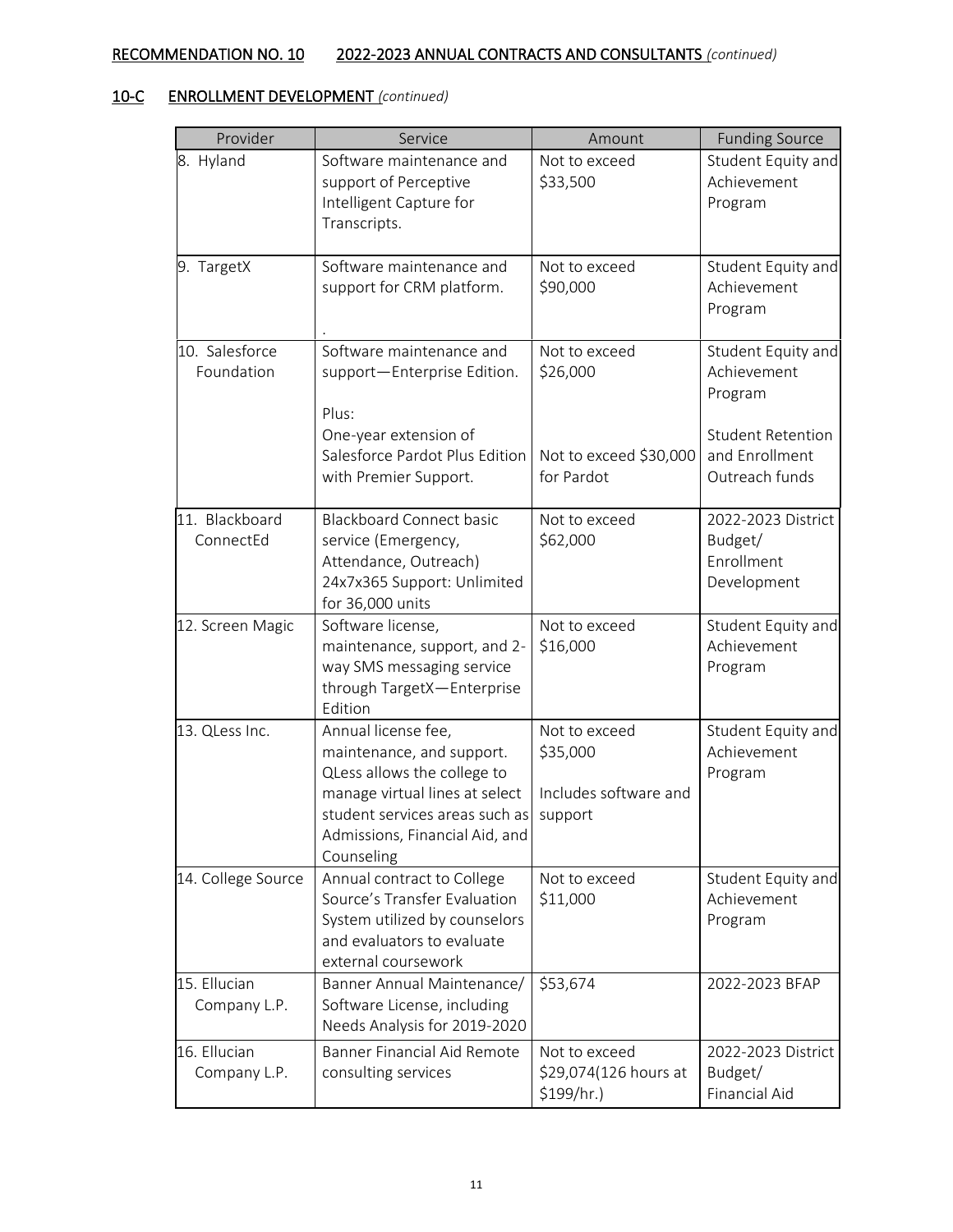| Provider                  | Service                                               | Amount                | <b>Funding Source</b> |
|---------------------------|-------------------------------------------------------|-----------------------|-----------------------|
| 17. Ellucian Company      | Banner 9 project management                           | Not to exceed         | 2022-2023 BFAP        |
| L.P.                      |                                                       | \$5,074               |                       |
|                           |                                                       | (30 hours at          |                       |
|                           |                                                       | \$199/hr.)            |                       |
| 18. Ellucian Company      | UC4 Applications Manager by                           | \$22,904              | 2022-2023 BFAP        |
| L.P.                      | Automatic: Annual license Fee                         |                       |                       |
| 19. Ellucian Company      | Financial Aid FM Need Analysis                        | \$8,148               | 2022-2023 BFAP        |
| L.P.                      | license fee for award year                            |                       |                       |
|                           | 2021-2022                                             |                       |                       |
| 20. Campus Logic          | Student forms, Award                                  | \$71,000              | 2022-2023             |
|                           | Letter/Campus Communicator,                           |                       | BFAP/Financial Aid    |
|                           | Scholarship Universe                                  |                       | Technology Grant      |
|                           | Processing software                                   |                       |                       |
| 21. NextGen Web           | Licensing of Dynamic Forms                            | <b>Total Cost</b>     | Student Equity and    |
| Solutions                 | cloud-based software for use in \$9,000               |                       | Achievement           |
|                           | developing and capturing                              | (Year 3 of 3)         | Program               |
|                           | electronics forms that are fully                      |                       |                       |
|                           | ADA and Section 508                                   | Year 3: \$9,000       |                       |
|                           | compliant. Includes multiple                          |                       |                       |
|                           | approval workflows.                                   |                       |                       |
| 22. Work Study            | SMCCD will provide students                           | The rate of           | Federal Work          |
| Agreement with            | eligible for the Federal Work                         | compensation is       | Study Program         |
| Santa Monica-             | Study Program to work as                              | \$15 per hour, which  |                       |
| Malibu Unified            | reading/math tutors at three of                       | will be the current   |                       |
| School District.          | the SMMUSD schools - Grant                            | rate of pay for       |                       |
|                           | Elementary School, Will Rogers                        | student workers, as   |                       |
|                           | learning Community, and pre-                          | of July 1, 2021       |                       |
|                           | kindergarten child care facility                      |                       |                       |
|                           | and sixth graders at John                             |                       |                       |
|                           | Adams Middle School.                                  |                       |                       |
| 23. SHI International     | Red Hat Enterprise Linus for                          | \$13,376.76           | 2022-2023 BFAP        |
|                           | Virtual Datacenters                                   |                       |                       |
| 24. GT Software           | NetCobol for Linus x64<br>Enterprise                  | \$1,584               | 2022-2023 BFAP        |
|                           | 25. Strata Information Consulting Services for Banner | \$65,450              | 2022-23 BFAP          |
| Group, Inc                | Financial Aid Functional and                          |                       |                       |
|                           | <b>Technical Needs</b>                                |                       |                       |
| 26. Relation              | Accident/Illness insurance for                        | No cost to the        | Student Insurance     |
| <b>Insurance Services</b> | F-1 visa students (mandatory)                         | District. Students    | Fees                  |
| Education, Inc.           | and domestic students                                 | will pay \$177.25 per |                       |
|                           | (optional), including on-                             | month for insurance   |                       |
|                           | campus training for students                          | coverage.             |                       |
|                           | and staff, support in                                 |                       |                       |
|                           | providing healthcare and                              |                       |                       |
|                           | coverage to students.                                 |                       |                       |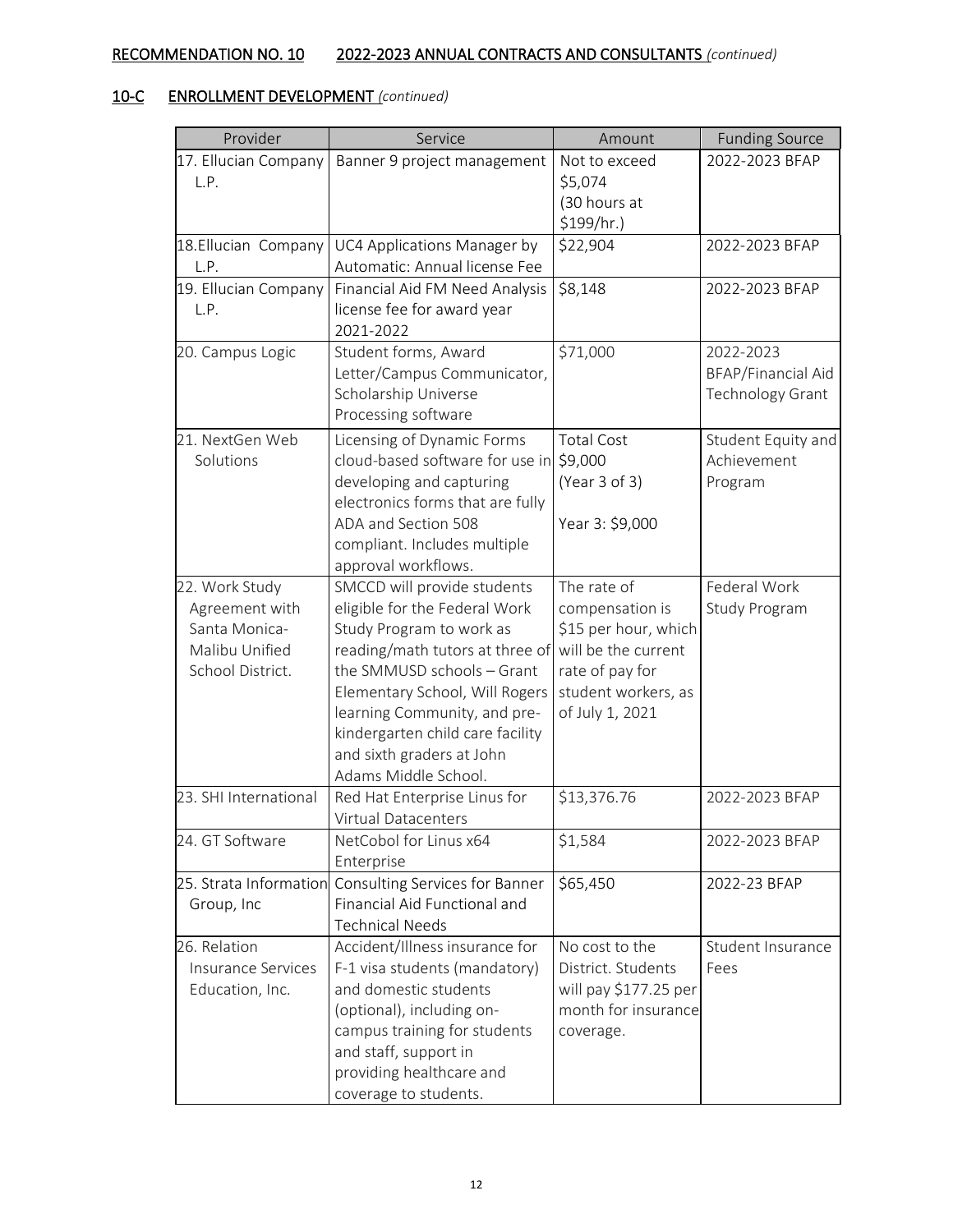| Provider            | Service                        | Amount              | <b>Funding Source</b> |
|---------------------|--------------------------------|---------------------|-----------------------|
| 27. International   | Introduce SMC to               | The total for       | 202220223District     |
| Education           | prospective students, hold     | educational         | Budget/               |
| Advising            | college fairs, arrange         | advising contracts  | International         |
| Centers             | seminars for visiting SMC      | not to exceed       | Education             |
| (A full list of     | staff to meet prospective      | \$750,000 (one-     |                       |
| Educational         | students, help prepare         | time costs of       |                       |
| Advising partners   | applications, collect and      | \$1,000-\$2,000 per |                       |
| is available in     | remit fees from students to    | enrolled student in |                       |
| IEC)                | SMC.                           | good standing)      |                       |
| 28. iXplore         | Web Advertisement              | \$7,600             | 2022-2023             |
| University          | eBrochure Digital and          |                     | District Budget/      |
| (renewal + new      | admissions packet              |                     | International         |
| services)           | maintenance                    |                     | Education             |
| 29. Study in the    | Digital Pro Recruitment        | \$15,120            | 2022-2023             |
| <b>USA</b>          | Package                        |                     | District Budget/      |
| (new services)      |                                |                     | International         |
|                     |                                |                     | Education             |
| 30. ISSM (Ellucian) | Document Management/           | \$,8,100            | 2022-2023             |
| (Renewal)           | Services Integration           |                     | District Budget/      |
|                     |                                |                     | International         |
|                     |                                |                     | Education             |
| 31. People Grove    | Digital mentoring network      | Not to exceed       | 2022-2023             |
|                     | platform that provides         | \$28,700            | District/             |
|                     | access to private online skill |                     | Outreach &            |
|                     | share and mentoring that       |                     | Onboarding            |
|                     | connects current and future    |                     |                       |
|                     | alumni with prospective        |                     |                       |
|                     | students and applicants.       |                     |                       |
|                     | Platform connects              |                     |                       |
|                     | members/future alumni for      |                     |                       |
|                     | mentoring and networking       |                     |                       |
|                     | career development             |                     |                       |
|                     | opportunities through          |                     |                       |
|                     | integration with leading       |                     |                       |
|                     | social networks                |                     |                       |
| 32. Hubspot         | Technology platform that       | \$10,080            | 2022-2023             |
|                     | facilitates live chat and      |                     | District/             |
|                     | outgoing call functions that   |                     | Outreach &            |
|                     | can be utilized by student     |                     | Onboarding            |
|                     | workers to virtually engage    |                     |                       |
|                     | with prospective and new       |                     |                       |
|                     | students.                      |                     |                       |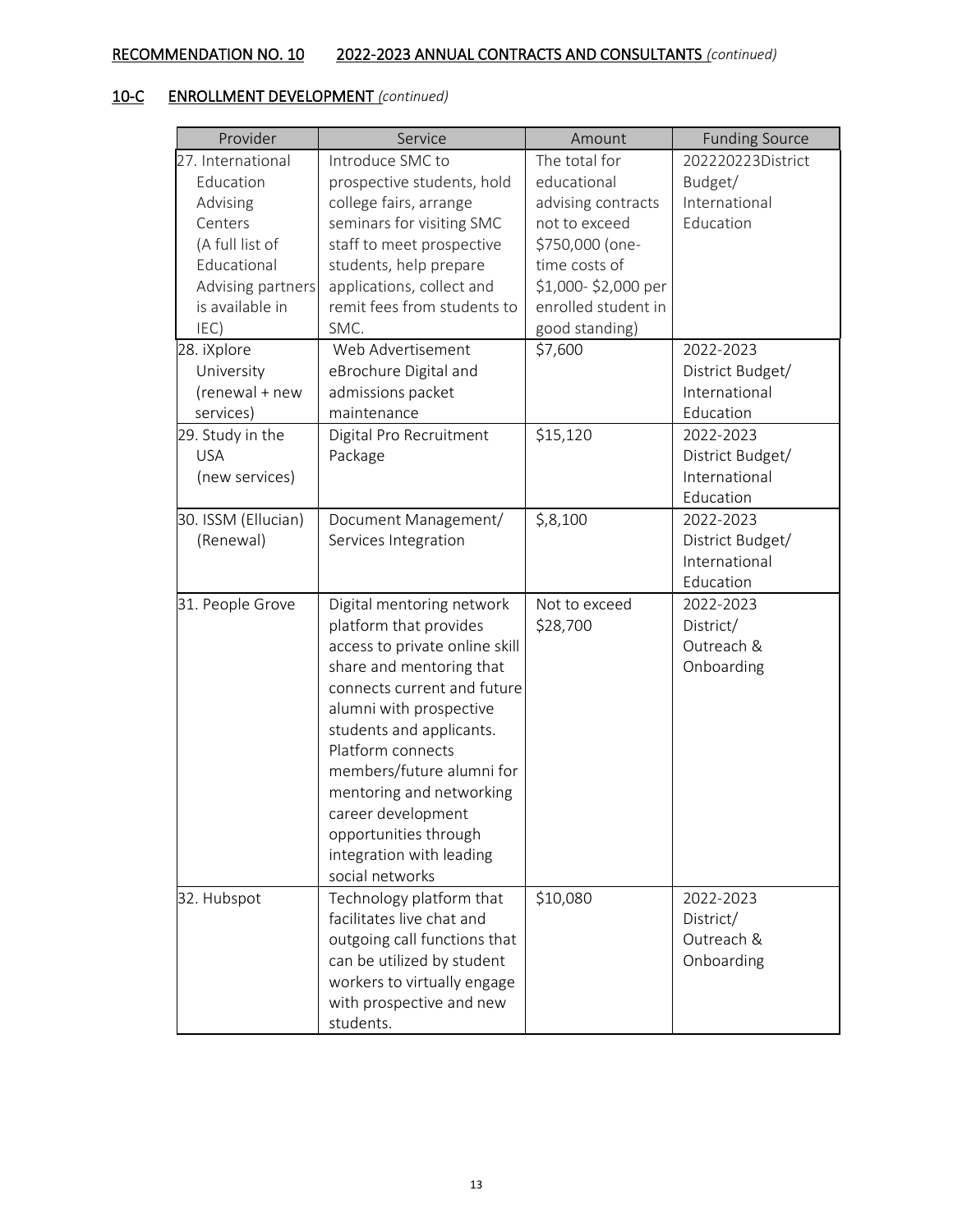| Provider      | Service                                                                                                                           | Amount   | <b>Funding Source</b>                    |
|---------------|-----------------------------------------------------------------------------------------------------------------------------------|----------|------------------------------------------|
| 33. VisitDays | Technology platform to                                                                                                            | \$25,000 | 2022-2023                                |
|               | build virtual events, hybrid                                                                                                      |          | District/                                |
|               | events and in-person                                                                                                              |          | Outreach &                               |
|               | events.                                                                                                                           |          | Onboarding                               |
| 34. Motimatic | Technology platform to<br>engage students who<br>stopped out during or due<br>to the pandemic to re-apply<br>and re-enroll at SMC | \$25,000 | <b>Student Retention</b><br>and Outreach |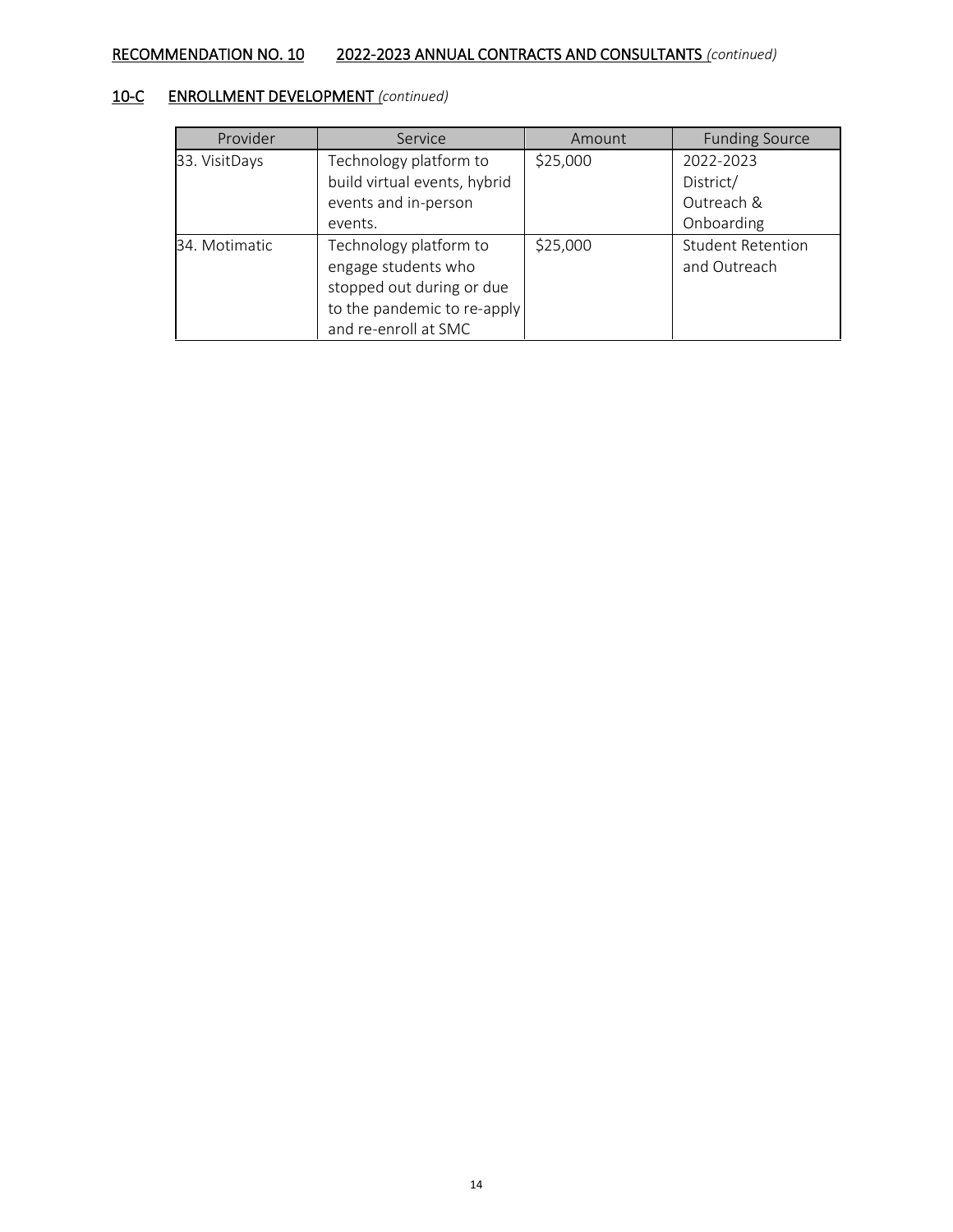# 10-D FISCAL/ADVOCACY/GOVERNMENT RELATIONS/INSTITUTIONAL COMMUNICATIONS

| Requested by: | Kim Tran, Chief Director, Business Services                                    |
|---------------|--------------------------------------------------------------------------------|
|               | Don Girard, Senior Director, Government Relations/Institutional Communications |
|               | John Greenlee, Director of Facilities Finance                                  |
|               | Sherri Lee-Lewis, Vice-President, Human Resources                              |
| Approved by:  | Christopher Bonvenuto, Vice-President, Business/Administration                 |

The following contracts for Fiscal/Advocacy are all renewals of existing contracts.

| Provider                                        | Service                                                                                                                                                                                                                                                                                    | Amount                                                      | <b>Funding Source</b>                                 |
|-------------------------------------------------|--------------------------------------------------------------------------------------------------------------------------------------------------------------------------------------------------------------------------------------------------------------------------------------------|-------------------------------------------------------------|-------------------------------------------------------|
| 1. BLX Group, LLC                               | Perform arbitrage rebate<br>calculations and private use<br>compliance calculations. Issue<br>arbitrage rebate reports and<br>private usage reports on all<br>general obligation bonds as<br>required by the Internal Revenue<br>Service.                                                  | Not to exceed<br>\$100,000                                  | Measure V, AA,<br>and the Capital<br>Outlay Fund      |
| 2. Eastshore<br>Consulting, LLC                 | Provide continuing disclosure and<br>post-issuance compliance<br>services as required by the<br>Securities and Exchange<br>Commission (SEC) for general<br>obligation bonds and any other<br>debt obligation. Plus, assist staff<br>with analytical support on fiscal<br>related projects. | Not to exceed<br>\$25,000                                   | Measure V, AA<br>and District<br>Capital Fund<br>40.0 |
| 3. KNN                                          | Provide financial advisory services<br>from time to time on matters<br>relating to general obligation<br>bonds and any other debt<br>obligation of the District.                                                                                                                           | Not to exceed<br>\$25,000                                   | Measure V, AA<br>and District<br>Capital Fund<br>40.0 |
| 4. Los Angeles<br>County Office<br>of Education | BEST Financial System and HRS<br>System; i.e., general ledger,<br>accounts payable, employee<br>database, inventory, purchasing,<br>1099 reporting, payroll,<br>retirements, PC budget, training<br>and downloadable reports.                                                              | Not to exceed<br>\$300,000                                  | 2022-2023<br>District/Fiscal<br>Services Budget       |
| 5. Eide Bailly LLP                              | Audit of District basic operations,<br>grants, federal financial aid<br>programs, radio station for the<br>Corporation of Public<br><b>Broadcasting</b>                                                                                                                                    | Not to exceed<br>\$135,000 plus<br>reimbursable<br>expenses | 2022-2023<br>District/<br>Board of<br>Trustees Budget |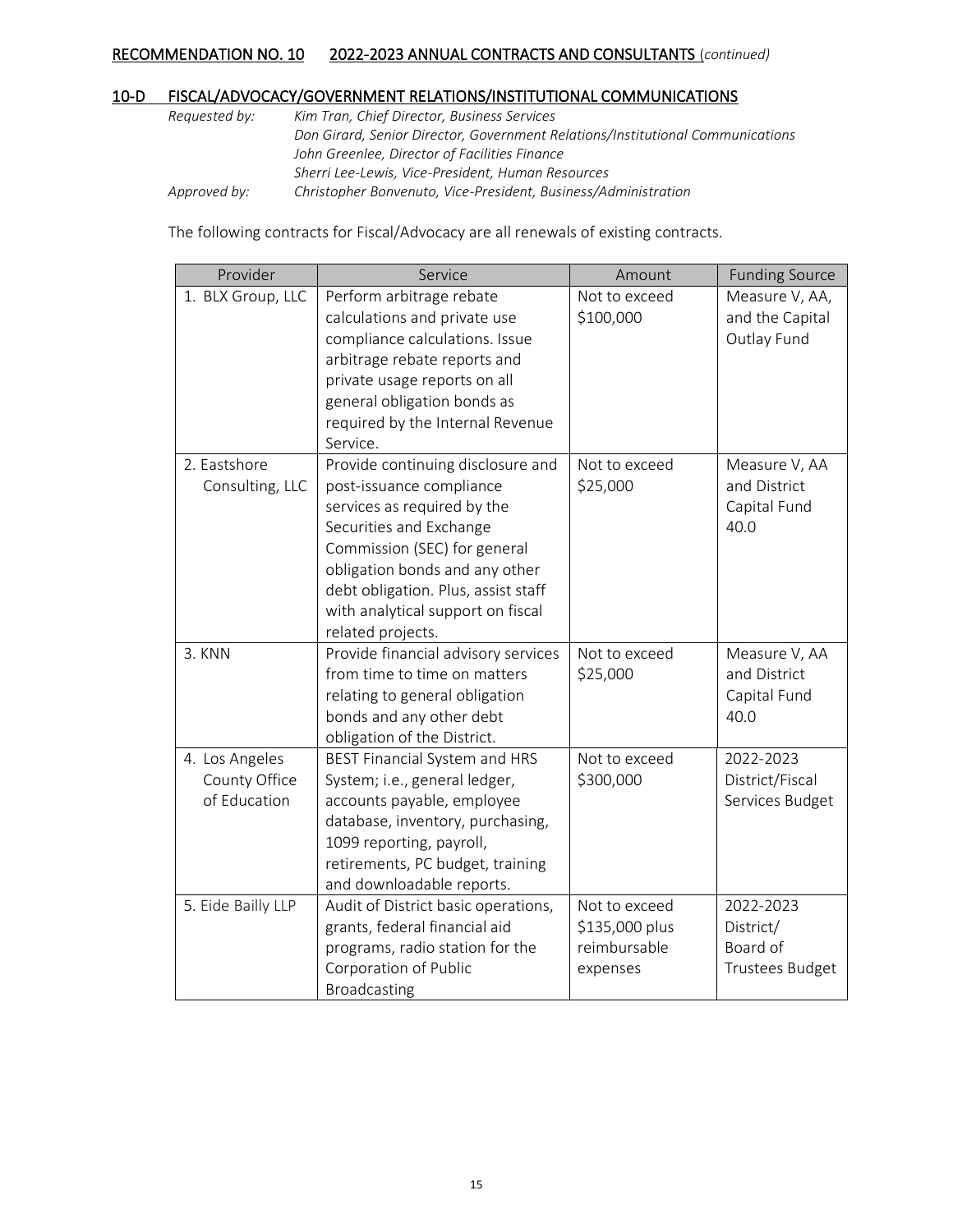# 10-D FISCAL/ADVOCACY/GOVERNMENT RELATIONS/INSTITUTIONAL COMMUNICATIONS *(continued)*

| Provider          | Service                              | Amount                 | <b>Funding Source</b>    |
|-------------------|--------------------------------------|------------------------|--------------------------|
| 6. Chavez         | Lobbying and advocacy services       | Not to exceed          | 2022-2023                |
| Shimasaki         | on budget issues, legislation        | \$144,000 plus         | District/                |
| Strategic         | affecting the District, focusing on  | expenses               | Board of                 |
| Education         | SCFF issues before the CCC           | Reflects full year     | Trustees Budget          |
| Services (SES)    | Chancellor's Office and Board of     | cost for advocacy      |                          |
|                   | Governors, and represent the         | related to SCFF,       |                          |
|                   | District with the Governor's         | 2022-2023 state        |                          |
|                   | Office, and other state agencies     | budget, and other      |                          |
|                   | that work with postsecondary         | legislative priorities |                          |
|                   | educational institutions.            |                        |                          |
| 7. School         | Provide current resources in the     | Not to exceed \$7,500  | 2022-2023                |
| Services of       | form of bi-weekly updates on         | plus expenses          | <b>District Business</b> |
| California, Inc.  | State financial and legislative      |                        | Administration           |
|                   | matters, to assist the District with |                        | <b>Budget</b>            |
|                   | budget and cash flow analysis and    |                        |                          |
|                   | projection. Includes 15 hours of     |                        |                          |
|                   | business research and planning       |                        |                          |
|                   | services.                            |                        |                          |
| 8. Urban          | Urban Dimensions will continue       | Not to exceed          | 2022-2023                |
| Dimensions        | to provide advocacy to identify      | \$60,000               | District                 |
| (Dennis Zane)     | additional transportation funds at   |                        | Transportation           |
|                   | state and federal levels; and assist |                        | <b>Budget</b>            |
|                   | the college with business            |                        |                          |
|                   | activities and relations with the    |                        |                          |
|                   | City of Santa Monica and other       |                        |                          |
|                   | governmental agencies.               |                        |                          |
| 9. The California | This is a joint powers authority     | Fees are paid from     | Fees are paid            |
| Statewide         | that finances delinquent taxes       | the financing of the   | from the                 |
| Delinquent Tax    | owed allowing for the District to    | taxes and are not      | financing of the         |
| Finance           | receive the revenue from those       | passed on to the       | taxes and are            |
| Authority         | taxes before they are collected      | District               | not passed on to         |
|                   | from the taxpayer.                   |                        | the District             |
| 10. Total         | Actuarial services related to        | Not to exceed          | 2022-2023                |
| Compensation      | retiree benefit liability            | \$21,500 per report    | District/Fiscal          |
| Systems, Inc.     | calculations as required by GASB     | including on site      | Services Budget          |
|                   | 45/74/75.                            | presentations if       |                          |
|                   |                                      | necessary.             |                          |
| 11. Navex Global  | In accordance with Board Policy      | Not to exceed          | 2022-2023                |
|                   | 6116, Navex Global will maintain     | \$10,000               | District/Fiscal          |
|                   | a Fraud Alert Hotline which          |                        | Services Budget          |
|                   | utilizing both phone access and a    |                        |                          |
|                   | website provides an anonymous        |                        |                          |
|                   | reporting system.                    |                        |                          |
| 12. Norton        | Drug testing services to             | Not to exceed \$1,500  | 2022-2023                |
| Medical           | transportation employees             |                        | Auxiliary Budget         |
| Industries        | pursuant to Board Policy 3116        |                        |                          |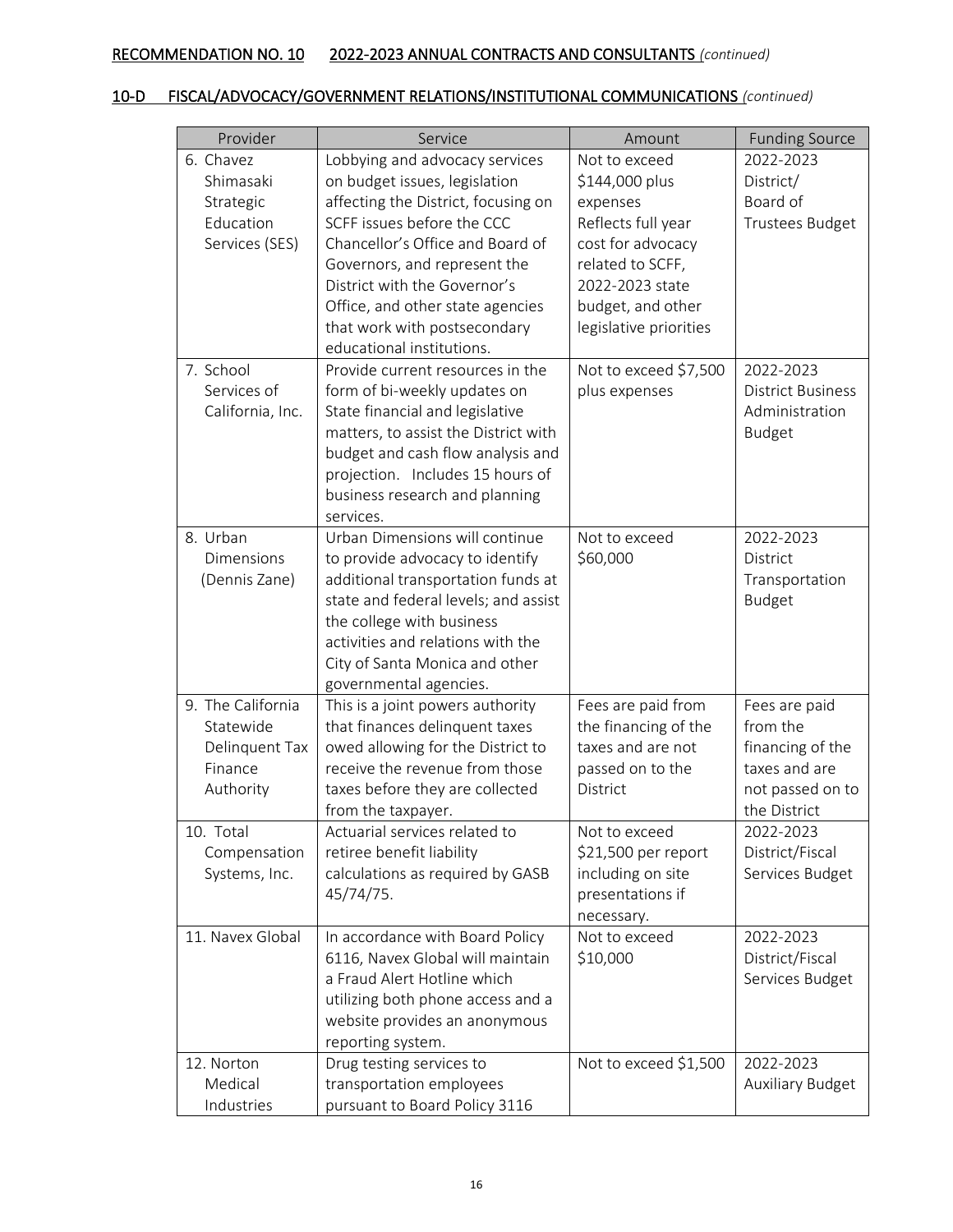# 10-E HUMAN RESOURCES/PERSONNEL COMMISSION

| Requested by: | Tre'Shawn Hall-Baker, Dean, Human Resources       |
|---------------|---------------------------------------------------|
|               | Carol Long, Director of Classified Personnel      |
| Approved by:  | Sherri Lee-Lewis, Vice-President, Human Resources |

| ACHRO-EEO<br>\$350<br>2022-2023<br>EEO related trainings and<br>1.<br>educational programs<br>(Association of<br>District Budget/<br>Chief Human<br>Human Resources<br>Resources<br>Officers &<br>Equal<br>Employment<br>Officers)<br>Ad Club<br>Not to exceed \$40,000<br>2.<br>An agency providing<br>2022-2023<br>assistance in placing<br>District Budget/<br>academic recruitment<br>Human Resources<br>postings online in Equal<br><b>Employment Opportunity</b><br>focused online sites.<br>Applied<br>Not to exceed \$5,000<br>2022-2023<br>3.<br>Polygraphs re police<br>candidates<br>Polygraphs<br>District Budget/<br>Human Resources<br>Not to exceed \$20,000<br>Investigations for police<br>2022-2023<br>4. Arroyo<br>Background<br>candidates, dispatchers, and<br>District Budget/<br>CSOs<br>Investigations<br>Human Resources<br>\$4,999.00<br><b>ATIXA</b><br>Institutional membership<br>5.<br>2022-2023<br>(Association of<br>2020<br>District General<br>Title IX<br>Budget/Membership<br>Administrators)<br>6. Brentview<br>1. Provide Chest X-rays to<br>1. X-rays to be charged<br>2022-2023<br>Medical Clinic<br>current District employees<br>at \$50.00 per employee.<br>District Budget/<br>who evidence positive TB test<br>Human Resources<br>result as required by law.<br>Not to exceed \$3,500<br>2. Provide full service<br>2. Fitness for duty exams<br>consulting with regard to job-<br>@ \$600 max per exam.<br>related employee<br>Not to exceed \$8,000.<br>examinations including but<br>not limited to return to work<br>and fitness for duty<br>examinations<br>A recruitment tool aimed at<br>\$40,000<br>7. PRISM<br>2022-2023<br>Network<br>accessing pools of<br>District Budget/<br>employment candidates for<br><b>Human Resources</b><br>higher education with diverse<br>(new contract)<br>and underrepresented | Provider | Service     | Amount | <b>Funding Source</b> |
|-----------------------------------------------------------------------------------------------------------------------------------------------------------------------------------------------------------------------------------------------------------------------------------------------------------------------------------------------------------------------------------------------------------------------------------------------------------------------------------------------------------------------------------------------------------------------------------------------------------------------------------------------------------------------------------------------------------------------------------------------------------------------------------------------------------------------------------------------------------------------------------------------------------------------------------------------------------------------------------------------------------------------------------------------------------------------------------------------------------------------------------------------------------------------------------------------------------------------------------------------------------------------------------------------------------------------------------------------------------------------------------------------------------------------------------------------------------------------------------------------------------------------------------------------------------------------------------------------------------------------------------------------------------------------------------------------------------------------------------------------------------------------------------------------------------------------------------------------------------------------|----------|-------------|--------|-----------------------|
|                                                                                                                                                                                                                                                                                                                                                                                                                                                                                                                                                                                                                                                                                                                                                                                                                                                                                                                                                                                                                                                                                                                                                                                                                                                                                                                                                                                                                                                                                                                                                                                                                                                                                                                                                                                                                                                                       |          |             |        |                       |
|                                                                                                                                                                                                                                                                                                                                                                                                                                                                                                                                                                                                                                                                                                                                                                                                                                                                                                                                                                                                                                                                                                                                                                                                                                                                                                                                                                                                                                                                                                                                                                                                                                                                                                                                                                                                                                                                       |          |             |        |                       |
|                                                                                                                                                                                                                                                                                                                                                                                                                                                                                                                                                                                                                                                                                                                                                                                                                                                                                                                                                                                                                                                                                                                                                                                                                                                                                                                                                                                                                                                                                                                                                                                                                                                                                                                                                                                                                                                                       |          |             |        |                       |
|                                                                                                                                                                                                                                                                                                                                                                                                                                                                                                                                                                                                                                                                                                                                                                                                                                                                                                                                                                                                                                                                                                                                                                                                                                                                                                                                                                                                                                                                                                                                                                                                                                                                                                                                                                                                                                                                       |          |             |        |                       |
|                                                                                                                                                                                                                                                                                                                                                                                                                                                                                                                                                                                                                                                                                                                                                                                                                                                                                                                                                                                                                                                                                                                                                                                                                                                                                                                                                                                                                                                                                                                                                                                                                                                                                                                                                                                                                                                                       |          |             |        |                       |
|                                                                                                                                                                                                                                                                                                                                                                                                                                                                                                                                                                                                                                                                                                                                                                                                                                                                                                                                                                                                                                                                                                                                                                                                                                                                                                                                                                                                                                                                                                                                                                                                                                                                                                                                                                                                                                                                       |          |             |        |                       |
|                                                                                                                                                                                                                                                                                                                                                                                                                                                                                                                                                                                                                                                                                                                                                                                                                                                                                                                                                                                                                                                                                                                                                                                                                                                                                                                                                                                                                                                                                                                                                                                                                                                                                                                                                                                                                                                                       |          |             |        |                       |
|                                                                                                                                                                                                                                                                                                                                                                                                                                                                                                                                                                                                                                                                                                                                                                                                                                                                                                                                                                                                                                                                                                                                                                                                                                                                                                                                                                                                                                                                                                                                                                                                                                                                                                                                                                                                                                                                       |          |             |        |                       |
|                                                                                                                                                                                                                                                                                                                                                                                                                                                                                                                                                                                                                                                                                                                                                                                                                                                                                                                                                                                                                                                                                                                                                                                                                                                                                                                                                                                                                                                                                                                                                                                                                                                                                                                                                                                                                                                                       |          |             |        |                       |
|                                                                                                                                                                                                                                                                                                                                                                                                                                                                                                                                                                                                                                                                                                                                                                                                                                                                                                                                                                                                                                                                                                                                                                                                                                                                                                                                                                                                                                                                                                                                                                                                                                                                                                                                                                                                                                                                       |          |             |        |                       |
|                                                                                                                                                                                                                                                                                                                                                                                                                                                                                                                                                                                                                                                                                                                                                                                                                                                                                                                                                                                                                                                                                                                                                                                                                                                                                                                                                                                                                                                                                                                                                                                                                                                                                                                                                                                                                                                                       |          |             |        |                       |
|                                                                                                                                                                                                                                                                                                                                                                                                                                                                                                                                                                                                                                                                                                                                                                                                                                                                                                                                                                                                                                                                                                                                                                                                                                                                                                                                                                                                                                                                                                                                                                                                                                                                                                                                                                                                                                                                       |          |             |        |                       |
|                                                                                                                                                                                                                                                                                                                                                                                                                                                                                                                                                                                                                                                                                                                                                                                                                                                                                                                                                                                                                                                                                                                                                                                                                                                                                                                                                                                                                                                                                                                                                                                                                                                                                                                                                                                                                                                                       |          |             |        |                       |
|                                                                                                                                                                                                                                                                                                                                                                                                                                                                                                                                                                                                                                                                                                                                                                                                                                                                                                                                                                                                                                                                                                                                                                                                                                                                                                                                                                                                                                                                                                                                                                                                                                                                                                                                                                                                                                                                       |          |             |        |                       |
|                                                                                                                                                                                                                                                                                                                                                                                                                                                                                                                                                                                                                                                                                                                                                                                                                                                                                                                                                                                                                                                                                                                                                                                                                                                                                                                                                                                                                                                                                                                                                                                                                                                                                                                                                                                                                                                                       |          |             |        |                       |
|                                                                                                                                                                                                                                                                                                                                                                                                                                                                                                                                                                                                                                                                                                                                                                                                                                                                                                                                                                                                                                                                                                                                                                                                                                                                                                                                                                                                                                                                                                                                                                                                                                                                                                                                                                                                                                                                       |          |             |        |                       |
|                                                                                                                                                                                                                                                                                                                                                                                                                                                                                                                                                                                                                                                                                                                                                                                                                                                                                                                                                                                                                                                                                                                                                                                                                                                                                                                                                                                                                                                                                                                                                                                                                                                                                                                                                                                                                                                                       |          |             |        |                       |
|                                                                                                                                                                                                                                                                                                                                                                                                                                                                                                                                                                                                                                                                                                                                                                                                                                                                                                                                                                                                                                                                                                                                                                                                                                                                                                                                                                                                                                                                                                                                                                                                                                                                                                                                                                                                                                                                       |          |             |        |                       |
|                                                                                                                                                                                                                                                                                                                                                                                                                                                                                                                                                                                                                                                                                                                                                                                                                                                                                                                                                                                                                                                                                                                                                                                                                                                                                                                                                                                                                                                                                                                                                                                                                                                                                                                                                                                                                                                                       |          |             |        |                       |
|                                                                                                                                                                                                                                                                                                                                                                                                                                                                                                                                                                                                                                                                                                                                                                                                                                                                                                                                                                                                                                                                                                                                                                                                                                                                                                                                                                                                                                                                                                                                                                                                                                                                                                                                                                                                                                                                       |          |             |        |                       |
|                                                                                                                                                                                                                                                                                                                                                                                                                                                                                                                                                                                                                                                                                                                                                                                                                                                                                                                                                                                                                                                                                                                                                                                                                                                                                                                                                                                                                                                                                                                                                                                                                                                                                                                                                                                                                                                                       |          |             |        |                       |
|                                                                                                                                                                                                                                                                                                                                                                                                                                                                                                                                                                                                                                                                                                                                                                                                                                                                                                                                                                                                                                                                                                                                                                                                                                                                                                                                                                                                                                                                                                                                                                                                                                                                                                                                                                                                                                                                       |          |             |        |                       |
|                                                                                                                                                                                                                                                                                                                                                                                                                                                                                                                                                                                                                                                                                                                                                                                                                                                                                                                                                                                                                                                                                                                                                                                                                                                                                                                                                                                                                                                                                                                                                                                                                                                                                                                                                                                                                                                                       |          |             |        |                       |
|                                                                                                                                                                                                                                                                                                                                                                                                                                                                                                                                                                                                                                                                                                                                                                                                                                                                                                                                                                                                                                                                                                                                                                                                                                                                                                                                                                                                                                                                                                                                                                                                                                                                                                                                                                                                                                                                       |          |             |        |                       |
|                                                                                                                                                                                                                                                                                                                                                                                                                                                                                                                                                                                                                                                                                                                                                                                                                                                                                                                                                                                                                                                                                                                                                                                                                                                                                                                                                                                                                                                                                                                                                                                                                                                                                                                                                                                                                                                                       |          |             |        |                       |
|                                                                                                                                                                                                                                                                                                                                                                                                                                                                                                                                                                                                                                                                                                                                                                                                                                                                                                                                                                                                                                                                                                                                                                                                                                                                                                                                                                                                                                                                                                                                                                                                                                                                                                                                                                                                                                                                       |          |             |        |                       |
|                                                                                                                                                                                                                                                                                                                                                                                                                                                                                                                                                                                                                                                                                                                                                                                                                                                                                                                                                                                                                                                                                                                                                                                                                                                                                                                                                                                                                                                                                                                                                                                                                                                                                                                                                                                                                                                                       |          |             |        |                       |
|                                                                                                                                                                                                                                                                                                                                                                                                                                                                                                                                                                                                                                                                                                                                                                                                                                                                                                                                                                                                                                                                                                                                                                                                                                                                                                                                                                                                                                                                                                                                                                                                                                                                                                                                                                                                                                                                       |          |             |        |                       |
|                                                                                                                                                                                                                                                                                                                                                                                                                                                                                                                                                                                                                                                                                                                                                                                                                                                                                                                                                                                                                                                                                                                                                                                                                                                                                                                                                                                                                                                                                                                                                                                                                                                                                                                                                                                                                                                                       |          |             |        |                       |
|                                                                                                                                                                                                                                                                                                                                                                                                                                                                                                                                                                                                                                                                                                                                                                                                                                                                                                                                                                                                                                                                                                                                                                                                                                                                                                                                                                                                                                                                                                                                                                                                                                                                                                                                                                                                                                                                       |          |             |        |                       |
|                                                                                                                                                                                                                                                                                                                                                                                                                                                                                                                                                                                                                                                                                                                                                                                                                                                                                                                                                                                                                                                                                                                                                                                                                                                                                                                                                                                                                                                                                                                                                                                                                                                                                                                                                                                                                                                                       |          |             |        |                       |
|                                                                                                                                                                                                                                                                                                                                                                                                                                                                                                                                                                                                                                                                                                                                                                                                                                                                                                                                                                                                                                                                                                                                                                                                                                                                                                                                                                                                                                                                                                                                                                                                                                                                                                                                                                                                                                                                       |          |             |        |                       |
|                                                                                                                                                                                                                                                                                                                                                                                                                                                                                                                                                                                                                                                                                                                                                                                                                                                                                                                                                                                                                                                                                                                                                                                                                                                                                                                                                                                                                                                                                                                                                                                                                                                                                                                                                                                                                                                                       |          |             |        |                       |
|                                                                                                                                                                                                                                                                                                                                                                                                                                                                                                                                                                                                                                                                                                                                                                                                                                                                                                                                                                                                                                                                                                                                                                                                                                                                                                                                                                                                                                                                                                                                                                                                                                                                                                                                                                                                                                                                       |          |             |        |                       |
|                                                                                                                                                                                                                                                                                                                                                                                                                                                                                                                                                                                                                                                                                                                                                                                                                                                                                                                                                                                                                                                                                                                                                                                                                                                                                                                                                                                                                                                                                                                                                                                                                                                                                                                                                                                                                                                                       |          |             |        |                       |
|                                                                                                                                                                                                                                                                                                                                                                                                                                                                                                                                                                                                                                                                                                                                                                                                                                                                                                                                                                                                                                                                                                                                                                                                                                                                                                                                                                                                                                                                                                                                                                                                                                                                                                                                                                                                                                                                       |          |             |        |                       |
|                                                                                                                                                                                                                                                                                                                                                                                                                                                                                                                                                                                                                                                                                                                                                                                                                                                                                                                                                                                                                                                                                                                                                                                                                                                                                                                                                                                                                                                                                                                                                                                                                                                                                                                                                                                                                                                                       |          |             |        |                       |
|                                                                                                                                                                                                                                                                                                                                                                                                                                                                                                                                                                                                                                                                                                                                                                                                                                                                                                                                                                                                                                                                                                                                                                                                                                                                                                                                                                                                                                                                                                                                                                                                                                                                                                                                                                                                                                                                       |          |             |        |                       |
|                                                                                                                                                                                                                                                                                                                                                                                                                                                                                                                                                                                                                                                                                                                                                                                                                                                                                                                                                                                                                                                                                                                                                                                                                                                                                                                                                                                                                                                                                                                                                                                                                                                                                                                                                                                                                                                                       |          |             |        |                       |
|                                                                                                                                                                                                                                                                                                                                                                                                                                                                                                                                                                                                                                                                                                                                                                                                                                                                                                                                                                                                                                                                                                                                                                                                                                                                                                                                                                                                                                                                                                                                                                                                                                                                                                                                                                                                                                                                       |          |             |        |                       |
|                                                                                                                                                                                                                                                                                                                                                                                                                                                                                                                                                                                                                                                                                                                                                                                                                                                                                                                                                                                                                                                                                                                                                                                                                                                                                                                                                                                                                                                                                                                                                                                                                                                                                                                                                                                                                                                                       |          | backgrounds |        |                       |
|                                                                                                                                                                                                                                                                                                                                                                                                                                                                                                                                                                                                                                                                                                                                                                                                                                                                                                                                                                                                                                                                                                                                                                                                                                                                                                                                                                                                                                                                                                                                                                                                                                                                                                                                                                                                                                                                       |          |             |        |                       |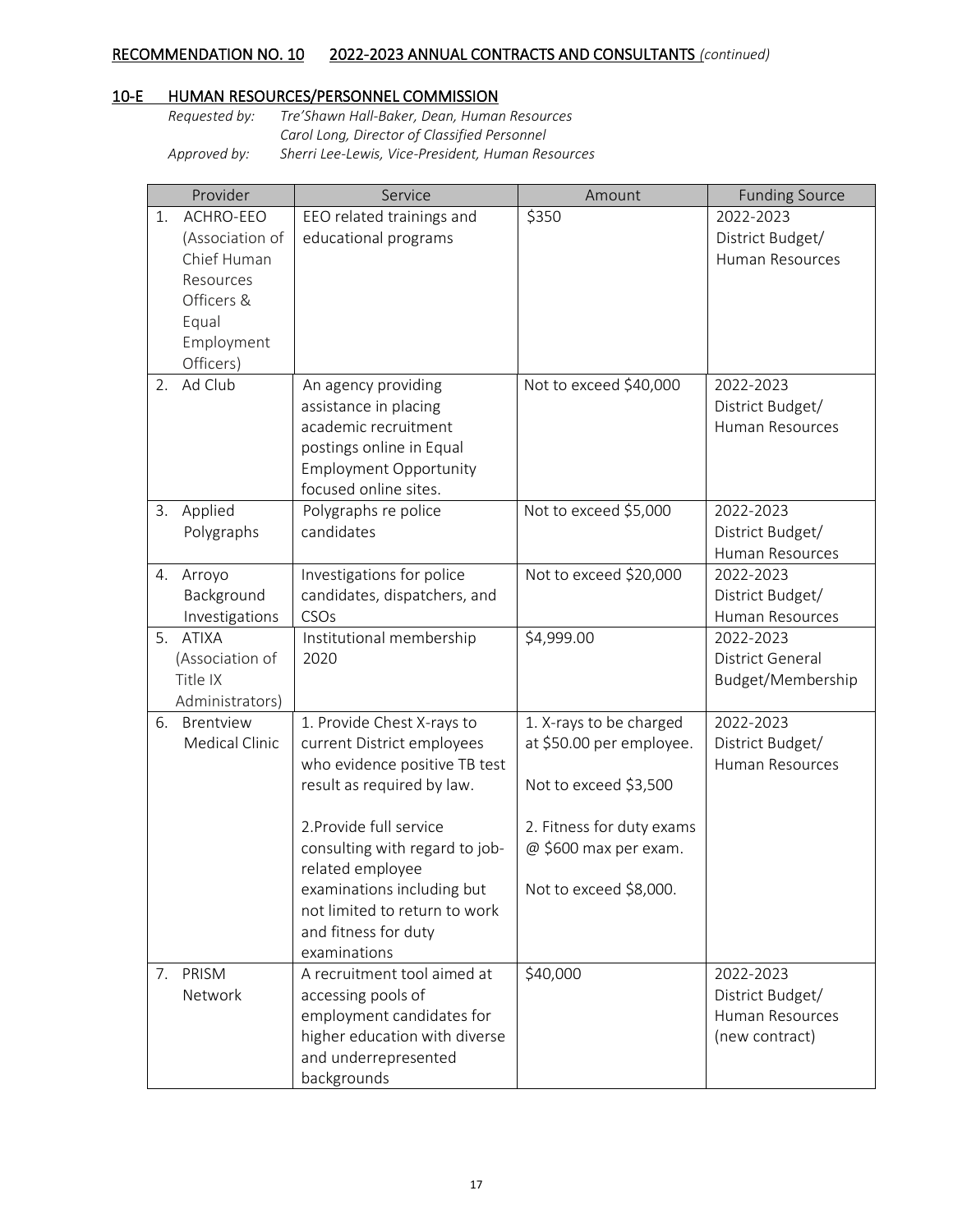|    | Provider                                               | Service                                                                                                                                                                                                                                                                                                                                                                                                                                                                                                                           | Amount                                                                                                                                                                                                                                                                                                                                                                                                                                                                       | <b>Funding Source</b>                            |
|----|--------------------------------------------------------|-----------------------------------------------------------------------------------------------------------------------------------------------------------------------------------------------------------------------------------------------------------------------------------------------------------------------------------------------------------------------------------------------------------------------------------------------------------------------------------------------------------------------------------|------------------------------------------------------------------------------------------------------------------------------------------------------------------------------------------------------------------------------------------------------------------------------------------------------------------------------------------------------------------------------------------------------------------------------------------------------------------------------|--------------------------------------------------|
| 8. | <b>First Pacific</b><br>Exchange (dba<br>Navigate HCR) | Navigate HCR ("NHCR")<br>is the developer and<br>exclusive owner of an<br>Affordable Care Act<br>("ACA") management<br>information system<br>known as HCR Toolbox.<br>This software system<br>will enable the District<br>to track payroll, HRIS,<br>time and attendance as<br>well as benefits<br>administration and is<br>designed to comply<br>with current and<br>subsequent regulations<br>of the ACA.                                                                                                                       | Not to exceed \$3,000                                                                                                                                                                                                                                                                                                                                                                                                                                                        | 2022-2023<br>District Budget/<br>Human Resources |
| 9. | Idemia<br>(formerly<br>MorphoTrust/<br>Identix, Inc.)  | Annual Maintenance of<br>LiveScan Fingerprinting<br>System in use by<br>Campus Police                                                                                                                                                                                                                                                                                                                                                                                                                                             | \$1,599                                                                                                                                                                                                                                                                                                                                                                                                                                                                      | 2022-2023<br>District Budget/<br>Human Resources |
|    | 10. Keenan and<br>Associates                           | Keenan and Associates<br>will act as Broker in<br>securing one or more<br>group annuity contracts<br>for District's Health<br>Reimbursement<br>Accounts (for the<br>management group<br>and the classified<br>group); conduct<br>periodic meetings to<br>review the status of its<br>HRA; inform the District<br>of any changes<br>affecting the program,<br>assist the District with<br>the implementation of<br>the HRA; provide on-<br>going consultation to<br>District with respect to<br>the HRA. See<br>MidAmerica, below. | The carrier shall pay a<br>renewal commission of<br>0.75% on the deposits, and<br>an "asset trailer" of 0.9%<br>accumulated assets in the<br>group annuity contract.<br>Keenan and MidAmerica<br>shall receive half of the<br>total commissions paid by<br>the annuity carrier. Keenan<br>shall also receive \$2.00 per<br>active employee per<br>quarter of the<br>Administrative Fee (\$7.00<br>per active Employee per<br>quarter) paid by the<br>District to MidAmerica. | 2022-2023<br>District Budget/<br>Human Resources |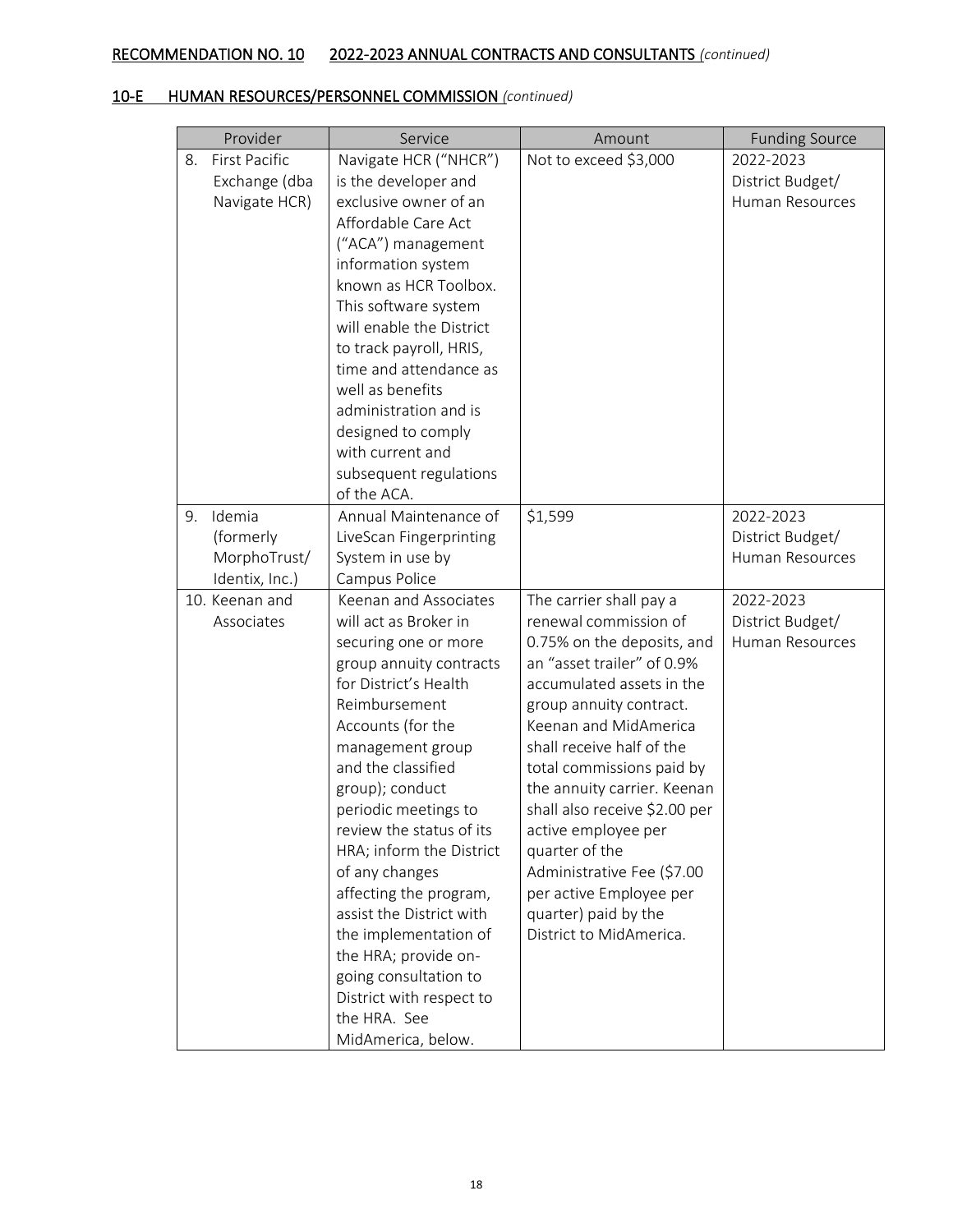| Provider                                             | Service                                                                                                                                                                                                                                                                                                 | Amount                                                                                                                                                                                                                                                                                                                                                                                                                                                                                    | <b>Funding Source</b>                            |
|------------------------------------------------------|---------------------------------------------------------------------------------------------------------------------------------------------------------------------------------------------------------------------------------------------------------------------------------------------------------|-------------------------------------------------------------------------------------------------------------------------------------------------------------------------------------------------------------------------------------------------------------------------------------------------------------------------------------------------------------------------------------------------------------------------------------------------------------------------------------------|--------------------------------------------------|
| 11. Dr. Paul Lane                                    | Psychological fitness for<br>duty testing on designated                                                                                                                                                                                                                                                 | \$220 per hour for testing<br>and reports.                                                                                                                                                                                                                                                                                                                                                                                                                                                | 2022-2023<br>District Budget/                    |
|                                                      | employees (not Police<br>Officer candidates) as<br>directed by the Office of<br>Human Resources; Results<br>of tests and<br>recommendations for<br>fitness for duty based on<br>testing to be transmitted to<br>the VP of HR within two (2)<br>weeks of the final testing<br>session of each designated | Not to exceed \$3,500                                                                                                                                                                                                                                                                                                                                                                                                                                                                     | Human Resources                                  |
| 12. Los Angeles<br>County of<br>Education<br>(LACOE) | employee.<br>Employee Assistance<br>program (EASE) for eligible<br>Santa Monica College<br>employees. (Service is free                                                                                                                                                                                  | \$10,200                                                                                                                                                                                                                                                                                                                                                                                                                                                                                  | 2022-2023<br>District Budget/<br>Human Resource  |
| 13. MidAmerica<br>Administrative<br>Solutions, Inc.  | to employees)<br>MidAmerica, is the<br>exclusive provider of<br>administrative services and<br>technical support for the<br>Keenan HRA Program. The<br>District engaged<br>MidAmerica to provide<br>technical support and<br>administrative services in<br>conjunction with its HRA<br>Program.         | Administrative Fee: \$7.00<br>per active Employment<br>per quarter. Quarterly<br>Distribution Fee: \$7.00 for<br>each claim processed up<br>to an annual maximum<br>of\$42.00. Platform Fee:<br>\$1.00 per active<br>participant per month for<br>providing MidAmerica<br>platform benefits and<br>features billed quarterly.<br>All fees paid by the<br>employer and shall<br>continue year to year<br>thereafter unless and until<br>terminated by either party<br>upon written notice. | 2022-2023<br>District Budget/<br>Human Resources |
|                                                      |                                                                                                                                                                                                                                                                                                         | Not to exceed \$7,500                                                                                                                                                                                                                                                                                                                                                                                                                                                                     |                                                  |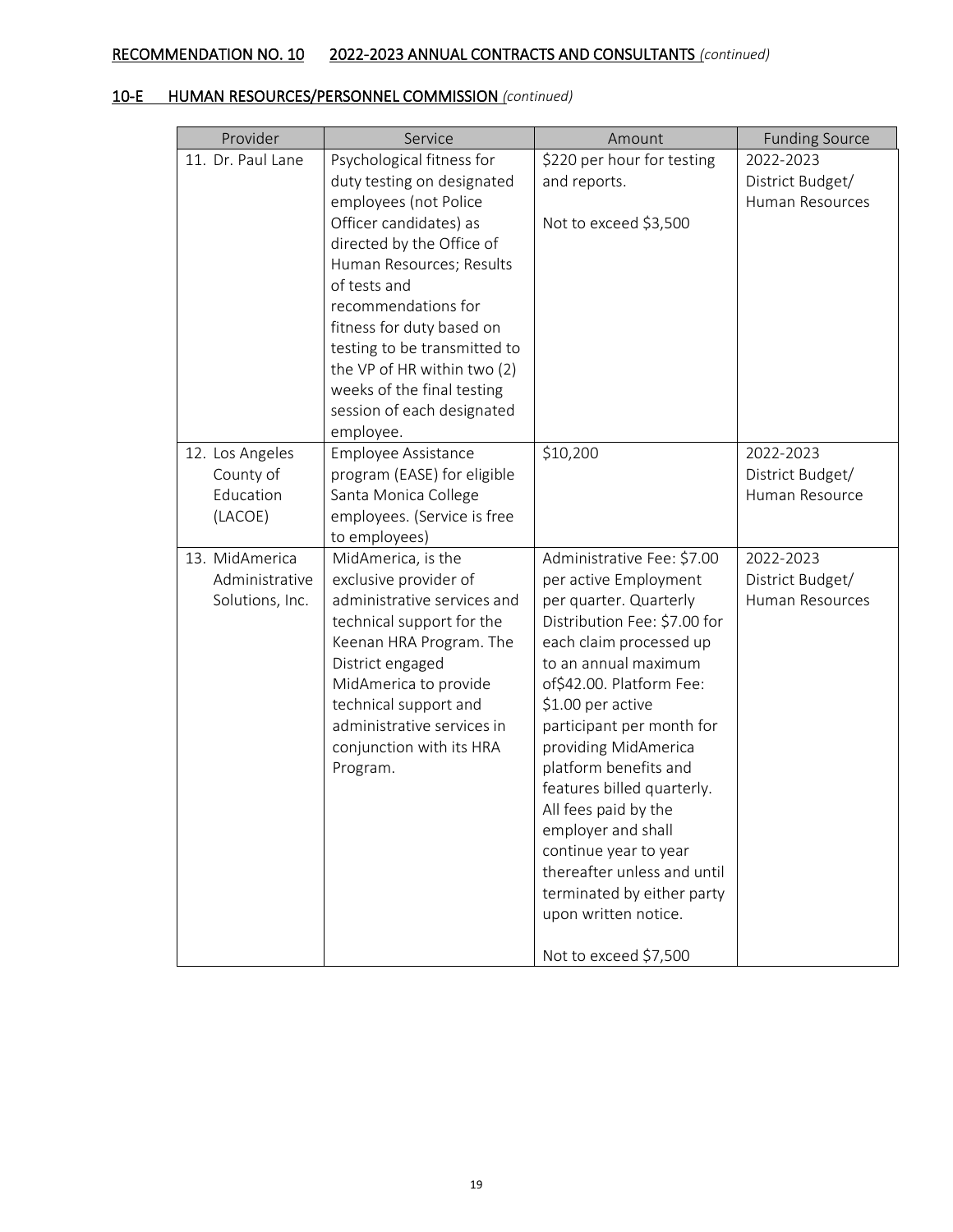| Provider                                                                         | Service                                                                                                                                                                                                                                                                                                                                                                                                                                               | Amount                                                                                                                                                                                                                                                                                                                    | <b>Funding Source</b>                                    |
|----------------------------------------------------------------------------------|-------------------------------------------------------------------------------------------------------------------------------------------------------------------------------------------------------------------------------------------------------------------------------------------------------------------------------------------------------------------------------------------------------------------------------------------------------|---------------------------------------------------------------------------------------------------------------------------------------------------------------------------------------------------------------------------------------------------------------------------------------------------------------------------|----------------------------------------------------------|
| 14. NeoGov                                                                       | 1. Upgraded software of<br>fully hosted basis to<br>automate the acceptance<br>and processing of academic<br>employment applications;<br>will allow tracking of faculty<br>and academic<br>administrator recruitment,<br>facilitate real time<br>reporting to assist in<br>attaining EEO and diversity<br>goals.                                                                                                                                      | 1. \$25,853 Annual<br>Maintenance Fee                                                                                                                                                                                                                                                                                     | 2022-2023<br>District Budget/<br>Human Resources         |
|                                                                                  | 2. Renewal for annual<br>Insight Enterprise Software<br>licensing and related<br>services for Personnel<br>Commission classified<br>online applicant tracking<br>system                                                                                                                                                                                                                                                                               | 2. \$10,473 Annual<br>Maintenance Fee                                                                                                                                                                                                                                                                                     | 2022-2023<br>District Budget/<br>Personnel<br>Commission |
| 15. Office Depot                                                                 | Office Supplies                                                                                                                                                                                                                                                                                                                                                                                                                                       | Not to exceed \$6,000                                                                                                                                                                                                                                                                                                     | 2022-2023<br>District Budget/<br>Human Resources         |
| 16. Psychological<br>Consulting<br>Services, Inc.<br>(aka: Dr. Gina<br>Gallivan) | To administer psychological<br>tests to Community College<br>Police Officer candidates<br>and provide the District<br>with a written evaluation of<br>each candidate within ten<br>working days after the<br>administration of each test;<br>Provide Fitness for Duty<br>examinations for Police<br>Officers if necessary.<br>[Licensed Clinical<br>Psychologist, Board<br>Certified in Police and<br>Public Safety Psychology<br>since August 1998.] | Pre-employment \$450 per<br>candidate; Fitness for<br>Duty: \$400/hour (4-5<br>hours) includes interview,<br>testing, follow-up calls,<br>report if necessary;<br>Debriefing \$350/hour per<br>event (individual or<br>group); Telephone<br>consultation: \$350/hour or<br>\$450/hour (9pm-5am).<br>Not to exceed \$3,000 | 2022-2023<br>District Budget/<br>Human Resources         |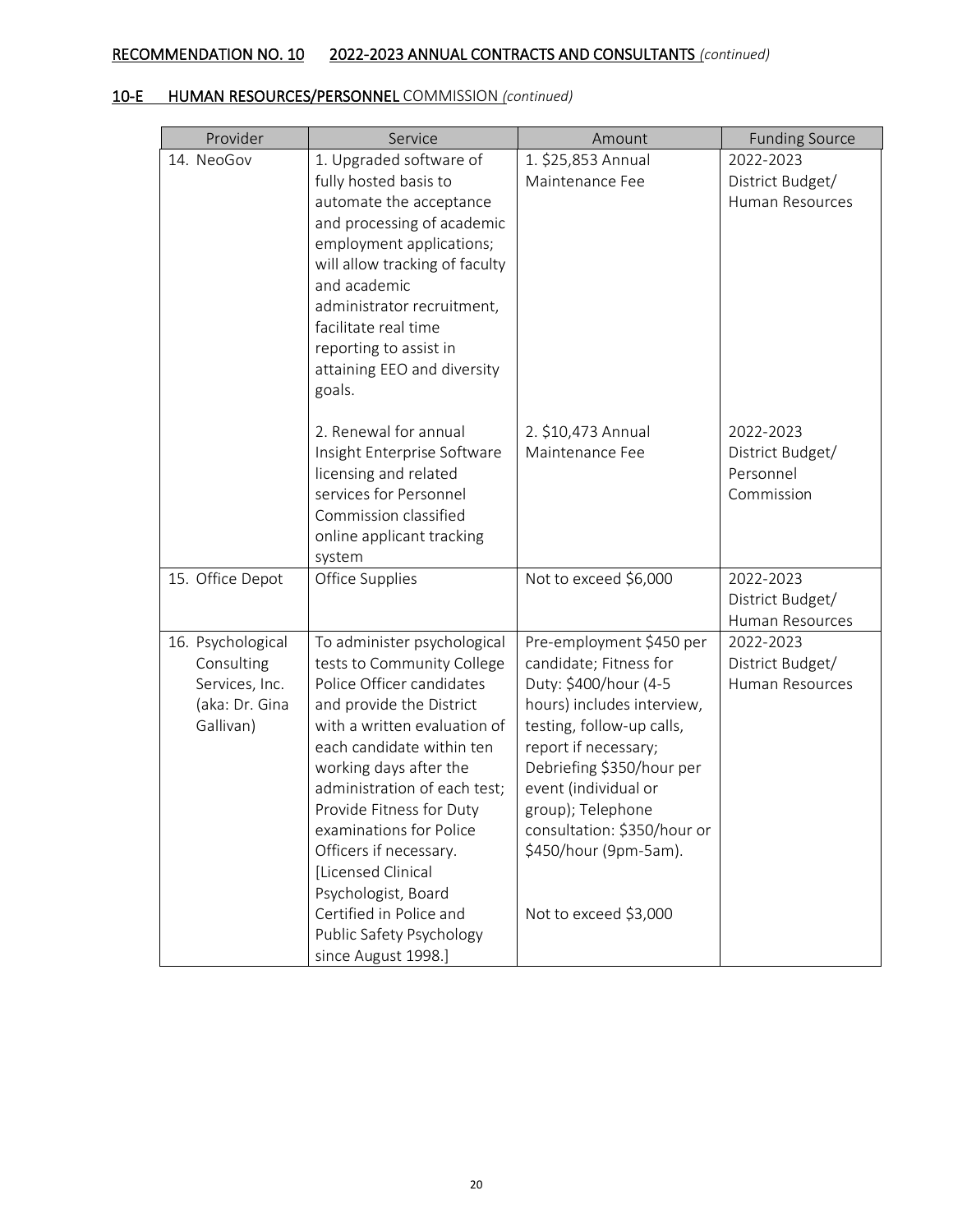| Provider                                             | Service                                                                                                                                                             | Amount                                                                                                                                                                                                                                                                                                       | <b>Funding Source</b>                                            |
|------------------------------------------------------|---------------------------------------------------------------------------------------------------------------------------------------------------------------------|--------------------------------------------------------------------------------------------------------------------------------------------------------------------------------------------------------------------------------------------------------------------------------------------------------------|------------------------------------------------------------------|
| 17. SCCCD ERC<br>(Liebert<br>Cassidy<br>Whitmore)    | Southern California<br>Community College<br>Districts Employment<br>Relations Consortium -<br>training workshops to<br>member institutions.                         | Not to exceed \$4,200                                                                                                                                                                                                                                                                                        | 2022-2023<br>District Budget/<br>Human Resources                 |
| 18. Sign Up<br>Interpreting                          | Provides Sign Language<br>Interpreting services for<br>deaf and/or hard of hearing<br>faculty and staff                                                             | Individual services -<br>\$72/hr;<br>Team Rate: \$144/hr; Final<br>annual renewal of existing<br>contract terminating June<br>30, 2021.<br>Not to exceed \$3,000                                                                                                                                             | 2022-2023<br>District Budget/<br>Human Resources/<br>ADA funding |
| 19. State<br>Department of<br>CA; Dept of<br>Justice | Fingerprinting of new hires,<br>student workers                                                                                                                     | Not to exceed \$27,500                                                                                                                                                                                                                                                                                       | 2022-2023<br>District Budget/<br>Human Resources                 |
| 20. Time Clock                                       | Time Clock software license<br>for various departments                                                                                                              | Not to exceed \$5,000                                                                                                                                                                                                                                                                                        | 2022-2023<br>District Budget/<br>Human Resources                 |
| 21. Total Recall<br>Captioning                       | The consultant will provide<br>for a designated class a<br>team of two Service<br>Providers capable of<br>providing real time<br>captioning services to<br>faculty. | For onsite captioning:<br>\$93.64/hour with a 2-hour<br>minimum. For classroom<br>CART: \$109.25/hour with a<br>1-hour minimum. For<br>meetings and events:<br>\$140.46/hour with a 1-<br>hour minimum. For foreign<br>language remote:<br>\$156.10/hour with a 1-<br>hour minimum.<br>Not to exceed \$3,000 | 2022-2023<br>District Budget/<br>Human Resources/<br>ADA funding |
| 22. Verbit<br>Captioning                             | Captioning of recorded<br>material for student and<br>staff use                                                                                                     | Not to exceed \$6,500                                                                                                                                                                                                                                                                                        | 2022-2023<br>District Budget/<br>Human Resources                 |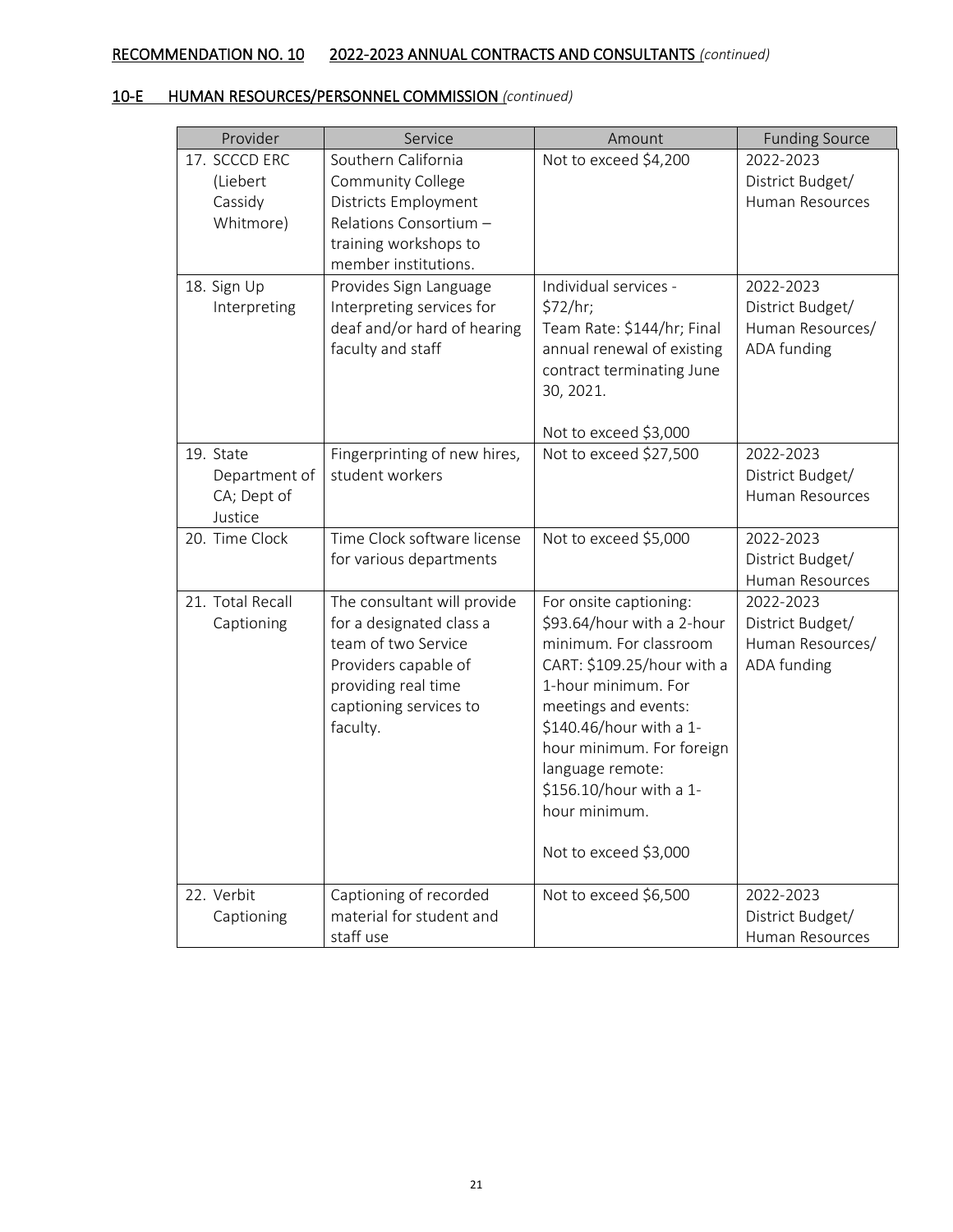| Provider                                                                          | Service                                                                                                                                                                                                                                                                                                                                                                                                                                                 | Amount                                                                                                                  | <b>Funding Source</b>                                                        |
|-----------------------------------------------------------------------------------|---------------------------------------------------------------------------------------------------------------------------------------------------------------------------------------------------------------------------------------------------------------------------------------------------------------------------------------------------------------------------------------------------------------------------------------------------------|-------------------------------------------------------------------------------------------------------------------------|------------------------------------------------------------------------------|
| 23. Watermark<br>Evaluations                                                      | Student evaluation<br>software                                                                                                                                                                                                                                                                                                                                                                                                                          | Not to exceed \$42,500                                                                                                  | 2022-2023<br>District Budget/<br><b>Human Resources</b>                      |
| 24. Yosemite CCD-<br><b>CCC Virtual</b><br>Career Event<br>2023 / Job<br>Registry | CCC Job Fair 2022-<br>January 2023                                                                                                                                                                                                                                                                                                                                                                                                                      | \$1,000                                                                                                                 | 2022-2023<br>District Budget/<br>Human Resources                             |
| 25. Ameriflex/<br>Colonial Life<br>Insurance                                      | Administration of the<br>flexible spending account<br>("FSA") also known as the<br>Section 125 account.<br>Colonial Life offers to<br>district employees<br>voluntary insurance policies<br>including but not limited to<br>supplemental life, cancer,<br>accident, disability<br>coverage, etc.<br>Other insurance policies<br>(except for the District's life<br>insurance policy of \$50,000<br>per employee) are<br>voluntary and employee<br>paid. | Zero cost to either the<br>District or employee for<br>any portion of the<br>Section 125 FSA<br>administration charges. | 2022-2023<br>District Budget/<br>Human Resources<br>(No funding<br>required) |
| 26. SchoolsFirst<br>Federal Credit<br>Union ("FCU")                               | SchoolsFirst FCU is the<br>Third Party Administrator<br>(TPA) for the<br>administration, education,<br>and compliance reporting<br>of the SMC District's<br>employees' 403b<br>retirement savings and<br>457b deferred<br>compensation programs.                                                                                                                                                                                                        | Zero cost to either the<br>district or employee for<br>any portion of the<br>administrative fees.                       | 2022-2023<br>District Budget/<br>Human Resources<br>(No funding<br>required) |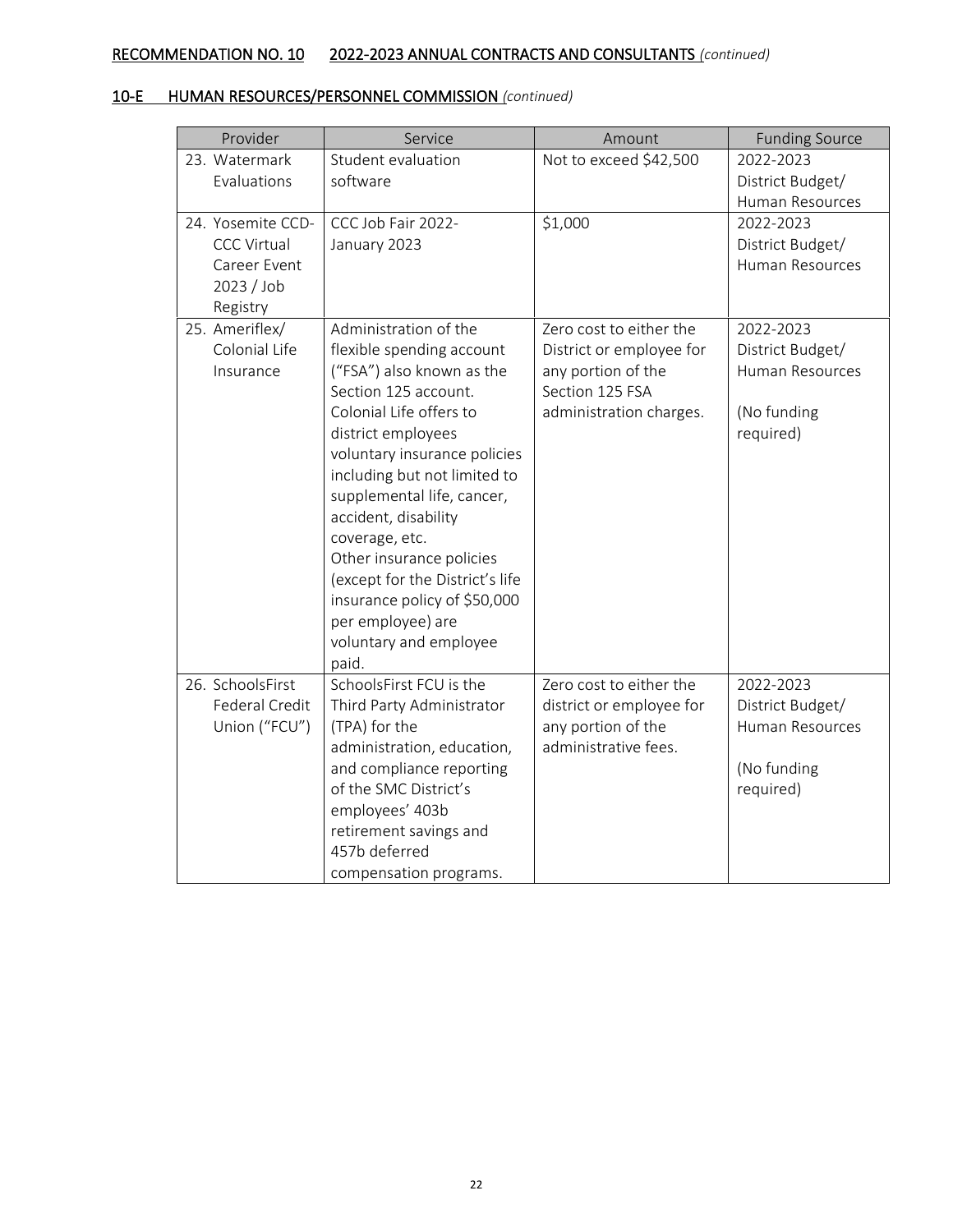| Provider                                                                             | Service                                                                                                                                                                                                                                                                                                                                                                                                                                                                                                                                                       | Amount                                          | <b>Funding Source</b>                                                        |
|--------------------------------------------------------------------------------------|---------------------------------------------------------------------------------------------------------------------------------------------------------------------------------------------------------------------------------------------------------------------------------------------------------------------------------------------------------------------------------------------------------------------------------------------------------------------------------------------------------------------------------------------------------------|-------------------------------------------------|------------------------------------------------------------------------------|
| 27. Center for the<br>Pacific Asian<br>Family                                        | Provides services to<br>students and employees of<br>SMC who are victims of<br>domestic violence/sexual                                                                                                                                                                                                                                                                                                                                                                                                                                                       | Zero cost to either the<br>district or employee | 2022-2023<br>District Budget/<br>Human Resources                             |
|                                                                                      | assault within the Asian and<br>Pacific Islander<br>communities, including<br>training (i.e., bystander<br>intervention, peer<br>education, trauma-<br>informed training,<br>sexual/domestic violence<br>prevention)                                                                                                                                                                                                                                                                                                                                          |                                                 | (No funding<br>required)                                                     |
| 28. Peace Over<br>Violence                                                           | Provides sexual & domestic<br>violence prevention and<br>intervention education<br>services to students and<br>employees of SMC who are<br>victims of domestic<br>violence/sexual assault,<br>including training (i.e.,<br>bystander intervention,<br>peer education, trauma-<br>informed training,<br>sexual/domestic violence<br>prevention)                                                                                                                                                                                                                | Zero cost to either the<br>district or employee | 2022-2023<br>District Budget/<br>Human Resources<br>(No funding<br>required) |
| 29. Rape<br>Treatment<br>Center at<br>Santa Monica-<br><b>UCLA Medical</b><br>Center | Provides trauma informed<br>services to students and<br>employees of SMC who are<br>victims of sexual violence,<br>and to enhance the overall<br>response to sexual assault<br>at SMC. An MOU is<br>established to meet the<br>statutory requirements of<br>AB 1433 (Gatto, 2014) and<br>to promote compliance<br>with state and federal laws<br>related to these issues.<br>Services include prevention<br>education training (i.e.,<br>bystander intervention,<br>peer education, trauma-<br>informed training,<br>sexual/domestic violence<br>prevention). | Zero cost to either the<br>district or employee | 2022-2023<br>District Budget/<br>Human Resources<br>(No funding<br>required) |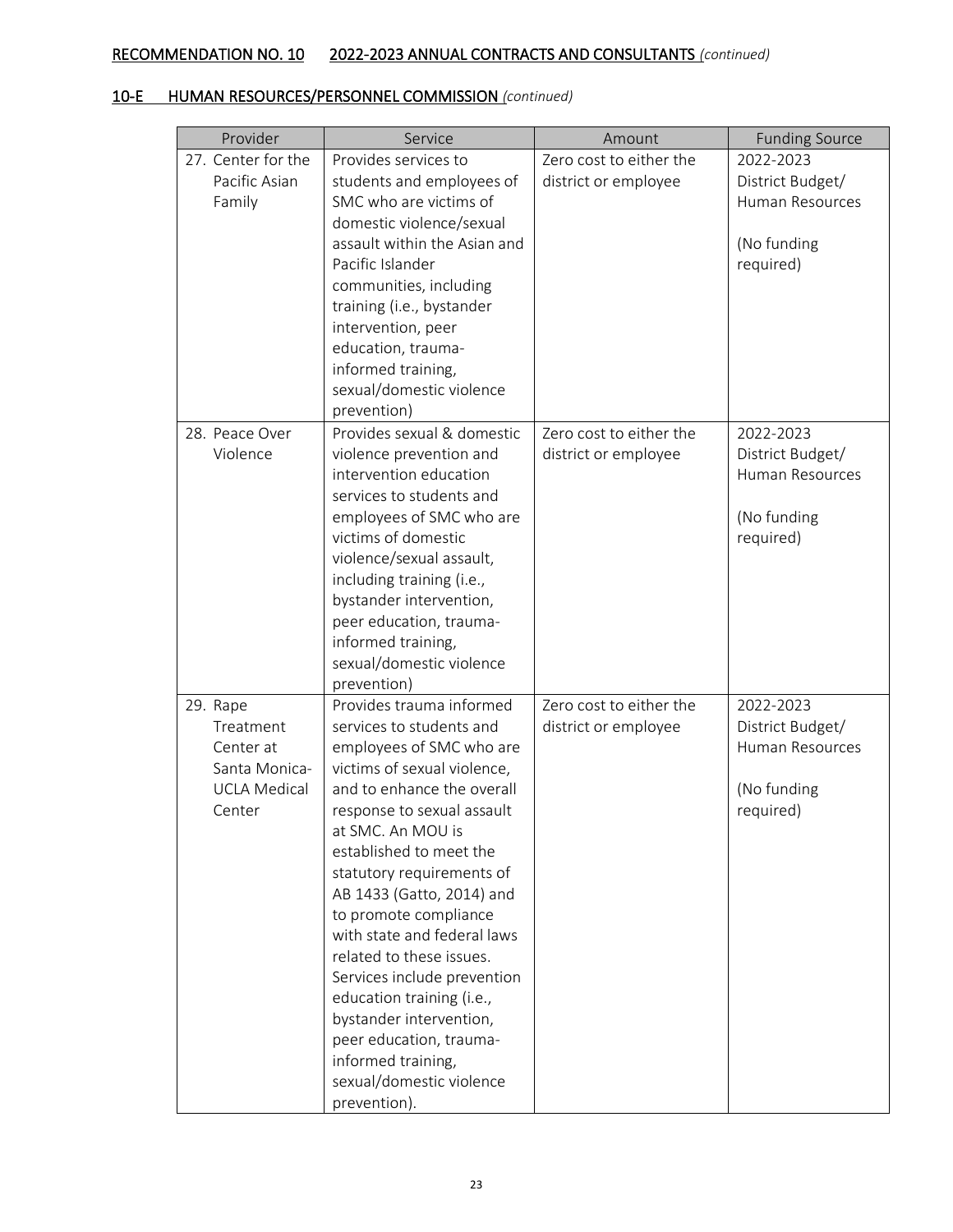| Provider                                                                                                        | Service                                                                                                                                                                                                                                                                                                                                                | Amount                                                                                                                  | <b>Funding Source</b>                                                        |
|-----------------------------------------------------------------------------------------------------------------|--------------------------------------------------------------------------------------------------------------------------------------------------------------------------------------------------------------------------------------------------------------------------------------------------------------------------------------------------------|-------------------------------------------------------------------------------------------------------------------------|------------------------------------------------------------------------------|
| 30. The People<br>Concern/<br>Sojourn                                                                           | Provides crisis intervention,<br>peer counseling, resource<br>referral, and advocacy<br>services through Sojourn's<br>24/7 hotline, and will serve<br>victims in their crisis<br>shelter, second-stage<br>shelter, support groups,<br>legal and social services<br>clinics, to students and<br>employees of SMC who are<br>victims of sexual violence. | Zero cost to either the<br>district or employee                                                                         | 2022-2023<br>District Budget/<br>Human Resources<br>(No funding<br>required) |
| 31. Liebert,<br>Cassidy,<br>Whitmore                                                                            | Personnel training, advice                                                                                                                                                                                                                                                                                                                             | \$190 to \$295 per hour<br>for attorney services; \$75<br>to \$150 per hour for<br>paralegal services; plus<br>expenses | 2022-2023<br>District Budget/<br>Human Resources/<br>Personnel<br>Commission |
| 32. eSkill                                                                                                      | eSkill provides software and<br>services for developing and<br>administering remote<br>written and computer skills<br>testing. Included in the<br>agreement is unlimited<br>technical support for us and<br>for all candidates, and a<br>web site that provides<br>access to all services,<br>including over 60,000 test<br>items.                     | \$3,150                                                                                                                 | 2022-2023<br>District Budget/<br>Personnel<br>Commission                     |
| 33. CODESP<br>(Cooperative<br>Organization<br>for the<br>Development<br>of Employee<br>Selection<br>Procedures) | Online service which<br>provides hiring assessment<br>tools, including written test<br>and performance test items                                                                                                                                                                                                                                      | \$2,400                                                                                                                 | 2022-2023<br>District Budget/<br>Personnel<br>Commission                     |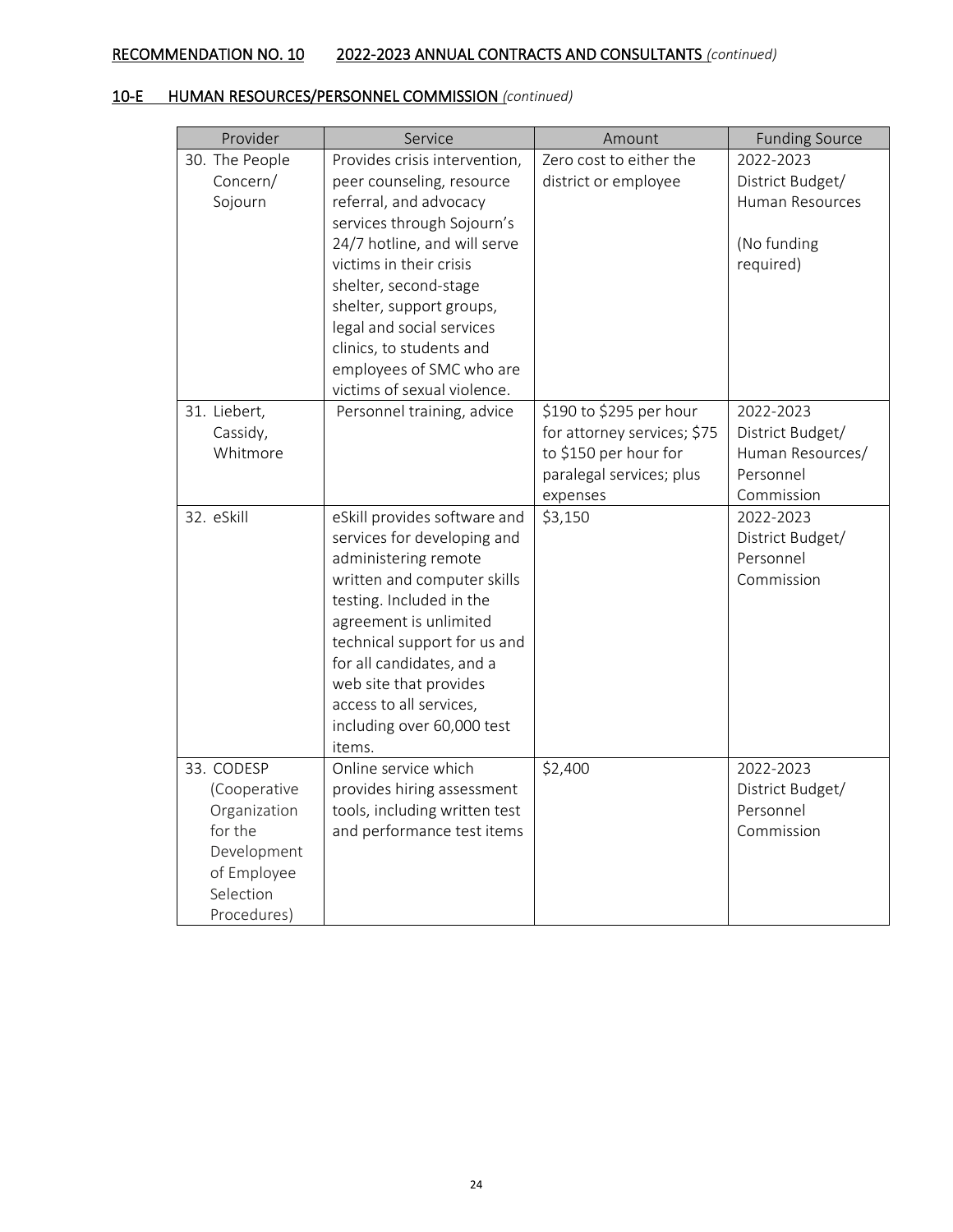## 10-F INFORMATION TECHNOLOGY

*Requested by: Information Technology Team Approved by: Marc Drescher, Chief Director of Information Technology*

|    | Provider       | Service                         | Amount    | <b>Funding Source</b>  |
|----|----------------|---------------------------------|-----------|------------------------|
| 1. | City of Santa  | Santa Monica City maintained    | \$6,500   | 2022-2023              |
|    | Monica         | Wide Area Network (iNet)        |           | District Budget/       |
|    |                | network equipment               |           | Information Technology |
|    |                | (maintenance)                   |           |                        |
| 2. | City of Santa  | Access to Santa Monica City     | \$100,000 | 2022-2023              |
|    | Monica         | owned high-speed data           |           | District Budget/       |
|    |                | network to connect SMC          |           | Information Technology |
|    |                | campuses with the main SMC      |           |                        |
|    |                | campus (lease agreement)        |           |                        |
| 3. | Cisco SmartNet | Annual network technical        | \$190,000 | 2022-2023              |
|    |                | support & maintenance for the   |           | District Budget/       |
|    |                | District's telephone and        |           | Information Technology |
|    |                | network infrastructure.         |           |                        |
| 4. | Hewlett        | Annual campus Maintenance       | \$80,000  | 2022-2023              |
|    | Packard        | agreement for District's server |           | District Budget/       |
|    | Enterprise Co  | storage infrastructure.         |           | Information Technology |
| 5. | CDW-G          | VEEAM - Annual renewal of       | \$40,000  | 2022-2023              |
|    |                | server backup and recovery      |           | District Budget/       |
|    |                | software licensing.             |           | Information Technology |
| 6. | Computerland   | Microsoft Campus Agreement/     | \$170,000 | 2022-2023              |
|    |                | Desktop for Education           |           | District Budget/       |
|    |                |                                 |           | Information Technology |
| 7. | Computerland   | Adobe ETLA Campus               | \$90,000  | 2022-2023              |
|    |                | Agreement/ Creative Cloud       |           | District Budget/       |
|    |                |                                 |           | Information Technology |
| 8. | Oracle         | Oracle Enterprise Edition       | \$204,945 | 2022-2023              |
|    |                | Annual Support/Maintenance      |           | District Budget/       |
|    |                | Agreement                       |           | Information Technology |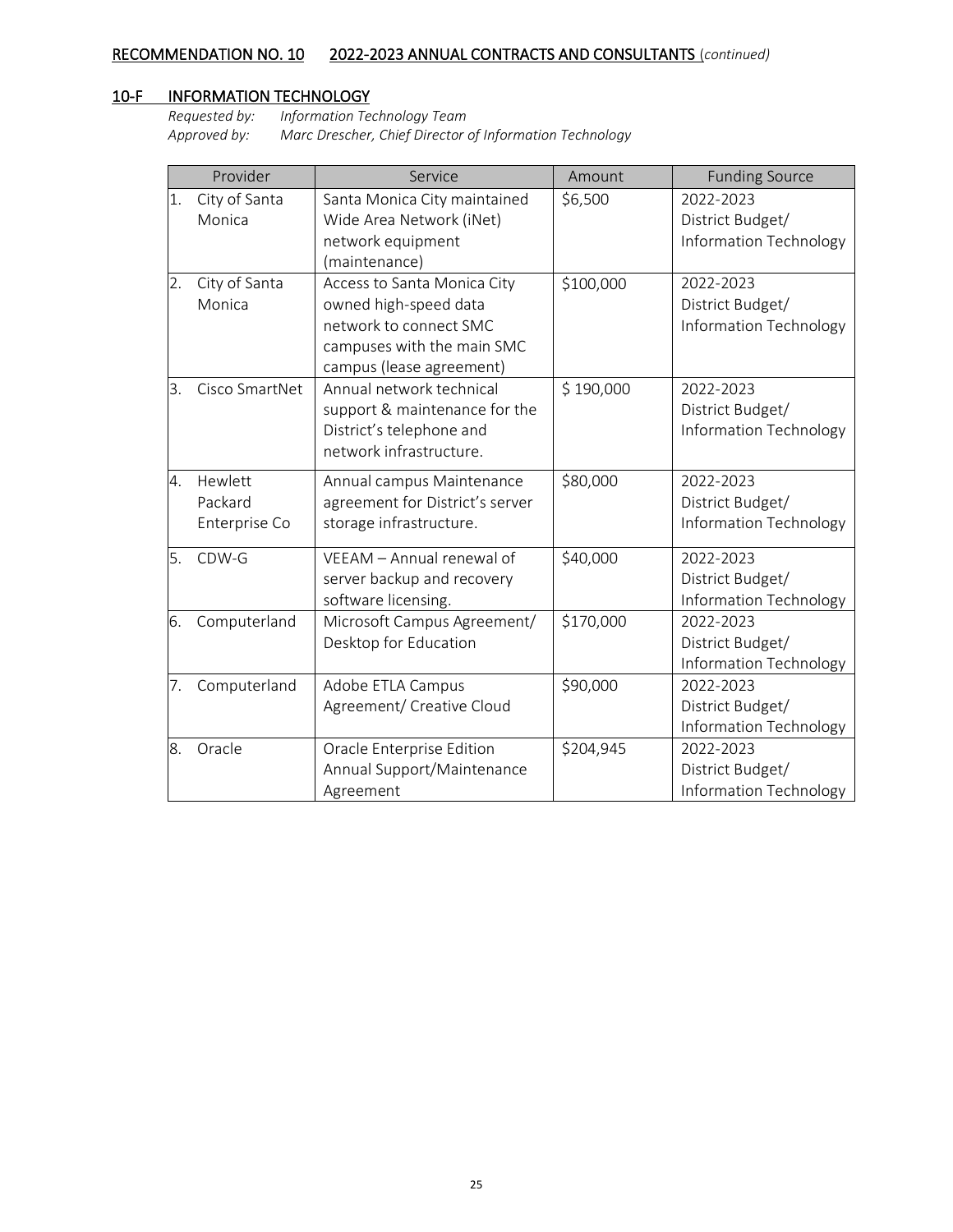## 10-G INSTITUTIONAL RESEARCH

*Requested by: Hannah Lawler, Dean, Institutional Research Approved by: Bradley Lane, Vice-President, Academic Affairs*

| Provider                                                                           | Service                                                                                                                                                                                                       | Amount                    | <b>Funding Source</b>                                      |
|------------------------------------------------------------------------------------|---------------------------------------------------------------------------------------------------------------------------------------------------------------------------------------------------------------|---------------------------|------------------------------------------------------------|
| 1. Chancellor's<br>Office of the<br>California<br>Community<br>Colleges<br>(COCCC) | To facilitate compliance by community<br>college districts with the information<br>reporting requirements of the<br>Student-Right-To-Know Act (SRTK).<br>Enables online submission of<br>mandatory reporting. | \$5,900                   | 2022-2023<br>District Budget/<br>Institutional<br>Research |
| 2. Alchemer<br>(formerly<br>called Survey<br>Gizmo)                                | Web-based survey tool service.                                                                                                                                                                                | \$7,500                   | 2022-2023<br>District Budget/<br>Institutional<br>Research |
| 3. Tableau                                                                         | Data visualization software annual<br>single license                                                                                                                                                          | Not to exceed<br>\$1,000  | <b>Student Equity</b><br>and Achievement<br>Program        |
| 4. Precision<br>Campus                                                             | Data reporting software maintenance<br>support                                                                                                                                                                | Not to exceed<br>\$30,000 | <b>Student Equity</b><br>and Achievement<br>Program        |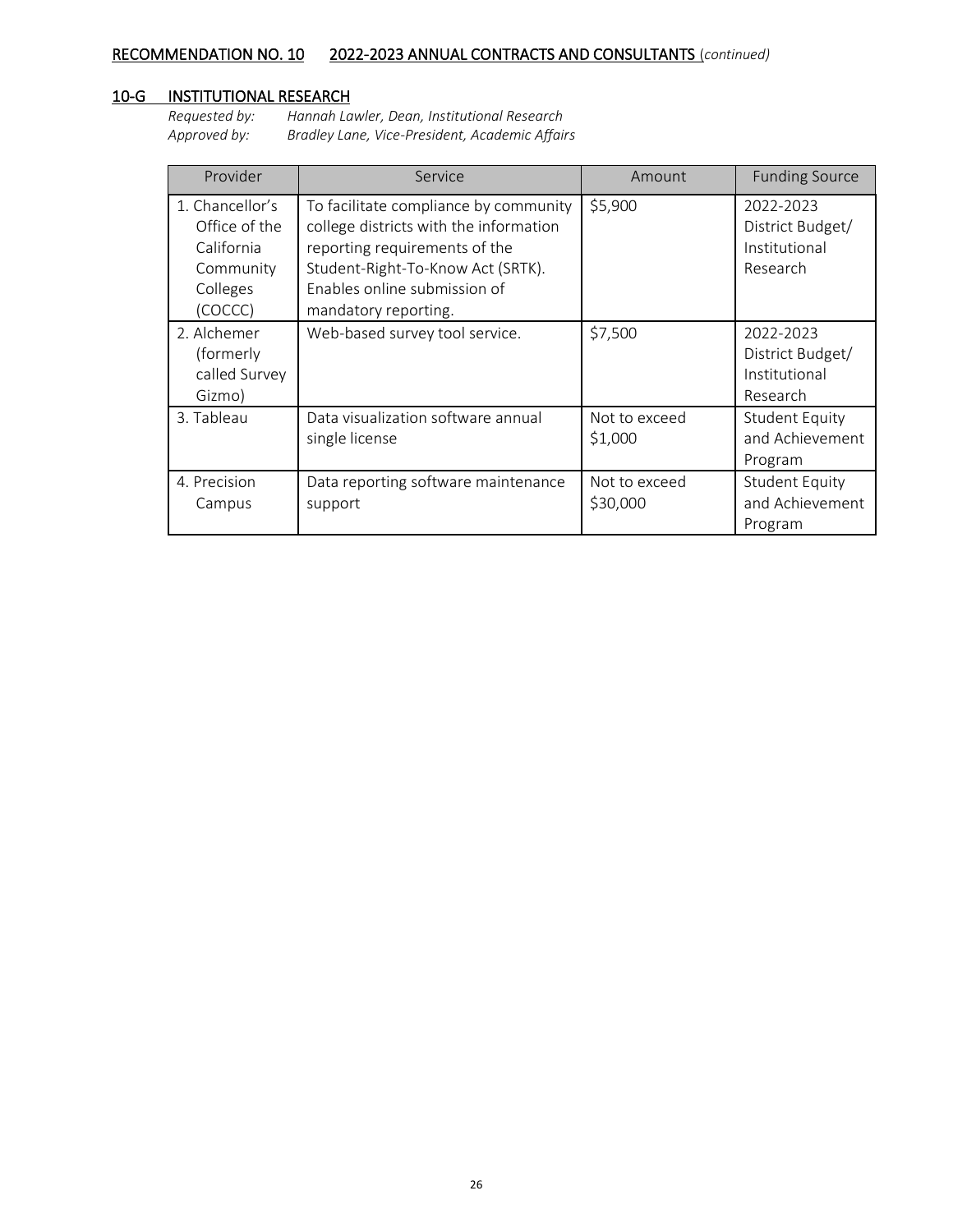#### 10-H LEGAL SERVICES

| Requested by: | Christopher Bonvenuto, Vice-President, Business/Administration                 |
|---------------|--------------------------------------------------------------------------------|
|               | Don Girard, Senior Director, Government Relations/Institutional Communications |
|               | Sherri Lee-Lewis, Vice-President, Human Resources                              |
|               | Robert Myers, Campus Counsel                                                   |
|               | Charlie Yen, Director, Facilities Planning                                     |
|               | John Greenlee, Director of Facilities Finance                                  |
| Approved by:  | Kathryn E. Jeffery, Superintendent/President                                   |

The following contracts for Legal Services are all renewals of existing contracts and services. The District uses the legal firms for personnel, facilities, fiscal issues; bond counsel, risk management, and legal services required by the Board on an as-needed basis.

| Provider                                        | Service                                                                                                                                                                                                                                                                                                                                                      | Amount                                                                                     | <b>Funding Source</b>                                                                                                          |
|-------------------------------------------------|--------------------------------------------------------------------------------------------------------------------------------------------------------------------------------------------------------------------------------------------------------------------------------------------------------------------------------------------------------------|--------------------------------------------------------------------------------------------|--------------------------------------------------------------------------------------------------------------------------------|
| 1. Harding,<br>Larmore,<br>Kutcher and<br>Kozal | Municipal, land use and<br><b>CEQA</b> issues                                                                                                                                                                                                                                                                                                                | \$200 to \$450 per<br>hour plus expenses                                                   | 2022-2023<br><b>Business and</b><br>Administration<br>Capital Outlay Fund<br>Bond Measures AA, V<br>and S funds                |
| 2. Norton Rose<br>Fulbright US,<br><b>LLP</b>   | 1) Provide legal services<br>associated with real<br>property acquisition and<br>Joint Powers Authority<br>(JPA) agreement between<br>the District and the City<br>of Malibu,<br>(2) Provide bond and<br>disclosure counsel<br>services relating to bonds<br>and debt obligations (3)<br>Provide legal counsel for<br>facilities contract related<br>issues. | \$225 to \$700 per<br>hour, plus<br>reimbursement of<br>actual and necessary<br>expenses   | 2022-2023<br>Business and<br>Administration<br>Budget;<br>Bond Measures AA, V<br>and S funds; District<br>Capital Outlay Funds |
| 3. Fagen Friedman<br>& Fulfrost                 | Provide legal advice and<br>representation principally<br>in the area of labor-<br>management issues.                                                                                                                                                                                                                                                        | \$165 to \$305 per<br>hour, plus costs and<br>expenses in<br>performing legal<br>services. | 2022-2023<br>District<br>Budget/Business and<br>Administration                                                                 |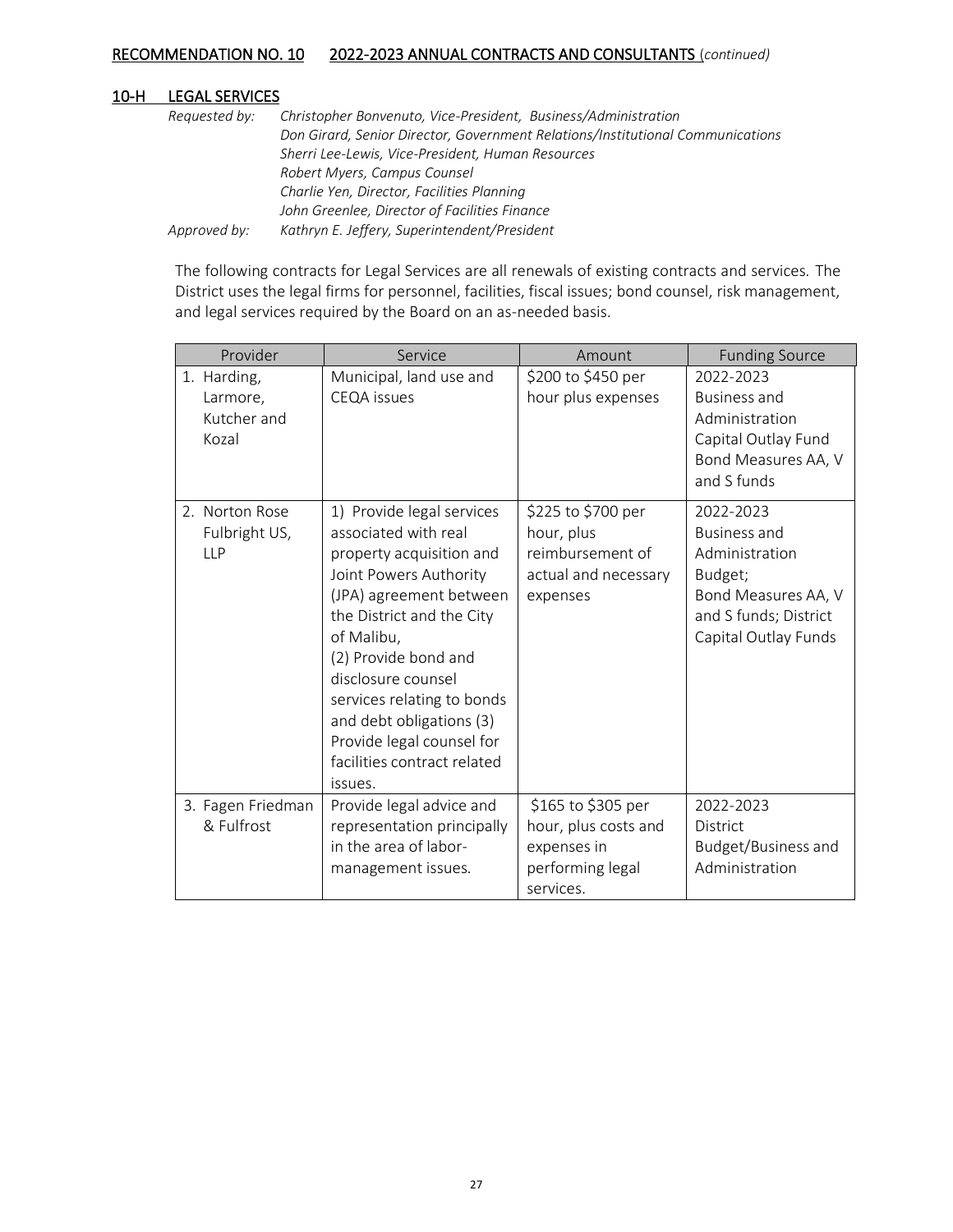## 10-H LEGAL SERVICES *(continued)*

| Provider          | Service                                                                                                                                                                                                                                                                                                                                                                                                               | Amount                                                           | <b>Funding Source</b>                                                                              |
|-------------------|-----------------------------------------------------------------------------------------------------------------------------------------------------------------------------------------------------------------------------------------------------------------------------------------------------------------------------------------------------------------------------------------------------------------------|------------------------------------------------------------------|----------------------------------------------------------------------------------------------------|
| 4. Vanaman        | Robert Myers of                                                                                                                                                                                                                                                                                                                                                                                                       | \$100 to \$375 per                                               | 2022-2023                                                                                          |
| German LLP        | Vanaman German is<br>providing the services of<br>campus counsel. The<br>responsibilities of campus<br>counsel include<br>coordinating of all<br>litigation against the<br>College, overseeing<br>regulatory compliance,<br>coordinating and reducing<br>all outside legal services,<br>and providing legal<br>services determined by<br>the Superintendent/<br>President or her designee<br>to reduce legal exposure | hour plus expenses                                               | <b>Business and</b><br>Administration<br>Capital Outlay Fund<br>Bond Measures AA, V<br>and S funds |
|                   | and liability.                                                                                                                                                                                                                                                                                                                                                                                                        |                                                                  |                                                                                                    |
| 5. LPI, Inc.      | Provide litigation support<br>for construction and<br>architectural claims<br>related to College                                                                                                                                                                                                                                                                                                                      | \$80 to \$175 per<br>hour plus expenses<br>\$36,000 for one year | Capital Outlay Found<br>Bond Measures AA, V<br>and S funds                                         |
|                   | construction projects                                                                                                                                                                                                                                                                                                                                                                                                 | of hosting of<br>construction                                    |                                                                                                    |
|                   |                                                                                                                                                                                                                                                                                                                                                                                                                       | management<br>database                                           |                                                                                                    |
| 6. Dannis Woliver | Mandated costs - Legal                                                                                                                                                                                                                                                                                                                                                                                                | \$215 to \$300 per                                               | 2022-2023                                                                                          |
| Kelly             | services                                                                                                                                                                                                                                                                                                                                                                                                              | hour plus expenses                                               | Unrestricted General                                                                               |
|                   |                                                                                                                                                                                                                                                                                                                                                                                                                       |                                                                  | Fund                                                                                               |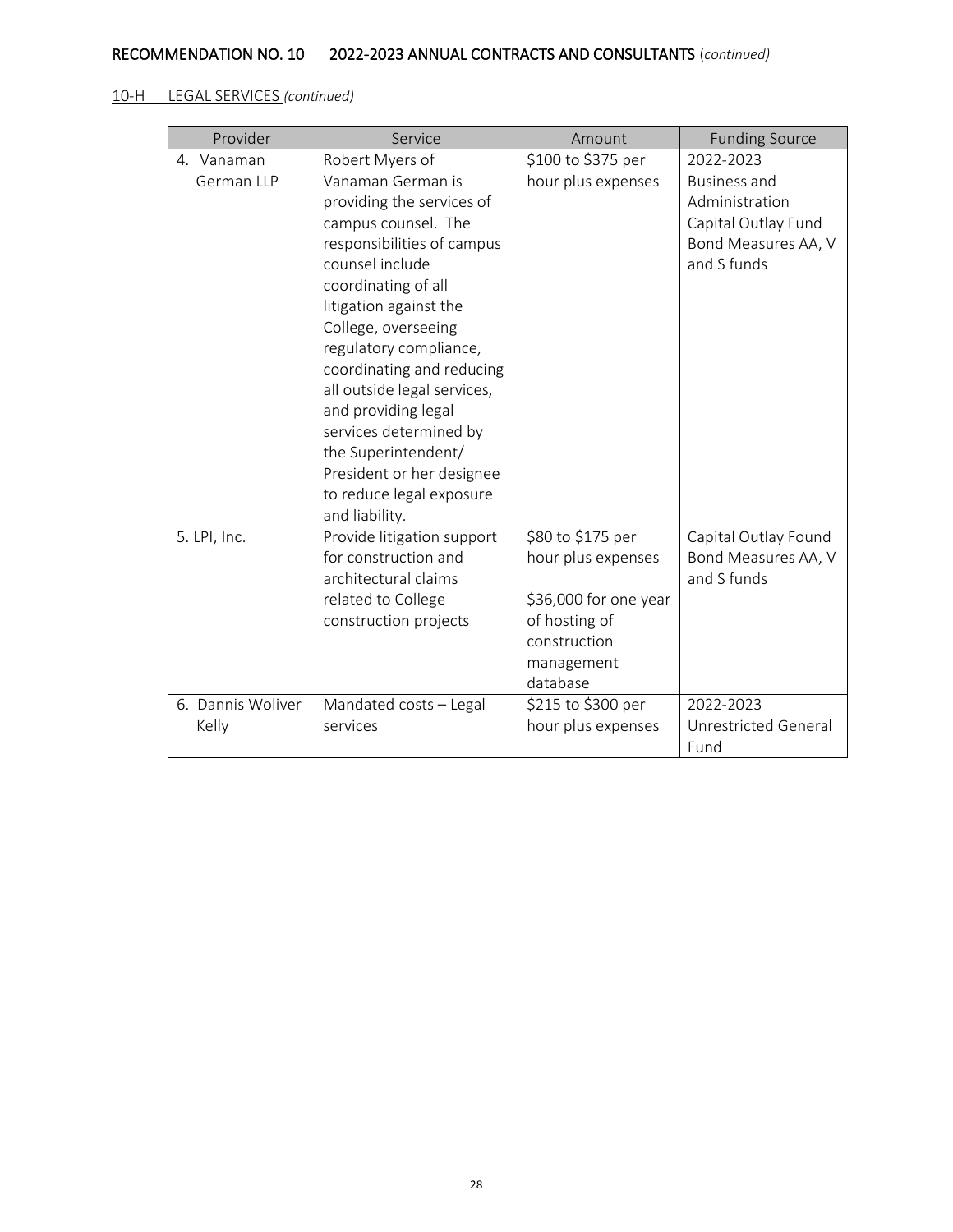#### 10-I MARKETING, COMMUNITY OUTREACH, RECRUITMENT, WEB/SOCIAL MEDIA

*Requested by: Don Girard, Senior Director, Government Relations/Institutional Communications Kiersten Elliott, Dean, Community and Academic Relations Paul Trautwein, Director of Web & Social Media Approved by: Kathryn E. Jeffery, Superintendent/President*

The following contracts for Marketing, Community Outreach, Recruitment and Web and Social Media, are predominately renewals of existing contracts and services.

|    | Provider                                                                                                          | Service                                                                                                                                                  | Amount                     | <b>Funding Source</b>                                                                                                 |
|----|-------------------------------------------------------------------------------------------------------------------|----------------------------------------------------------------------------------------------------------------------------------------------------------|----------------------------|-----------------------------------------------------------------------------------------------------------------------|
| 1. | Univision                                                                                                         | Fall 2022, Winter 2023<br>Spring 2023 and<br>Summer 2023, radio<br>and digital advertising,<br>and internet/text<br>messaging for student<br>recruitment | Not to exceed<br>\$215,000 | 2022-2023<br>Marketing<br><b>Budget</b>                                                                               |
| 2. | Audacy: KROQ,<br>KAMP & KRTH<br>radio                                                                             | Fall 2022, Spring 2023<br>and Summer 2023<br>radio and digital<br>advertising, and<br>internet/text<br>messaging for student<br>recruitment              | Not to exceed<br>\$180,100 | 2022-2023<br>Marketing<br><b>Budget</b>                                                                               |
| 3. | KPWR 105.9 FM<br>Radio                                                                                            | Fall 2022, Spring 2023<br>and Summer 2023<br>radio and digital<br>advertising and<br>internet/text<br>messaging for student<br>recruitment               | Not to exceed<br>\$185,000 | 2022-2023<br>\$135,000<br>Marketing<br><b>Budget</b><br>\$50,000<br>Outreach and<br>Retention funds                   |
| 4. | iHeartMedia<br>KIIS & KRRL<br>102.7 FM Radio                                                                      | Fall 2021, Spring 2022,<br>Summer 2022 radio<br>and digital advertising<br>and internet/text<br>messaging for student<br>recruitment                     | Not to exceed<br>\$208,000 | 2022-2023<br>\$157,000<br>Marketing<br><b>Budget</b><br>\$51,000<br>Outreach and<br>Retention funds                   |
| 5. | Google, Spotify<br>Facebook/<br>Instagram, Flickr<br>Snapchat, TikTok<br>and related<br>social media<br>channels. | 2022-2023 web<br>advertising (search)<br>for student<br>recruitment.<br>To be split among<br>social media channels                                       | Not to exceed<br>\$300,000 | 2022-2023<br>\$50,000 Web and<br>Social Media<br><b>Budget</b><br>\$250,000<br>Outreach and<br><b>Retention funds</b> |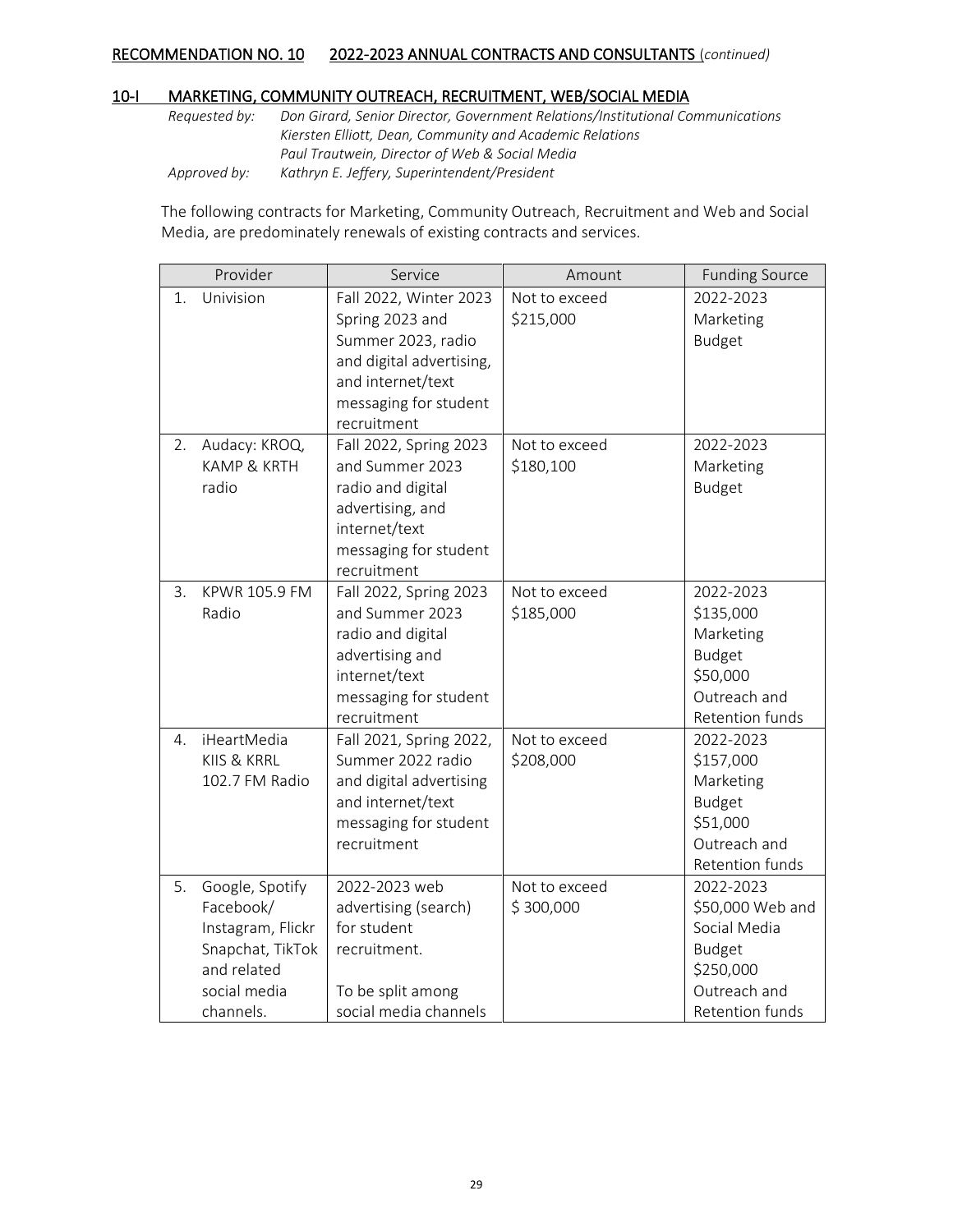| Provider                                           | Service                                                                                                                       | Amount                     | <b>Funding Source</b>                                                                               |
|----------------------------------------------------|-------------------------------------------------------------------------------------------------------------------------------|----------------------------|-----------------------------------------------------------------------------------------------------|
| Vector Media for<br>6.<br><b>Big Blue Bus</b>      | 2022-2023 outdoor<br>advertising for student<br>recruitment (Vector<br>Media is the provider<br>for the Big Blue Bus)         | Not to exceed<br>\$230,500 | 2022-2023<br>\$160,093<br>Marketing<br><b>Budget</b><br>\$70,350<br>Outreach and<br>Retention funds |
| Outfront Media<br>$7_{\scriptscriptstyle{\ddots}}$ | 2022-2023 outdoor<br>advertising for student<br>recruitment (Outfront<br>Media is the provider<br>for the MTA bus<br>system)  | Not to exceed<br>\$142,000 | 2022-2023<br>\$135,000<br>Marketing<br><b>Budget</b><br>\$7,000 Outreach<br>and Retention<br>funds  |
| 8.<br>Intersection                                 | 2022-2023 outdoor<br>advertising for student<br>recruitment<br>(Intersection is the<br>provider for the Metro<br>Expo Line)   | Not to exceed<br>\$153,500 | 2022-2023<br>\$92,327<br>Marketing<br><b>Budget</b><br>\$61,087<br>Outreach and<br>Retention funds  |
| Santa Monica<br>9.<br>Daily Press                  | 2022-2023 print &<br>digital advertising for<br>college advancement;<br>student recruitment,<br>and community<br>outreach     | Not to exceed \$34,200     | 2022-2023<br>Marketing<br>Budget                                                                    |
| 10. Mirror Media                                   | 2022-2023 print &<br>digital advertising for<br>college advancement;<br>student recruitment,<br>and community<br>outreach     | Not to exceed \$25,980     | 2022-2023<br>Marketing<br>Budget                                                                    |
| 11. Surf Santa<br>Monica.com                       | 2022-2023 digital<br>advertising for student<br>recruitment                                                                   | Not to exceed \$12,500     | 2022-2023<br>Marketing<br><b>Budget</b>                                                             |
| 12. Strickbine<br>Publishing for<br>Argonaut       | 2022-2023 print<br>advertising for student<br>recruitment<br>(Strickbine Publishing<br>is the parent company<br>for Argonaut) | Not to Exceed \$13,500     | 2022-2023<br>Marketing<br><b>Budget</b>                                                             |
| 13. 13 Star Media<br>dba Malibu<br>Times           | 2022-2023 print<br>advertising for student<br>recruitment                                                                     | Not to Exceed \$12,000     | 2022-2023<br>Marketing<br><b>Budget</b>                                                             |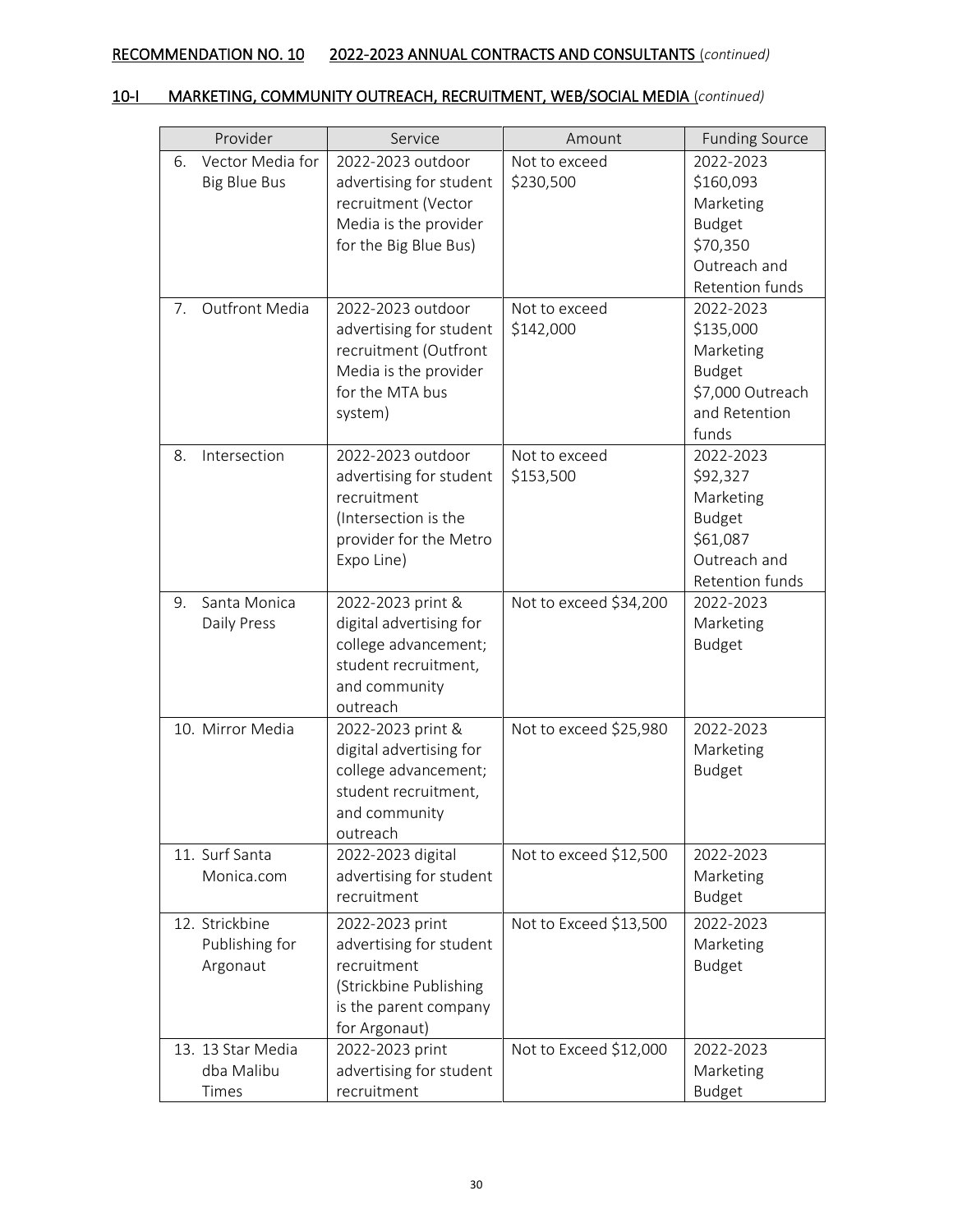| Provider            | Service                 | Amount                 | <b>Funding Source</b> |
|---------------------|-------------------------|------------------------|-----------------------|
| 14. J. Bee NP       | 2022-2023 advertising   | Not to Exceed \$8,000  | 2022-2023             |
| Publishing, LTD.    | for new campus &        |                        | Marketing             |
| Dba The Acorn       | student recruitment     |                        | <b>Budget</b>         |
| Newspapers          |                         |                        |                       |
| 15. Canyon          | 2022-2023 advertising   | Not to Exceed \$4,000  | 2022-2023             |
| Chronicles          | for new campus &        |                        | Marketing             |
|                     | student recruitment     |                        | <b>Budget</b>         |
| 16. Pepperdine      | 2022-2023 advertising   | Not to Exceed \$4,000  | 2022-2023             |
|                     | for new campus &        |                        | Marketing             |
|                     | student recruitment     |                        | <b>Budget</b>         |
| 17. LA Times        | 2022-2023 digital       | Not to Exceed \$60,000 | 2022-2023             |
| Español             | advertising for college |                        | \$28,000              |
|                     | advancement, student    |                        | Marketing             |
|                     | recruitment, and        |                        | <b>Budget</b>         |
|                     | community outreach.     |                        | \$32,000              |
|                     |                         |                        | Outreach and          |
|                     |                         |                        | Retention funds       |
| 18. La Opinión      | 2022-2023 print         | Not to exceed \$15,000 | 2022-2023             |
| newspaper           | advertising for student |                        | Marketing             |
|                     | recruitment             |                        | <b>Budget</b>         |
| 19. Los Angeles     | 2022-2023 print         | Not to exceed \$5,000  | 2022-2023             |
| Sentinel            | advertising for student |                        | Marketing             |
|                     | recruitment             |                        | <b>Budget</b>         |
| 20. Ploughshares    | 2022-2023 print         | Not to Exceed \$1,260  | 2022-2023             |
|                     | advertising for student |                        | Marketing             |
|                     | recruitment             |                        | <b>Budget</b>         |
| 21. Poets & Writers | 2022-2023 print         | Not to Exceed \$4,590  | 2022-2023             |
|                     | advertising for student |                        | Marketing             |
|                     | recruitment             |                        | <b>Budget</b>         |
| 22. We Search       | Editorial copywriting;  | Not to exceed \$38,500 | 2022-2023             |
| Research            | information research    | plus reimbursable      | Marketing             |
|                     | & verification for      | expenses               | <b>Budget and Web</b> |
|                     | schedule of classes     |                        | and Social Media      |
|                     | and college catalog;    |                        | <b>Budget</b>         |
|                     | comprehensive review    |                        |                       |
|                     | and rewriting for SMC   |                        |                       |
|                     | webpages                |                        |                       |
| 23. Randy Bellous   | Media services          | Not to exceed \$5,000  | 2022-2023             |
| Productions         | (Brochure and website   | plus reimbursable      | Marketing             |
|                     | photography,            | expenses not to exceed | <b>Budget</b>         |
|                     | including pre-          | \$750                  |                       |
|                     | production and art      |                        |                       |
|                     | direction)              |                        |                       |
| 24. SantaMonica     | Photo acquisition for   | \$1,500 plus           | 2022-2023             |
| Closeup.com         | use in brochures and    | reimbursable expenses  | Marketing             |
| (Fabian             | website                 | up to                  | <b>Budget</b>         |
| Lewkowicz)          |                         | \$125                  |                       |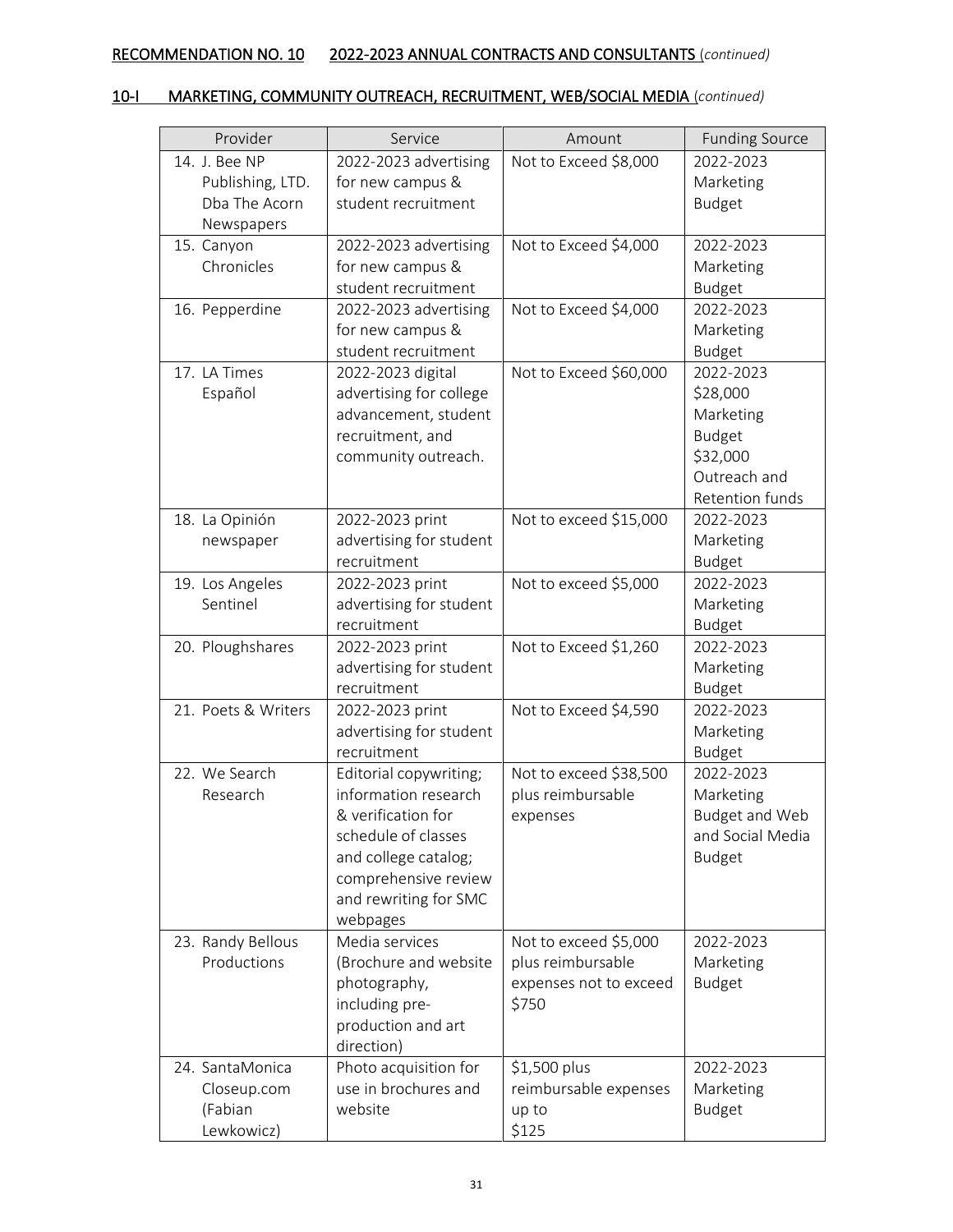| Provider           | Service                  | Amount                 | <b>Funding Source</b> |
|--------------------|--------------------------|------------------------|-----------------------|
| 25. Benjamin Gibbs | Photography services     | July 1, 2022 -         | 2022-2023             |
| Photography        | to create library of SMC | August 31, 2023        | Marketing             |
|                    | digital images for       |                        | <b>Budget</b>         |
|                    | marketing and            | Not to exceed \$25,000 |                       |
|                    | recruitment. Includes    |                        |                       |
|                    | pre-and post-            |                        |                       |
|                    | production and art       |                        |                       |
|                    | direction.               |                        |                       |
| 26. Amy Williams   | Photography services     | July 1, 2022 -         | 2022-2023             |
| Photography        | to create library of SMC | August 31, 2023        | Marketing             |
|                    | digital images for       |                        | <b>Budget</b>         |
|                    | marketing and            | Not to exceed \$8,000  |                       |
|                    | recruitment. Includes    |                        |                       |
|                    | pre-and post-            |                        |                       |
|                    | production and art       |                        |                       |
|                    | direction.               |                        |                       |
| 27. Susan L.       | Consultant will provide  | July 1, 2022 -         | 2022-2023             |
| Wampler            | copyediting and writing  | August 31, 2023        | Marketing             |
| Communications     | support student          |                        | <b>Budget</b>         |
|                    | recruitment pieces       | Not to exceed \$6,000  |                       |
| 28. HyperTexted,   | Consultant will provide  | July 1, 2022 - August  | 2022-2023             |
| Ruel Nolledo       | copyediting and writing  | 31, 2023               | Marketing             |
|                    | support student          |                        | <b>Budget</b>         |
|                    | recruitment pieces       | Not to exceed \$6,000  |                       |
| 29. Golden Cane    | Advertising services     | Not to exceed \$92,000 | 2022-2023             |
| Advertising        | (outdoor and print       | no reimbursable        | Marketing             |
|                    | production and           | expenses               | <b>Budget</b>         |
|                    | placement; electronic    |                        |                       |
|                    | media production and     |                        |                       |
|                    | supervision; strategic   |                        |                       |
|                    | and creative direction;  |                        |                       |
|                    | copywriting); online     |                        |                       |
|                    | design and branding for  |                        |                       |
|                    | institutional            |                        |                       |
|                    | advancement              |                        |                       |
| 30. Loma Media     | Commencement Live        | Year 3 of 3-year       | 2022-2023             |
|                    | Streaming & Filming      | contract \$38,261      | Community and         |
|                    | graduation               |                        | Academic              |
|                    | commencement             |                        | Relations (100%)      |
|                    | speaker video            |                        |                       |
|                    | recordings, live         |                        |                       |
|                    | webcast services, and 7  |                        |                       |
|                    | student profile videos,  |                        |                       |
|                    | for marketing and        |                        |                       |
|                    | campus promotion         |                        |                       |
|                    | purposes.                |                        |                       |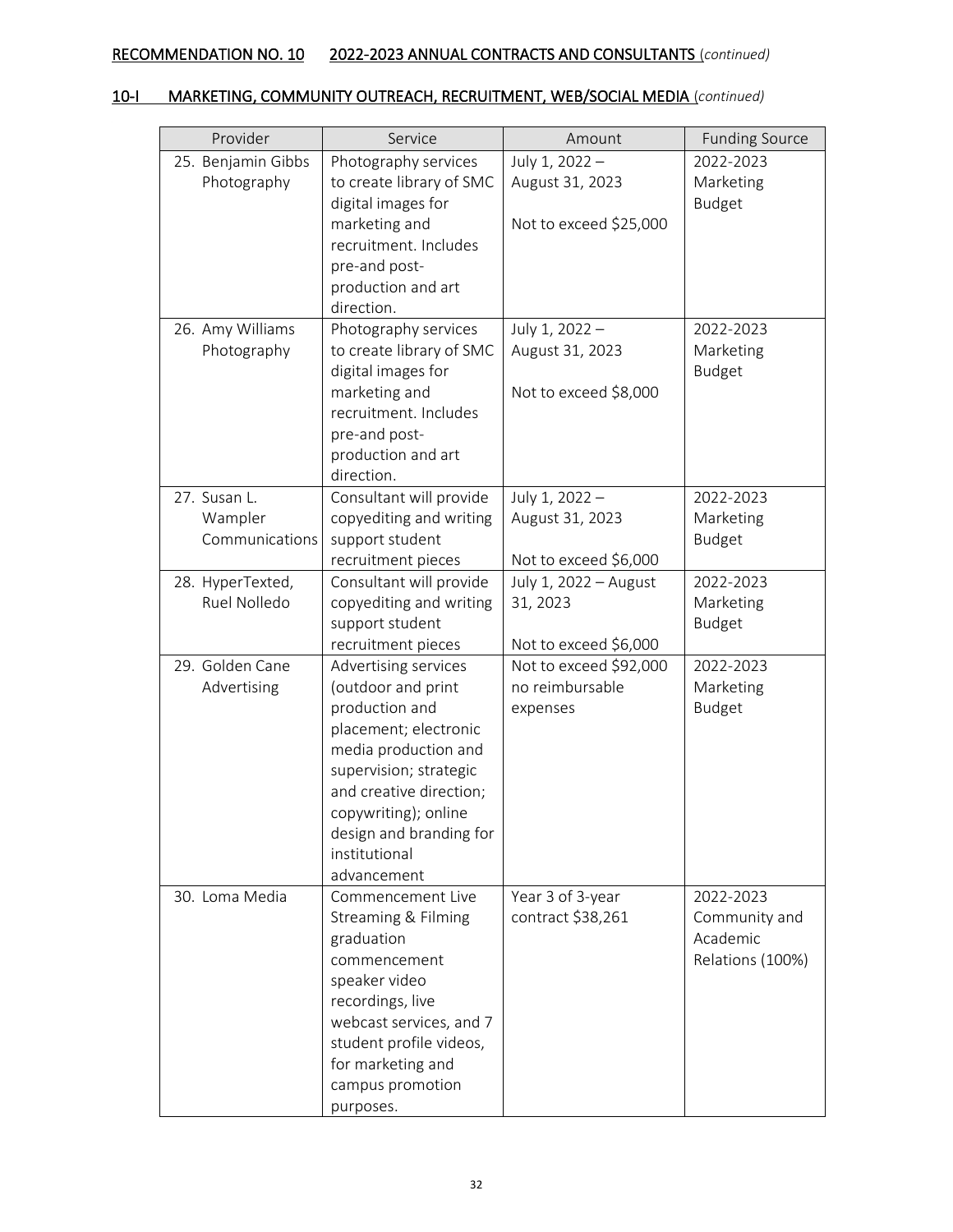| Provider           | Service                     | Amount                  | <b>Funding Source</b> |
|--------------------|-----------------------------|-------------------------|-----------------------|
| 31. Andes          | Consultant will translate   | Not to exceed \$1,500   | 2022-2023             |
| Translations       | published articles in       |                         | Community and         |
|                    |                             |                         | Academic              |
|                    | Spanish publications        |                         |                       |
|                    | from Spanish to English,    |                         | Relations (100%)      |
|                    | for the Public              |                         |                       |
|                    | Information Office and      |                         |                       |
|                    | for dissemination to the    |                         |                       |
|                    | campus and external         |                         |                       |
|                    | community.                  |                         |                       |
| 32. RDW Group      | Annual support for          | Year 5 of 5 year annual | 2022-2023 Web         |
|                    | licenses, support,          | maintenance service     | and Social Media      |
|                    | hosting, and modules in     | cost of \$52,000 per    | <b>Budget</b>         |
|                    | agreement of                | year                    |                       |
|                    | redesigned college          | December 1, 2018 -      |                       |
|                    | website.                    | November 30,2023        |                       |
| 33. Andrew         | 2022-2023 editorial,        | Not to exceed \$10,000  | 2022-2023             |
| Tonkovich          | publicity and related       | plus reimbursable       | Auxiliary Budget,     |
|                    | professional services to    | expenses                | Santa Monica          |
|                    | produce Santa Monica        |                         | Review Program        |
|                    | Review twice yearly         |                         | Revenues              |
| 34. Douglas Wadle  | Maintenance,                | Not to exceed \$21,000, | 2022-2023             |
|                    | programming and             | including Outlook       | Auxiliary Budget,     |
|                    | significant updates to      | integration, plus       | <b>SMC Performing</b> |
|                    | EMS platform to reflect     | reimbursable expenses   | Arts Center           |
|                    | COVID-19 restrictions       |                         | Program               |
|                    | and SMC policies.           |                         | Revenues              |
|                    | Includes Outlook            |                         |                       |
|                    | configuration and           |                         |                       |
|                    | training of faculty & staff |                         |                       |
| 35. Karriann Hinds | 2021-2022 Community         | Not to exceed \$7,000   | 2022-2023             |
|                    | Outreach for the SMC        |                         | Public Policy         |
|                    | Public Policy Institute to  |                         | Institute Budget      |
|                    | Los Angeles based           |                         |                       |
|                    | agencies and                |                         |                       |
|                    | organizations; support      |                         |                       |
|                    | activities for capacity     |                         |                       |
|                    | building                    |                         |                       |
| 36. Blue Star      | Video/Communication         | Not to exceed \$49,999  | 2022-2023             |
| Media              | pieces for Santa Monica     | Year 3 of 3             | Community and         |
|                    | College                     |                         | Academic              |
|                    |                             |                         | Relations (100%)      |
| 37. Brandfolder    | Digital Asset               | Year 2 of 3-year annual | 2022-2023             |
|                    | Management Software         | software cost of        | Marketing             |
|                    | for marketing materials     | \$16,850 per year       | <b>Budget</b>         |
|                    | including photos and        | July 1,2021-            |                       |
|                    | videos                      | June 31, 2024           |                       |
|                    |                             |                         |                       |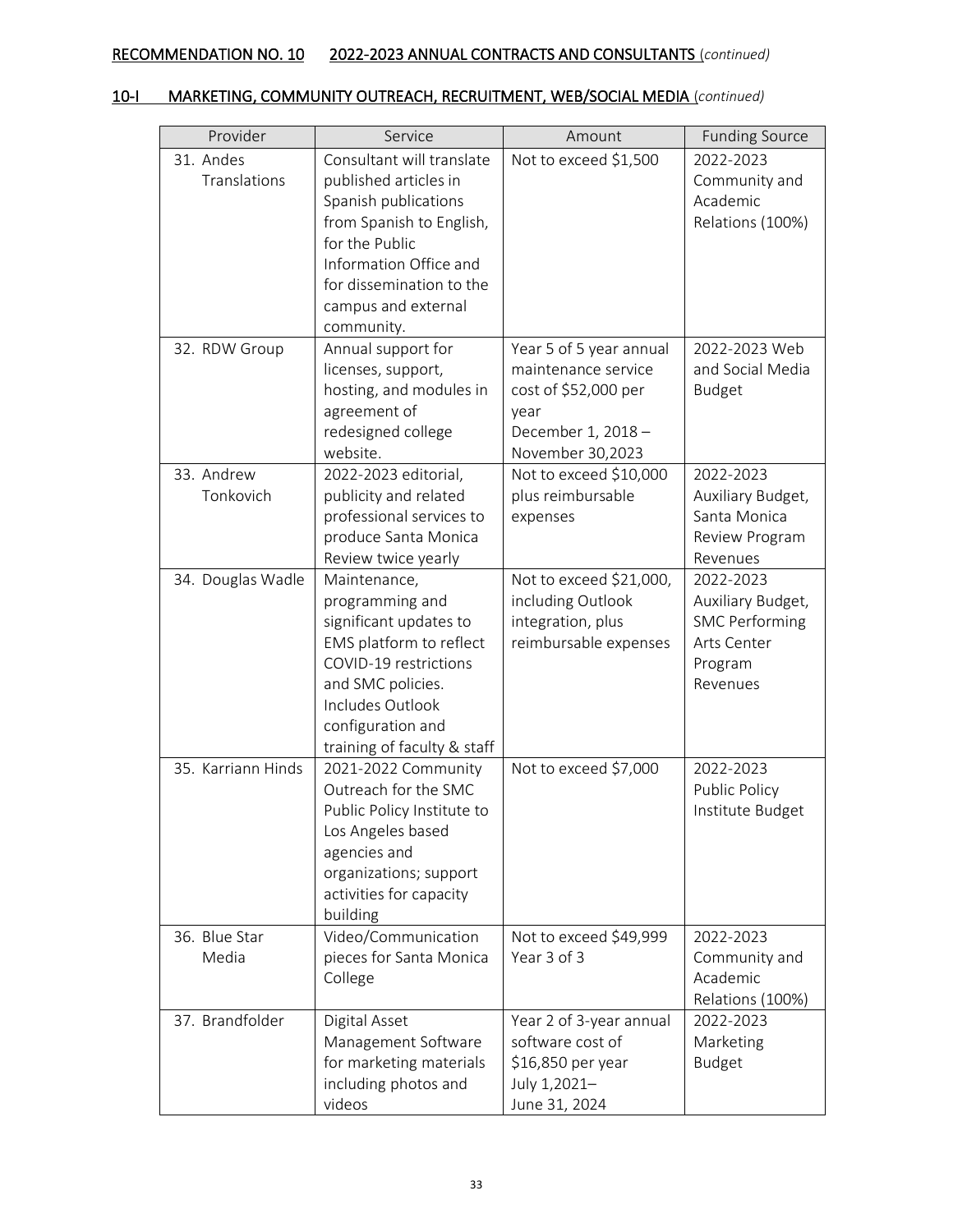| Provider               | Service                 | Amount                 | <b>Funding Source</b>   |
|------------------------|-------------------------|------------------------|-------------------------|
| 38. Southwest          | Printing and mailing of | Not to exceed          | 2022-2023               |
| <b>Offset Printing</b> | Academic, Emeritus, and | \$225,000              | Marketing and           |
|                        | Community Education     |                        | Community               |
|                        | Schedule of Classes for | SMC is exercising the  | <b>Education Budget</b> |
|                        | student recruitment and | second year of a two-  |                         |
|                        | community engagement    | year renewal option    |                         |
|                        |                         | referenced in contract |                         |
|                        |                         | A181876RS              |                         |
| 39. KBUU-FM            | 2022-2023 radio         | Not to exceed \$10,000 | 2022-2023               |
| Malibu                 | advertising targeting   |                        | Marketing               |
|                        | Malibu zip code 90265   |                        | <b>Budget</b>           |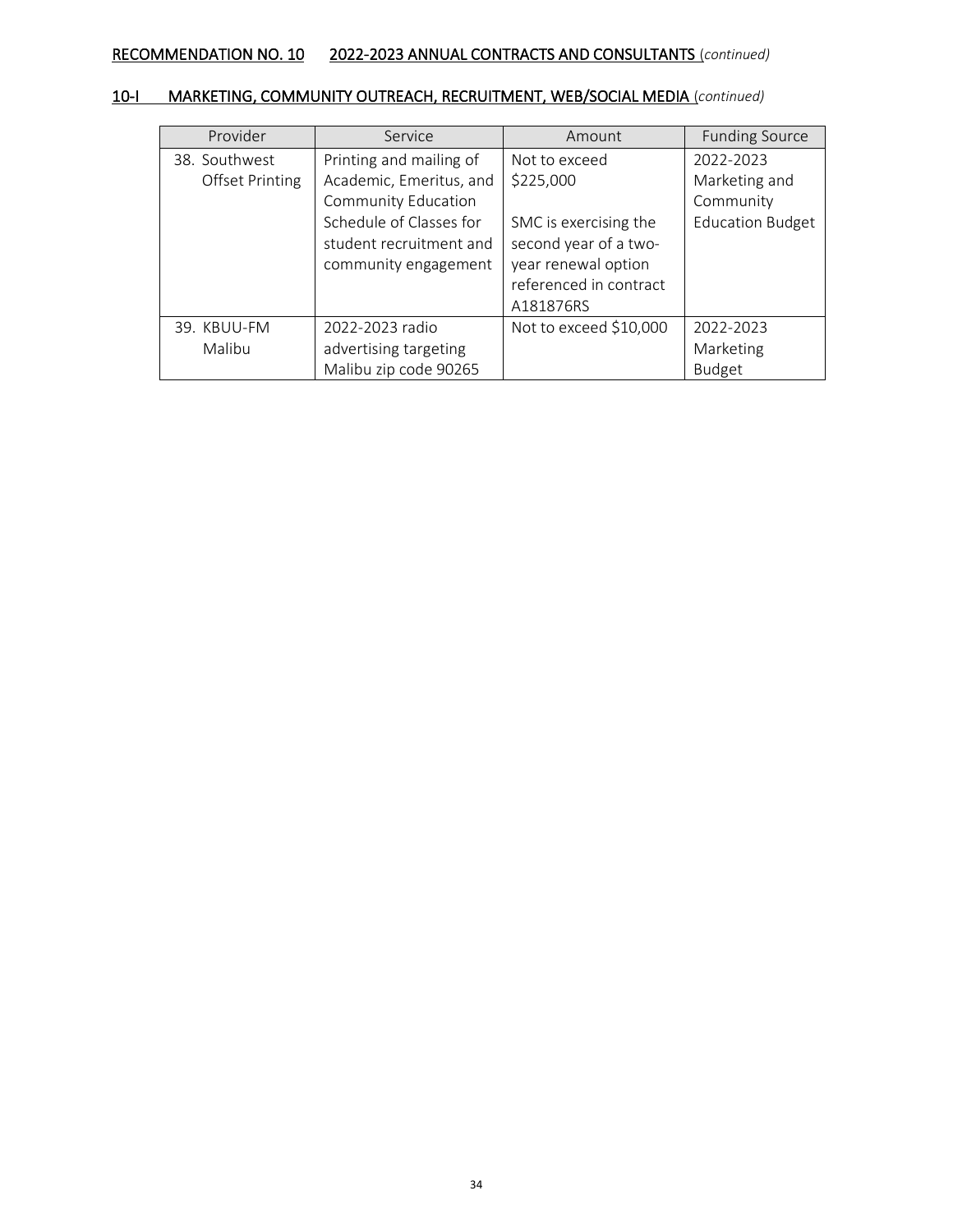## 10-J PUBLIC INFORMATION OFFICE

*Requested by: Grace Smith, Public Information Officer Approved by: Dr. Kathryn E. Jeffery, Superintendent/President*

| Provider/Contract         | Service                               | Amount        | <b>Funding Source</b> |
|---------------------------|---------------------------------------|---------------|-----------------------|
| 1. Amy Williams           | Consultant will provide photography   | Not to exceed | Public Affairs,       |
| Photography               | services to support news releases,    | \$3,000       | District Budget       |
|                           | newsletters, social media, and other  |               | (100%)                |
|                           | digital/print marketing content for   |               |                       |
|                           | Public Information Office. Includes   |               |                       |
|                           | pre- and post-production and art      |               |                       |
|                           | direction.                            |               |                       |
| 2. We Search              | Consultant will provide year-round    | Not to exceed | Public Affairs,       |
| Research                  | copywriting and research support      | \$11,000      | District Budget       |
|                           | for Public Information Office to      |               | (100%)                |
|                           | highlight College events and          |               |                       |
|                           | initiatives, as well as editorial     |               |                       |
|                           | support for institution-wide          |               |                       |
|                           | publicity materials and institutional |               |                       |
|                           | communications collateral.            |               |                       |
| 3. Andrew Boone           | Consultant will provide               | Not to exceed | Public Affairs,       |
| Photography               | photography services to support       | \$3,000       | District Budget       |
|                           | news releases, newsletters and        |               | (100%)                |
|                           | other digital/print marketing         |               |                       |
|                           | content. Includes pre- and post-      |               |                       |
|                           | production and art direction.         |               |                       |
| 4. Susan L. Wampler       | Consultant will provide copyediting   | Not to exceed | Public Affairs,       |
| Communications            | and writing support for news,         | \$12,000      | District Budget       |
|                           | features, profiles, and brochures to  |               | (100%)                |
|                           | be used across a number of            |               |                       |
|                           | communication channels for            |               |                       |
|                           | enrollment, community-building,       |               |                       |
|                           | brand management and marketing        |               |                       |
|                           | of college programs.                  |               |                       |
| 5. Diane Krieger          | Consultant with vast PR and feature   | Not to exceed | Public Affairs,       |
| <b>Communications LLC</b> | writing experience will provide       | \$9,600       | District Budget       |
|                           | support in developing PR and          |               | (100%)                |
|                           | marketing communications              |               |                       |
|                           | collateral including articles and     |               |                       |
|                           | brochures for a student and           |               |                       |
|                           | community audience.                   |               |                       |
|                           | Consultant will also continue to      |               |                       |
|                           | assist PIO and SMC Emergency          |               |                       |
|                           | Operations Team with content          |               |                       |
|                           | creation and editing of various       |               |                       |
|                           | marketing/PR materials related to     |               |                       |
|                           | COVID education/reopening/return-     |               |                       |
|                           | to-campus communications.             |               |                       |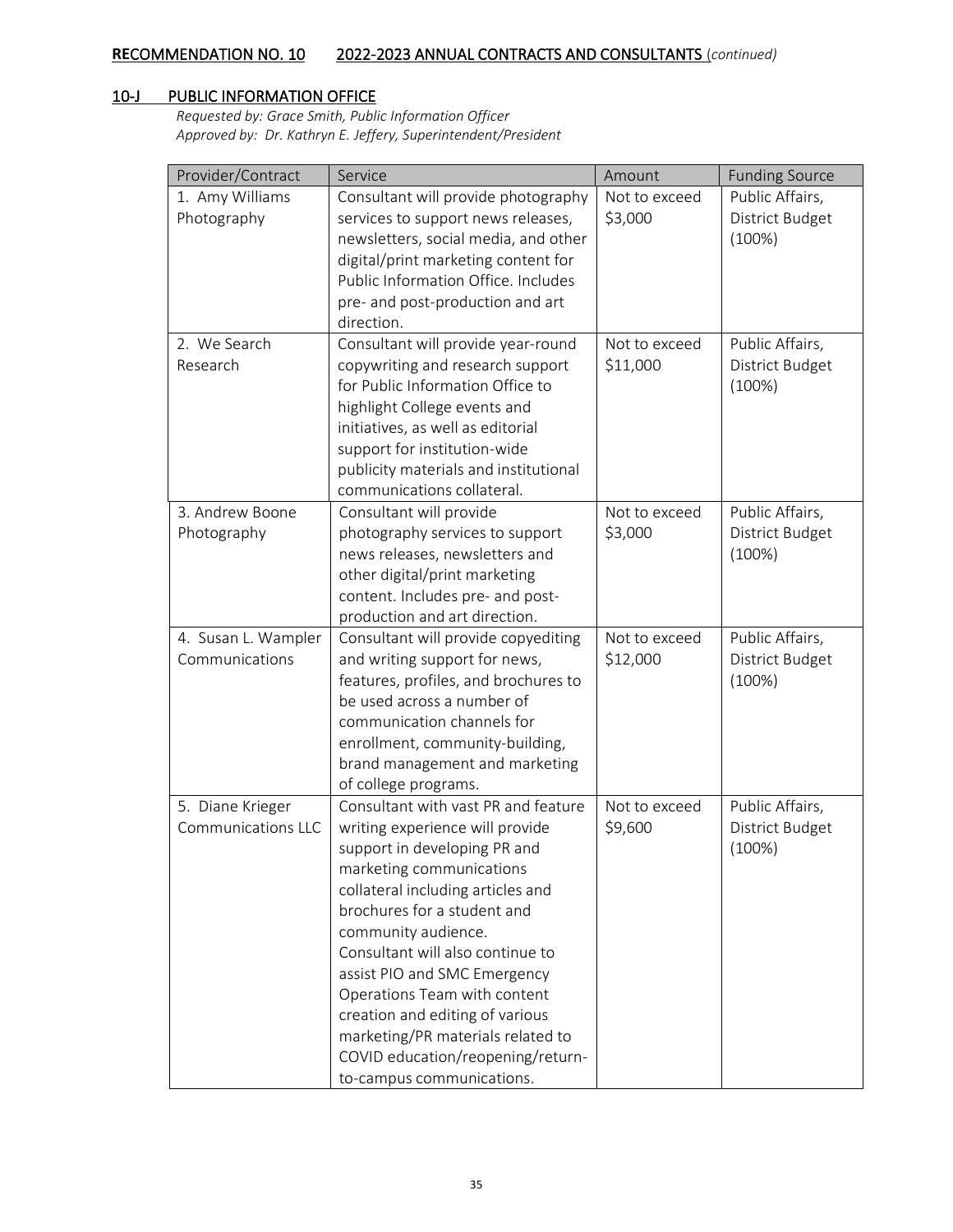# 10-J PUBLIC INFORMATION OFFICE *(continued)*

| Provider    | Term/Amount                                                                                                                                                                                                                                                                                                                                                    | Service                  |                                              |
|-------------|----------------------------------------------------------------------------------------------------------------------------------------------------------------------------------------------------------------------------------------------------------------------------------------------------------------------------------------------------------------|--------------------------|----------------------------------------------|
| 6. Cision   | Cision Media hosted database<br>and email distribution service<br>tool. Media Database North<br>America; influencer data;<br>editorial calendar; email<br>distribution; on concurrent user,<br>5 usernames. Cision Media will<br>also provide PR newswire<br>distribution services for (1)<br>nationwide-impact SMC story<br>and (1) state-local distribution. | Not to exceed<br>\$7,890 | Public Affairs,<br>District Budget<br>(100%) |
| 7. iContact | Email Marketing Services for<br>design and external mailing of<br>SMC in Focus, the College's bi-<br>monthly newsletter to members<br>of the community affiliated<br>boards and community support<br>groups. Services and features<br>include message creation,<br>strategic support, and analysis of<br>email campaigns.                                      | Not to exceed<br>\$3,576 | Public Affairs,<br>District Budget<br>(100%) |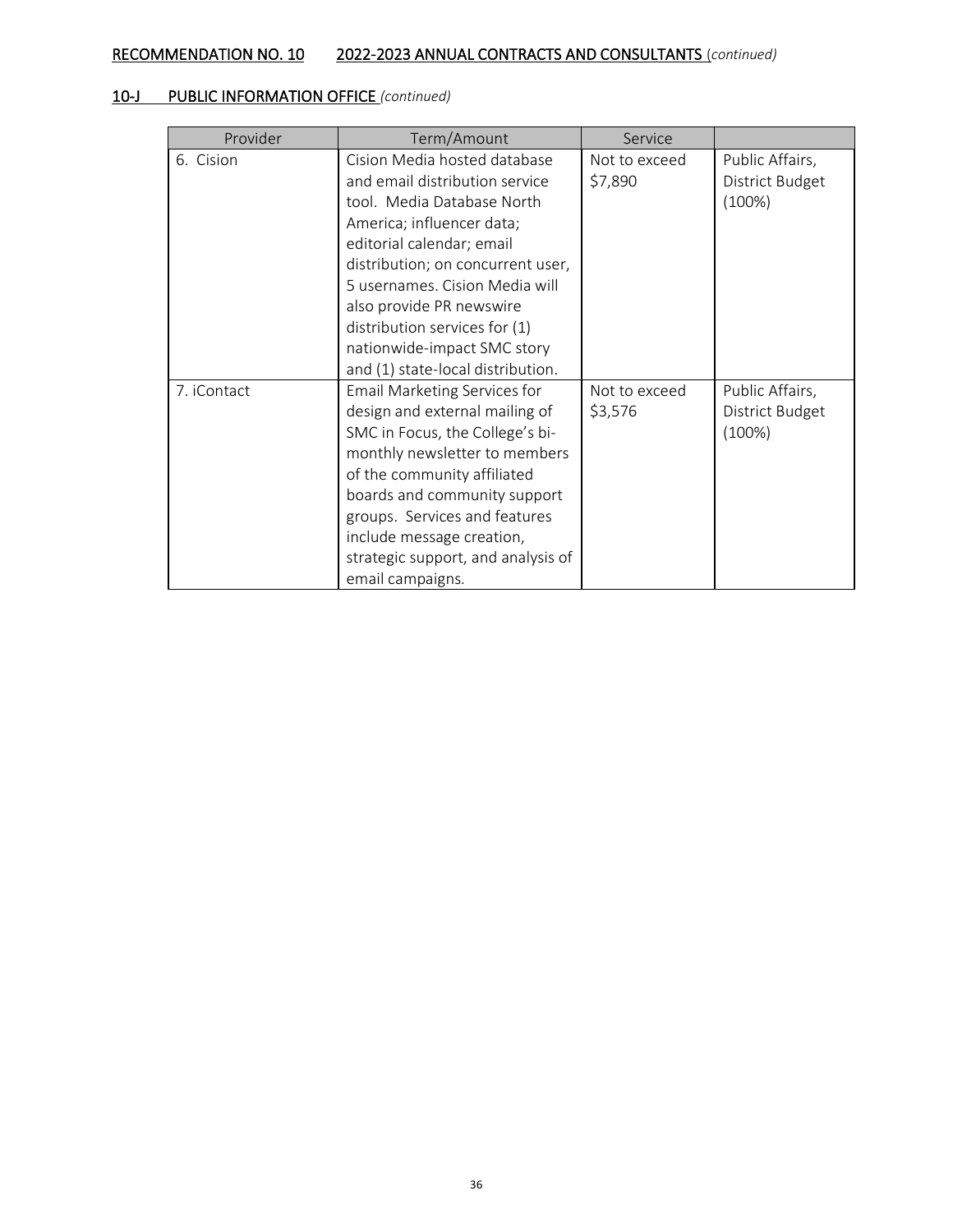#### 10-K PURCHASING

*Requested by: Nyla Cotton, Director, Procurement, Contracts and Logistics Kim Tran, Chief Director, Business Services Approved by: Christopher Bonvenuto, Vice-President, Business and Administration*

Public Contract Code 20118 gives the District the authority to purchase through another public agency bid. This is commonly referred to as piggybacking. The annual award of piggyback-allowed contracts bid through various state and local agencies allows SMC to purchase without advertising for bids, if it is determined it to be in the best interests of the district. The district is recommending participation in the following piggyback-allowed bids, as listed below during the 2022-2023 fiscal year. The bids are valid for the entire fiscal year with the exception of those notes with their respective expirations.

Educational & Institutional Cooperative Purchasing, Contract CNR-01362, with Airgas, to 09/30/24, for lab gases

Educational & Institutional Cooperative Purchasing, Contract CNR-01341, with B&H Photo Video, to 7/31/23, for audio visual supplies and equipment

Educational & Institutional Cooperative Purchasing, Contract CNR-01465, with Carrier Corp, to 06/30/23, for HVAC equipment, maintenance

Educational & Institutional Cooperative Purchasing, Contract CNR-01439, with CDWG, to 07/31/27 for computer equipment and hardware

Educational & Institutional Cooperative Purchasing, Contract CNR-01399, with Enterprise Fleet, to 12/31/26 for fleet vehicle leasing

Educational & Institutional Cooperative Purchasing, Contract CNR-01322, with Ferguson Supply, to 10/31/22 for plumbing supplies

Educational & Institutional Cooperative Purchasing, Contract CNR-01394, with PPG Paint, to 04/30/26, for paint, coatings, and architectural finishes

Educational & Institutional Cooperative Purchasing, Contract CNR-01392, with Pitney Bowes to 04/30/26, for postage meters, equipment, supplies, intelligent lockers

Educational & Institutional Cooperative Purchasing, Contract CNR-01400, with Sherwin Williams, to 07/31/26, for paint

Educational & Institutional Cooperative Purchasing, Contract CNR-01419, with Steris Corp, to 02/28/22, for science & health laboratory Supplies/equipment

Educational & Institutional Cooperative Purchasing, Contract CNR-01459, with Avantor (VWR & Wards Scientific), to 06/30/23, for general laboratory supplies

Educational & Institutional Cooperative Purchasing, Contract CNR-01366, with Xerox, to 01/31/24, for document management products and services

Foundation for California Community Colleges (FCCC), Agreement No. 00004215, with Biocept, Inc., to 01/21/23, for COVID-19 testing products/services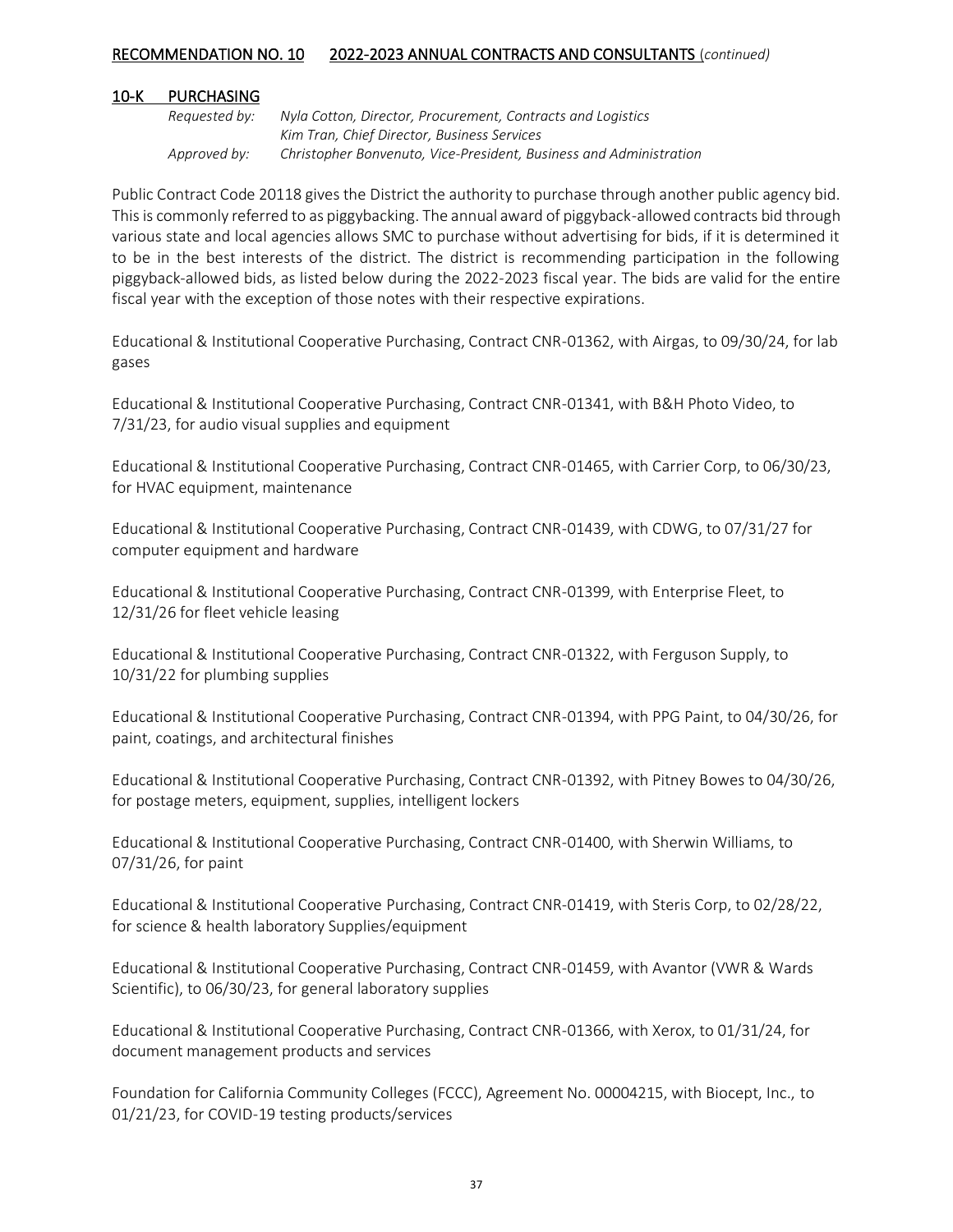#### 10-K PURCHASING *(continued)*

Foundation for California Community Colleges (FCCC), Enterprise Level Agreement with Computerland for Adobe 7/28/2022 and Microsoft licenses 5/22/2020

Foundation for California Community Colleges (FCCC), Contract CB-235-18, with Campus Logic, to 02/01/23, for Financial Aid Communication, Verification, and Tracking System

Foundation for California Community Colleges (FCCC), Contract 00004442, with CDWG, to 05/25/24, for IT products and services

Foundation for California Community Colleges (FCCC), Contract CB-259-18, with CED/All Phase Electric to 01/30/2023, for Lighting and Electrical Supplies

Foundation for California Community Colleges (FCCC), Contract CB-148-18, with Community Playthings to 08/31/2022, for childhood education furniture, fixtures, equipment

Foundation for California Community Colleges (FCCC), Contract CB-249-18, with Fastenal, to 06/30/23, for maintenance, repair, operations (MRO) products and services

Foundation for California Community Colleges (FCCC), Contract CB-248-18, with Grainger, to 06/30/23, for maintenance, repair, operations (MRO) products

Foundation for California Community Colleges (FCCC), Contract CB-266-18, with Haworth, to 08/31/22, for furniture and fixtures applications

Foundation for California Community Colleges (FCCC), Contract CB-144-18, with Haworth, to 08/31/22, for furniture and fixtures applications

Foundation for California Community Colleges (FCCC), Contract CB-265-18, with Krueger International (KI), to 08/31/22, for furniture and fixtures applications

Foundation for California Community Colleges (FCCC), Contract CB-145-18, with Krueger International (KI), to 08/31/22, for furniture and fixtures applications

Foundation for California Community Colleges (FCCC), Contract CB-252-18, with Lakeshore to 08/31/2022, for early childhood education furniture, fixtures, equipment

Foundation for California Community Colleges (FCCC), 0000-4526 with Office Depot to 06/30/24 for Office Supplies

Foundation for California Community Colleges (FCCC), Contract CB-146-18, with Platinum Visual, to 08/30/22, for furniture and fixtures applications

Foundation for California Community Colleges (FCCC), Contract 0000-3633 Powerflex Systems, to 05/31/23, for electric vehicle supply, equipment, products and services

Foundation for California Community Colleges (FCCC), Contract 0000-3962, with Shaw Contract Flooring to 10/31/23, for flooring and materials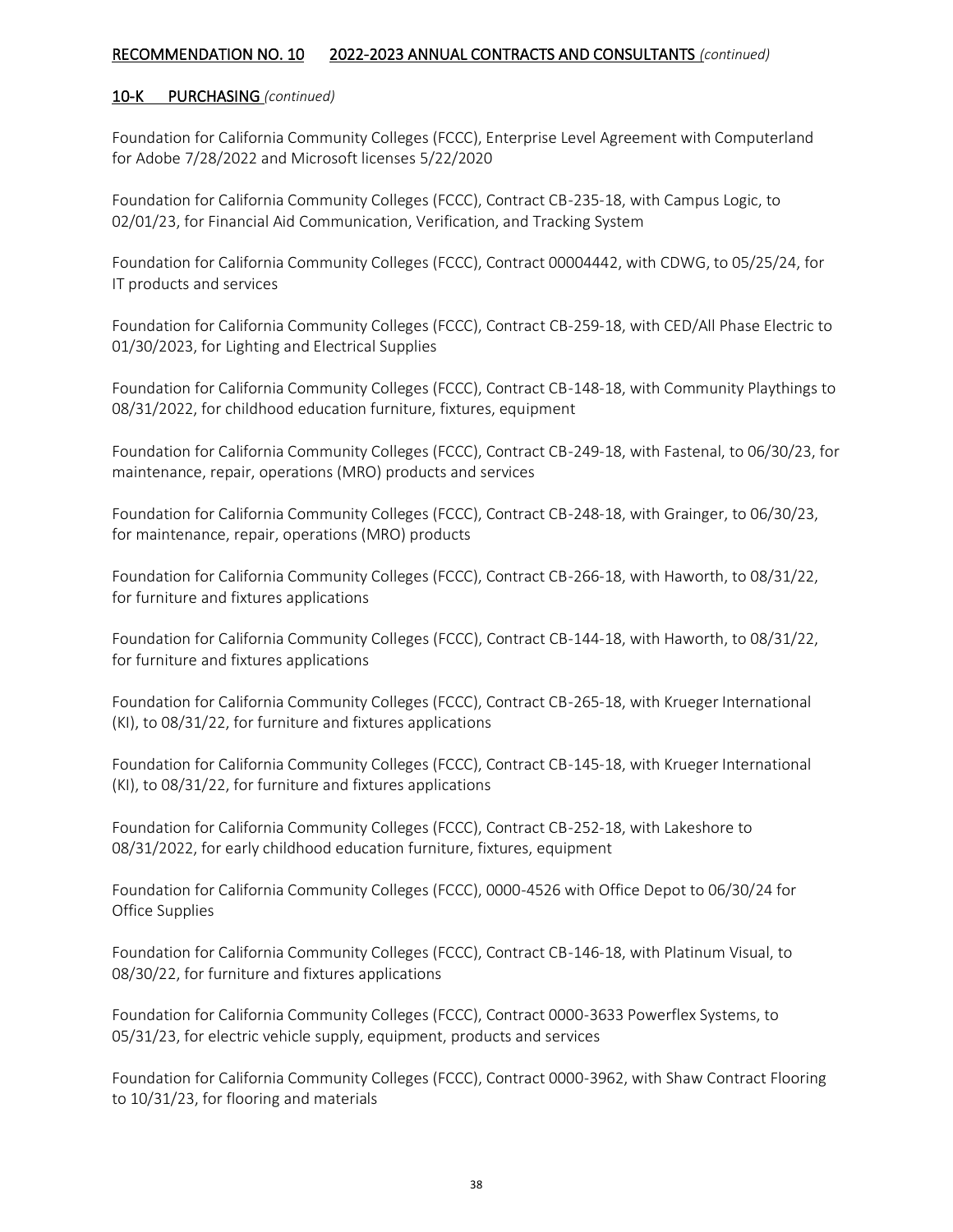#### 10-K PURCHASING *(continued)*

Foundation for California Community Colleges (FCCC), Contract CB-263-18, with Steelcase, to 08/31/22, for furniture and fixtures applications

Foundation for California Community Colleges (FCCC), Contract CB-155-18, with Steelcase, to 08/31/22, for furniture and fixtures applications

Fullerton Joint Union High School District Contract EC2021/22 #140, with Shade Structures Inc dba USA Shade and Fabric Structures, to 06/30/26, for DSA approved shade structures

Glendale Unified School District Contract P-13/1819, with Apple Inc., to 10/16/23, for Computer Equipment, Software, Peripherals and Service

NASPO VALUEPOINT Contract7-20-70-47-01, with Cisco Systems, Inc., to 09/30/24, for Data Communications Equipment (networking, routers, switches, security and network storage)

NASPO VALUEPOINT Contract MNWNC-108/7-15-70-34-003, with Dell Marketing LP, 07/31/22, for Computer Equipment, Peripherals and Related Services

NASPO VALUEPOINT Contract MA454, with FEDEX Corporate Services Inc, to 11/28/26, Small Package Delivery Services

NASPO VALUEPOINT Contract MA454, with General Logistics Systems (Golden State Overnight Delivery Services) to 11/28/26, Small Package Delivery Services

NASPO VALUEPOINT Contract MNWNC115/MNNVP134/7-15-70-34-002, with Hewlett Packard Enterprise, 07/31/22, for Computer Equipment, Peripherals and Related Services

NASPO VALUEPOINT Contract MNWNC115/MNNVP133/7-15-70-34-001, with HP Inc, 07/31/22, for Computer Equipment, Peripherals and Related Services

National Cooperative Purchasing Alliance (NCPA) Contract 11-32 with Discount School Supply to 08/31/22, for childhood education furniture, fixtures, equipment

National Cooperative Purchasing Alliance (NCPA) Contract 07-53 with Landscape Forms to 09/30/22, for furniture and fixtures applications

National Cooperative Purchasing Alliance (NCPA) Contract NCPA 02-27 with Waxie, to 04/30/24, for janitorial supplies

Omnia Partners/U.S. Communities for Region 4 ESC, Contract R160701, with BSN Sports/US Games, to 9/30/2023, for Athletic and Physical Education Supplies

Omnia Partners/U.S. Communities for the Prince William County Public Schools Virginia, Contract R-BB-19002 with Cintas, to 10/31/25, for Facilities Management Products and Solutions

Omnia Partners for the City of Kansas City, Contract EV2671 with Columbia, to 12/31/26 for Utility, Transportation and Golf Vehicles plus Related Accessories, Equipment, Parts and Services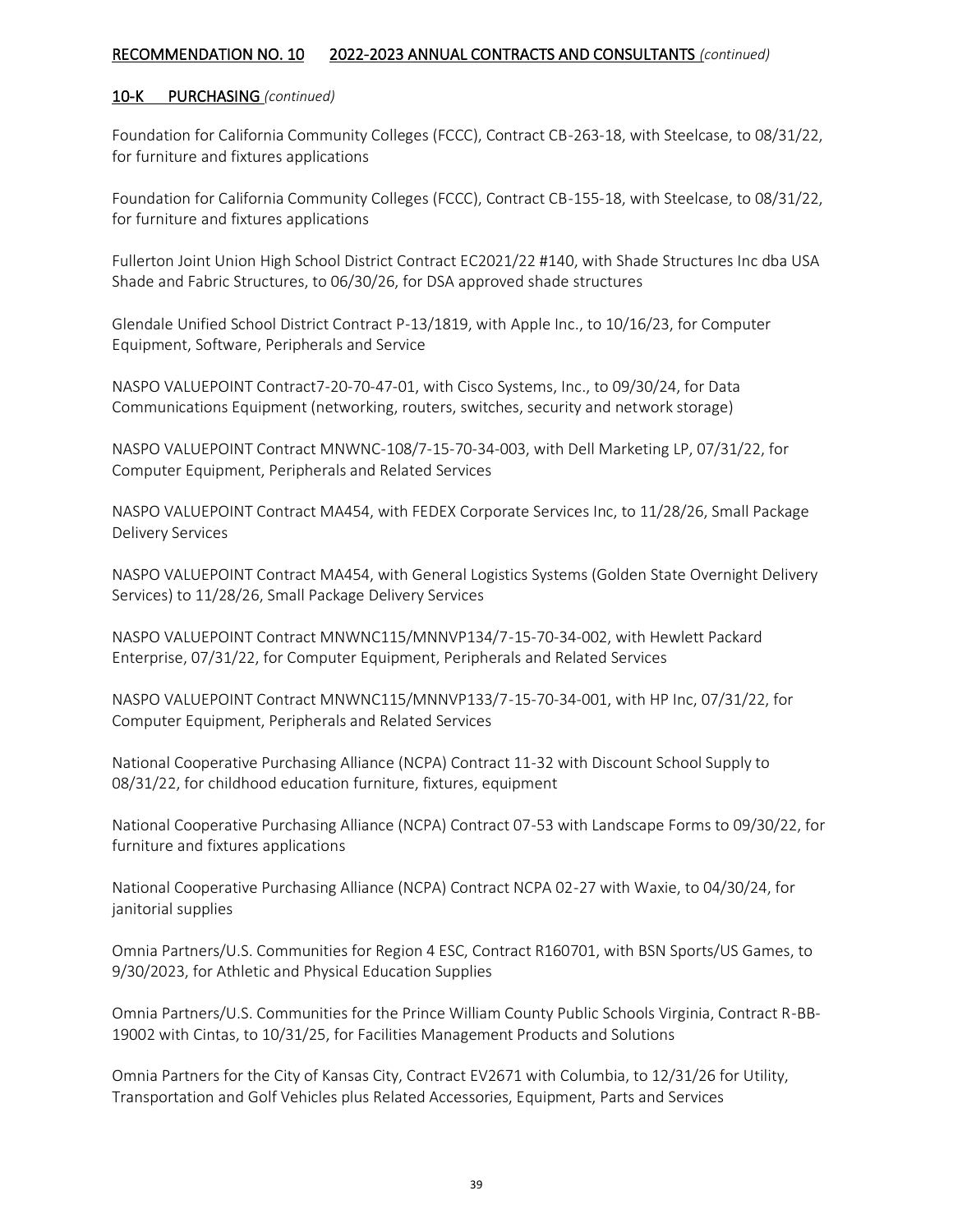#### 10-K PURCHASING *(continued)*

Omnia Partners/U.S. Communities for University of California Contract 2021002889, with Fisher Science through 06/30/25 for science and lab supplies

Omnia Partners/U.S. Communities for the County of Los Angeles, Contract EV2370, with Graybar Electric Company, Inc., to 01/31/23, for Electrical, Heating, Ventilation and Supplies

Omnia Partners/U.S. Communities for the County of Maricopa City Phoenix AZ, Contract 16154, with Home Depot Pro., to 12/31/26, for Maintenance and Hardware Supplies

Omnia Partners/U.S. Communities for Region 4 ESC, Contract R190503, with School Specialty, to 06/30/23 for education school supplies and furniture

Omnia Partners/U.S. Communities for Prince William County Public Schools Virginia, Contract R-TC-18004, with Virco, to 12/31/22, for furniture

Omnia Partners for Region 4 ESC, Contract R192008 with Wesco Distribution (Wesco/Anixter) to 03/31/25 for Maintenance Repair Operations supplies and Equipment

SOURCEWELL (NJPA) Contract 051017-CPI, with ChargePoint+, to 7/25/22, for Electric Vehicle Supply Equipment and Related Services.

SOURCEWELL (NJPA) Contract 061417-MML, with McKesson Medical, to 7/25/2022, for Health & Safety, Medical, Surgical, and First Aid Related Equipment, Supplies, Accessories & Service.

State of California DGS Cal EProcure Contract 7-20-99-42, with U.S. Bank, to 12/31/25, for commercial procurement card services

State of California (CMAS) Contract, Contract 4-09-71-0087A, with ALLSTEEL Inc., to 12/31/2023, for Office Furnishings Systems, seating, files and Architectural Interiors

State of California (CMAS) Contract 4-15-71-0145A with Arcadia Chair Co to 02/29/24 for furniture and fixtures applications

State of California (CMAS) Contract 4-06-78-0031A Field Turf USA to 08/07/26 for Synthetic Turf

State of California (CMAS) Contract 3-19-70-3483B ITSavvy to 09/04/23 for Router-Network, Storage Device Computer Laptop, CISCO Brand

State of California (CMAS) Contract 4-18-78-0053B with Lakeshore Learning Materials to 09/22/22, for childhood education furniture, fixtures, equipment

State of California (CMAS) Contract 3-22-01-1027, with SHI International, to 02/19/26, for Information Technology Goods and Services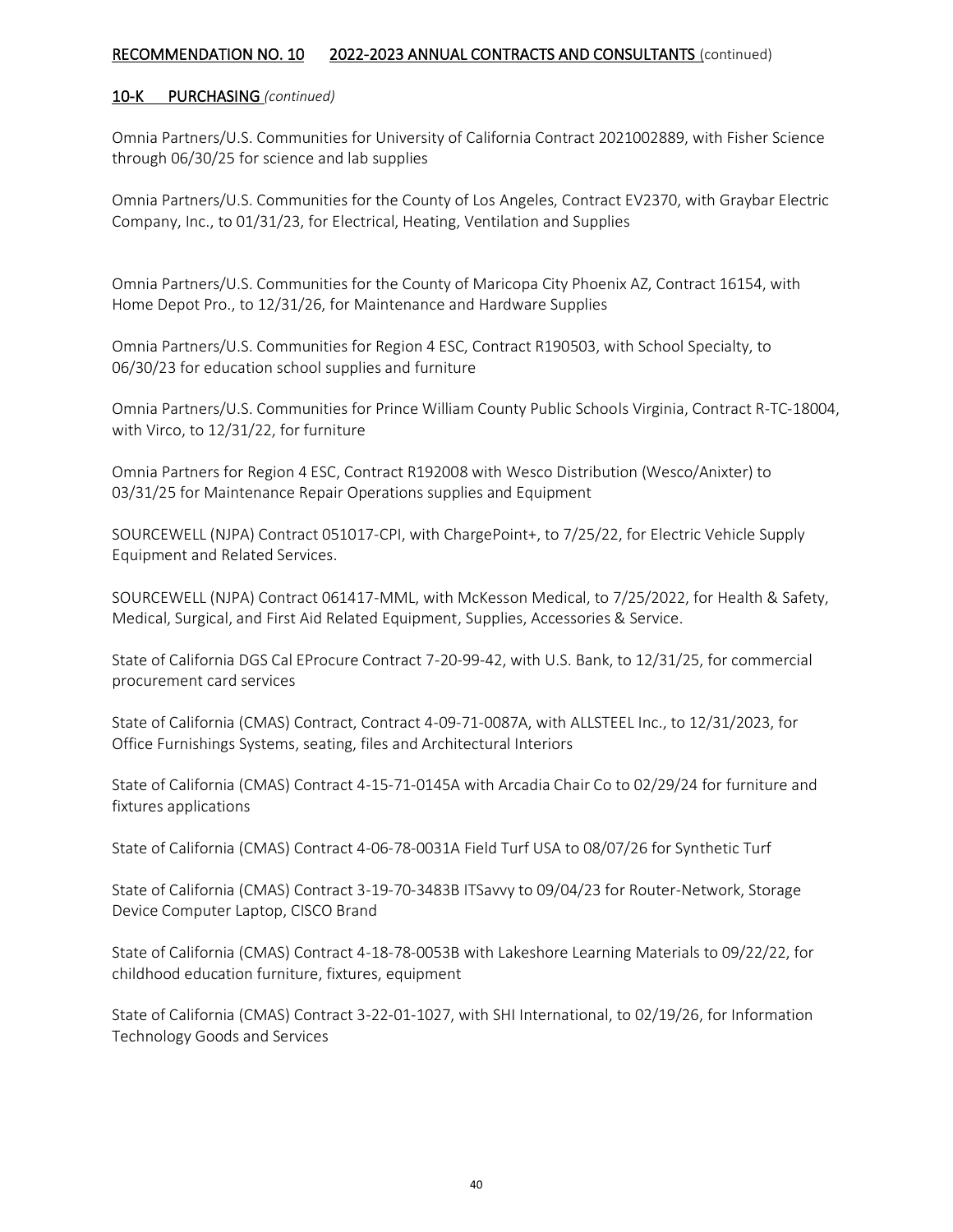#### 10-L RISK MANAGEMENT

*Requested by: Daniel Phillips, Director, Safety and Risk Management Approved by: Kim Tran, Chief Director, Business Services Christopher Bonvenuto, Vice-President, Business and Administration*

Funding Source: 2022-2023 Risk Management Budget

| Provider                                           | Service                                                                                                                                                                                                                             | Amount                     |
|----------------------------------------------------|-------------------------------------------------------------------------------------------------------------------------------------------------------------------------------------------------------------------------------------|----------------------------|
| 1. Keenan and<br>Associates                        | Property and Casualty Claims Administration<br>Services Agreement: Claims management<br>services for the District's self-insured<br>property and liability insurance program.                                                       | Not to exceed<br>\$100,000 |
| 2. Keenan and<br>Associates                        | To provide loss control services not included<br>in the PIPS Workers Compensation Program.                                                                                                                                          | Not to exceed \$56,100     |
| 3. Clean Harbors                                   | Provides hazardous waste management and<br>disposal services.                                                                                                                                                                       | Not to exceed<br>\$105,000 |
| 4. Student<br>Insurance<br>Agency                  | Accident and Injury Insurance Coverage for<br>Domestic Students and Student Athletes<br>Enrolled and attending regular scheduled<br>classes/ practices. Coverage includes:<br>Mandatory BASIC; Mandatory SCAT;<br>Mandatory STUCAT. | Not to Exceed<br>\$163,475 |
| 5. Brentview<br>Medical                            | Provides industrial injury medical services<br>for new claims and other medical<br>employment related services as needed.                                                                                                           | Not to exceed \$2,500      |
| 6. Midway<br>Industrial<br>Health Care<br>Services | Provides industrial injury medical services<br>for new claims and other medical<br>employment related services as needed.                                                                                                           | Not to exceed \$500        |
| 7. Ellis<br>Environmental                          | Provide hazardous materials testing,<br>abatement management, indoor air quality,<br>mold testing, chemical lab analysis                                                                                                            | Not to exceed \$10,000     |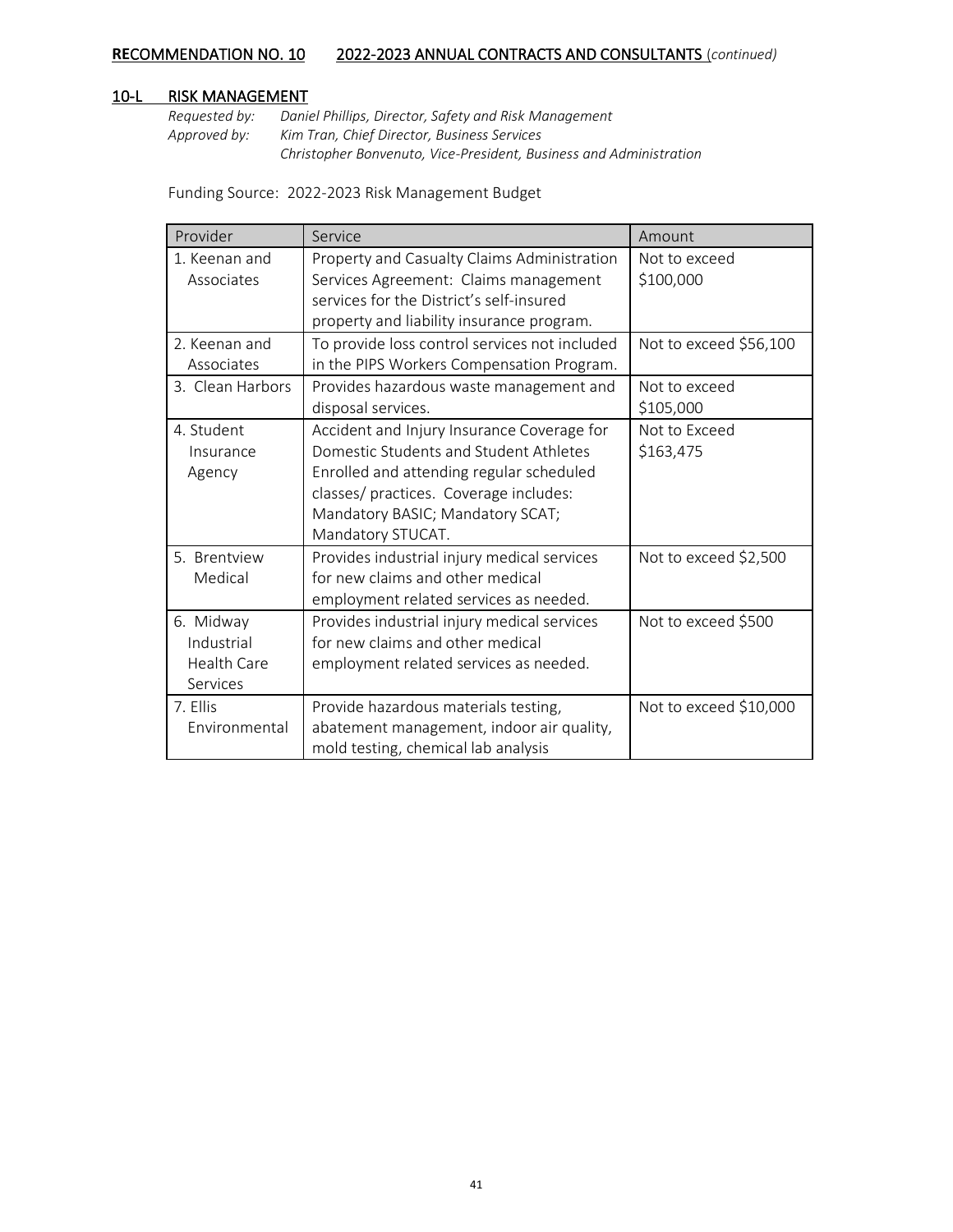## 10-M STUDENT AFFAIRS

| Requested by: | Johnnie Adams, Chief of Police                                   |
|---------------|------------------------------------------------------------------|
|               | Deydra Blye, Project Manager, Student Care Teams                 |
|               | Susan Fila, Interim Associate Dean, Student Health and Wellbeing |
|               | Denise Henninger, DSPS Manager                                   |
|               | Ferris Kawar, Project Manager, Sustainability                    |
|               | Nick Mata, Interim Dean, Special Programs                        |
|               | Janet Robinson, Interim Dean, Counseling                         |
|               | Thomas Bui, Interim Associate Dean, Student Life                 |
| Approved by:  | Michael Tuitasi, Vice-President, Student Affairs                 |

#### PROFESSIONAL SERVICES – OFFICE OF STUDENT LIFE

| Provider        | Service                          | Amount         | <b>Funding Source</b> |
|-----------------|----------------------------------|----------------|-----------------------|
| Bruce Bishop,   | Provide instruction and          | Not to exceed  | 2022-2023             |
| Parliamentarian | consultation on Robert's Rule of | \$2,700        | District Budget/      |
|                 | Order and Parliamentary          | (10% reduction | Office of Student     |
|                 | Procedures for the Associated    | from previous  | Life                  |
|                 | Students leaders.                | year)          |                       |

#### PROFESSIONAL SERVICES – CAMPUS POLICE

| Provider                 | Service                                                                                                  | Amount                     | <b>Funding Source</b>                                   |
|--------------------------|----------------------------------------------------------------------------------------------------------|----------------------------|---------------------------------------------------------|
| Axon Enterprises<br>Inc. | Provides body cameras and cloud<br>based video management<br>services. In Year 4 of a 5-year<br>contract | \$9,547                    | 2022-2023 District<br>Budget/Campus<br>Police           |
| 2.Sun Ridge Systems      | Annual Support Agreement (CAD,<br>RMS, JDIC)                                                             | Not to exceed:<br>\$13,000 | 2022-2023<br><b>District</b><br>Budget/Campus<br>Police |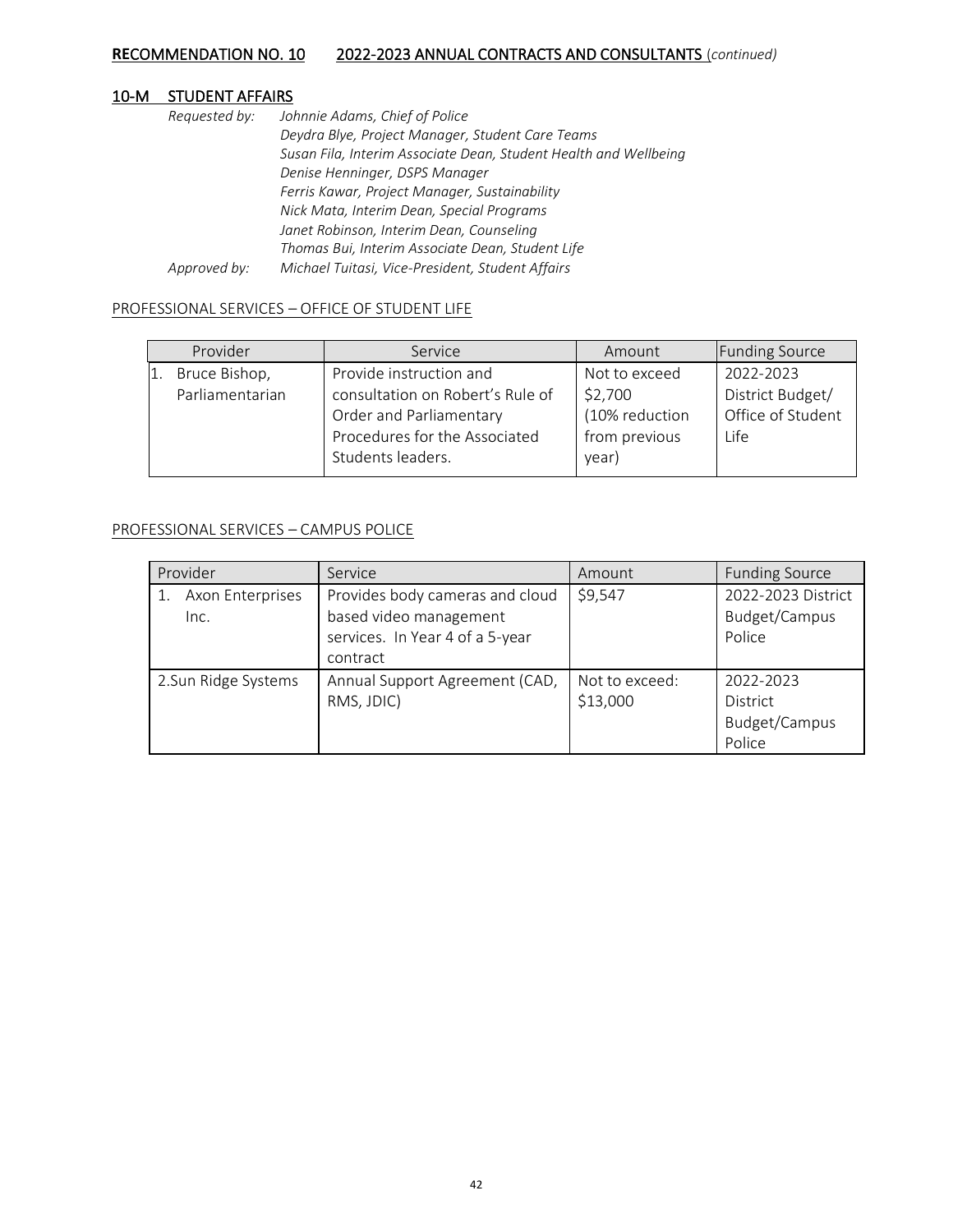### PROFESSIONAL SERVICES – CAREER SERVICES CENTER

| Provider                                    | Service                                                                                                                                                                                                                    | Amount  | <b>Funding Source</b>                                                      |
|---------------------------------------------|----------------------------------------------------------------------------------------------------------------------------------------------------------------------------------------------------------------------------|---------|----------------------------------------------------------------------------|
| 1. Bridges Transitions<br>Co. (Choices 360) | <b>Online Career Exploration</b><br>program. Helps students learn<br>about careers, education, income<br>and some self-assessment. Helps<br>students to both explore and plan<br>for future careers and college<br>majors. | \$2,000 | 2022-2023<br>District Budget/<br>Career Services<br>Center                 |
| College Central<br>2.<br><b>Network</b>     | Provide functionality to collect,<br>enter and approve job postings,<br>search resumes and refer them to<br>prospective employers, and to<br>generate reports about students,<br>alumni, employers and job<br>postings.    | \$1,216 | 2022-2023<br>District Budget/<br>Career Services<br>Center                 |
| GradLeaders<br>3.                           | Software that communicates<br>career opportunities to students;<br>Year #2 of a 3 year contract                                                                                                                            | \$7,250 | 2022-2023<br>District Budget/<br><b>Career Services</b><br>Center and SEAP |

#### PROFESSIONAL SERVICES-CRISIS PREVENTION TEAM

| Provider   | Service                                                                                                                             | Amount                    | <b>Funding Source</b>                                             |
|------------|-------------------------------------------------------------------------------------------------------------------------------------|---------------------------|-------------------------------------------------------------------|
| 1. Maxient | Annual Service Fee for conduct<br>management software used by<br>Student Judicial Affairs, Title IX,<br>and the Care and Prevention | Not to exceed:<br>\$9,500 | 2022-2023<br>District Budget/<br><b>Crisis Prevention</b><br>Team |
|            | Team                                                                                                                                |                           |                                                                   |

#### ONLINE ORIENTATION SOFTWARE SERVICES

| Provider       | Service                              | Amount        | <b>Funding Source</b> |
|----------------|--------------------------------------|---------------|-----------------------|
| 1. Comevo Inc. | Comevo provides SMC with an          | Not to exceed | 2022-2023             |
|                | Online Orientation platform. Our     | \$10,000      | SEAP                  |
|                | online orientation program a         |               | (Student Equity       |
|                | critical component of our            |               | and Achievement       |
|                | matriculation process for first-year |               | Program)              |
|                | students.                            |               |                       |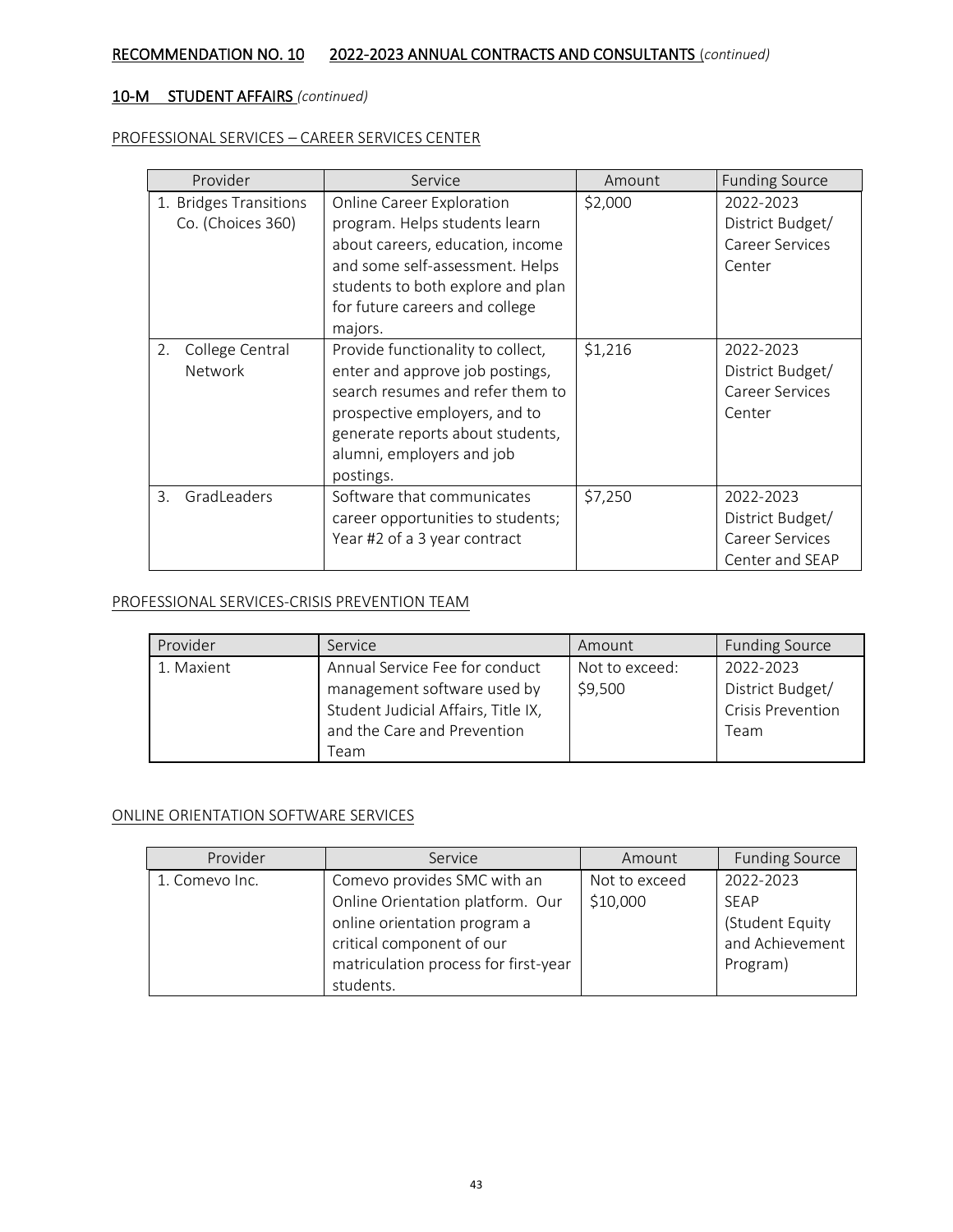### PROFESSIONAL SERVICES – STUDENT HEALTH SERVICES

|    | Provider               | Service                                                                                       | Amount         | <b>Funding Source</b> |
|----|------------------------|-----------------------------------------------------------------------------------------------|----------------|-----------------------|
| 1. | Didi Hirsch Mental     | This is a Memorandum of                                                                       | No cost to     | N/A                   |
|    | <b>Health Services</b> | Understanding (MOU) with Didi                                                                 | District       |                       |
|    |                        | Hirsch to provide educational                                                                 |                |                       |
|    |                        | information in the form of                                                                    |                |                       |
|    |                        | workshops at Santa Monica                                                                     |                |                       |
|    |                        | College. The Center for Wellness                                                              |                |                       |
|    |                        | and Wellbeing also refers students                                                            |                |                       |
|    |                        | for mental health treatment to Didi                                                           |                |                       |
|    |                        | Hirsch.                                                                                       |                |                       |
| 2. | Colors with            | This is a Memorandum of                                                                       | No cost to the | N/A                   |
|    | Antioch University     | Understanding (MOU) with Colors                                                               | District       |                       |
|    |                        | to provide therapeutic services to                                                            |                |                       |
|    |                        | Santa Monica College students in                                                              |                |                       |
|    |                        | the LGBTQ+ community. Services<br>are provided virtually and on                               |                |                       |
|    |                        | ground (post pandemic when                                                                    |                |                       |
|    |                        | allowable).                                                                                   |                |                       |
| 3. | Westside Family        | This is a Memorandum of                                                                       | No cost to     | N/A                   |
|    | <b>Health Center</b>   | Understanding (MOU) with                                                                      | District       |                       |
|    |                        | Westside Family Health Center to                                                              |                |                       |
|    |                        | provide comprehensive healthcare                                                              |                |                       |
|    |                        | services and educational                                                                      |                |                       |
|    |                        | information at Santa Monica                                                                   |                |                       |
|    |                        | College. The Health Center also                                                               |                |                       |
|    |                        | refers students in need of                                                                    |                |                       |
|    |                        | healthcare services on an ongoing                                                             |                |                       |
|    |                        | basis.                                                                                        |                |                       |
| 4. | Edelman Mental         | This is a Memorandum of                                                                       | No cost to the | N/A                   |
|    | Health Clinic          | Understanding (MOU) with                                                                      | District       |                       |
|    |                        | Edelman Mental Health Clinic to                                                               |                |                       |
|    |                        | provide therapeutic services to                                                               |                |                       |
|    |                        | Santa Monica College students who                                                             |                |                       |
|    |                        | are MediCal eligible and qualify for                                                          |                |                       |
|    |                        | services. Services are provided on                                                            |                |                       |
|    |                        | campus.                                                                                       |                |                       |
| 5. | Exceptional            | This is a Memorandum of                                                                       | No cost to     | N/A                   |
|    | Children               | Understanding (MOU) with ECF to                                                               | District       |                       |
|    | Foundation (ECF)       | provide therapeutic services to                                                               |                |                       |
|    |                        | Santa Monica College students who                                                             |                |                       |
|    |                        | are MediCal eligible and qualify for                                                          |                |                       |
|    |                        |                                                                                               |                |                       |
|    |                        |                                                                                               |                |                       |
|    |                        | services. Services are provided<br>virtually and on ground (post<br>pandemic when allowable). |                |                       |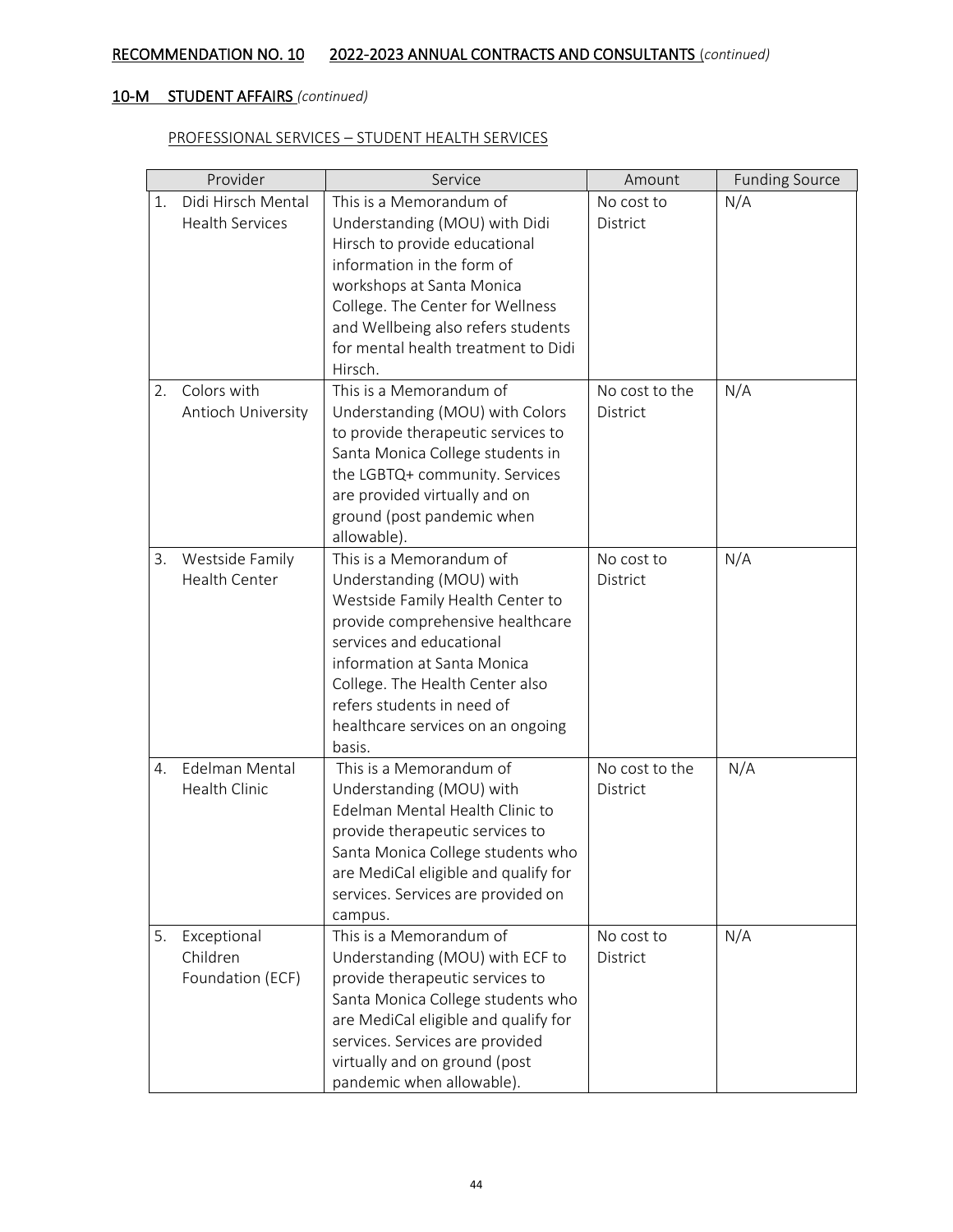### PROFESSIONAL SERVICES – STUDENT HEALTH SERVICES *(continued)*

|    | Provider           | Service                                                      | Amount         | <b>Funding Source</b> |
|----|--------------------|--------------------------------------------------------------|----------------|-----------------------|
| 6. | US Vets            | This is a Memorandum of                                      | No cost to     | N/A                   |
|    |                    | Understanding (MOU) with US                                  | District       |                       |
|    |                    | Vets to provide therapeutic                                  |                |                       |
|    |                    | services to Santa Monica College                             |                |                       |
|    |                    | student veterans. Services are                               |                |                       |
|    |                    | provided virtually and on ground                             |                |                       |
|    |                    | (post pandemic when allowable).                              |                |                       |
| 7. | Department of      | This is a Memorandum of                                      | No cost to the | N/A                   |
|    | Mental Health      | Understanding (MOU) with the                                 | District       |                       |
|    |                    | Department of Mental Health to                               |                |                       |
|    |                    | provide therapeutic services to                              |                |                       |
|    |                    | Santa Monica College student                                 |                |                       |
|    |                    | veterans. Services are provided                              |                |                       |
|    |                    | virtually and on ground (post                                |                |                       |
|    |                    | pandemic when allowable).                                    |                |                       |
| 8. | Family Services of | This is a Memorandum of                                      | No cost to the | N/A                   |
|    | Santa Monica       | Understanding (MOU) with FSSM                                | District       |                       |
|    | (FSSM)             | to provide therapeutic services to                           |                |                       |
|    |                    | Santa Monica College students in                             |                |                       |
|    |                    | the Pico Promise Program.                                    |                |                       |
|    |                    | Services are provided virtually                              |                |                       |
|    |                    | and on ground (post pandemic                                 |                |                       |
|    |                    | when allowable).                                             |                |                       |
| 9. | University of      | This is a Memorandum of                                      | No cost to the | N/A                   |
|    | Southern           | Understanding (MOU) with UCS's                               | District       |                       |
|    | California         | Telehealth program that provides                             |                |                       |
|    |                    | free confidential virtually therapy                          |                |                       |
|    |                    | for students. Services are                                   |                |                       |
|    |                    | provided virtually and on ground                             |                |                       |
|    |                    | for students (post pandemic                                  |                |                       |
|    |                    | when allowable).                                             |                |                       |
|    | 10. Safe Place for | This is a Memorandum of                                      | No cost to the | N/A                   |
|    | Youth              | Understanding (MOU) with Safe                                | District       |                       |
|    |                    | Place for Youth, who will assist                             |                |                       |
|    |                    | our students who are homeless or                             |                |                       |
|    |                    | at-risk of homelessness to apply                             |                |                       |
|    |                    | for housing. Services are provided                           |                |                       |
|    |                    | virtually and on ground (post                                |                |                       |
|    | 11. UCLA School of | pandemic when allowable).<br>This is a Memorandum of         | No cost to the | N/A                   |
|    | Social Work        | Understanding (MOU) with UCLA                                | District       |                       |
|    |                    |                                                              |                |                       |
|    |                    | School of Social Work to provide                             |                |                       |
|    |                    | social work internships for                                  |                |                       |
|    |                    | graduate students to work in                                 |                |                       |
|    |                    | Wellness services, as well as our<br>Crisis Prevention Team. |                |                       |
|    |                    |                                                              |                |                       |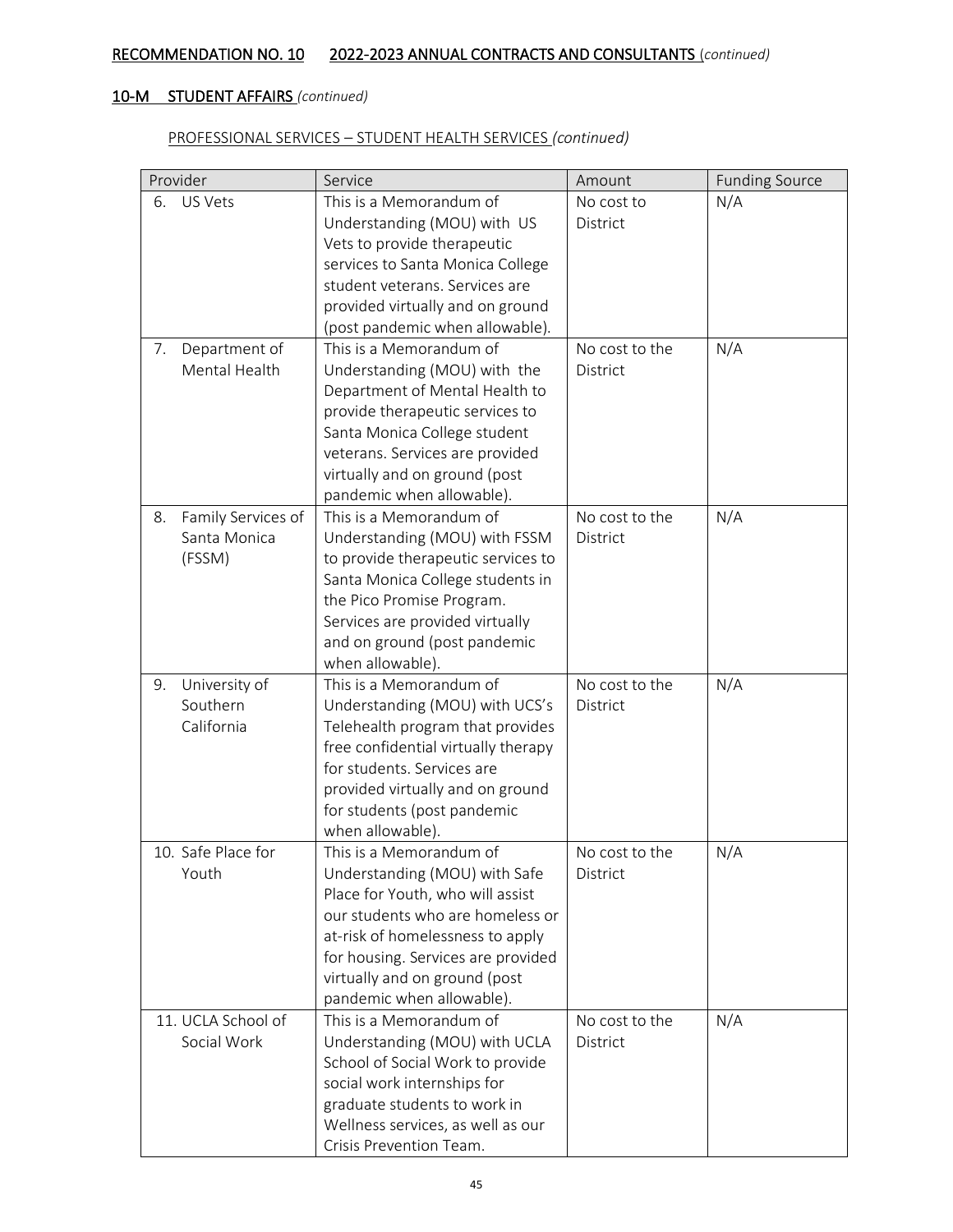### PROFESSIONAL SERVICES – STUDENT HEALTH SERVICES *(continued)*

| Provider                            | Service                                                        | Amount         | <b>Funding Source</b> |
|-------------------------------------|----------------------------------------------------------------|----------------|-----------------------|
| 12. Columbia                        | This is a Memorandum of                                        | No cost to the | N/A                   |
| University School                   | Understanding (MOU) with                                       | District       |                       |
| of Social Work                      | Columbia University School of                                  |                |                       |
|                                     | Social Work to provide social                                  |                |                       |
|                                     | work internships for graduate                                  |                |                       |
|                                     | students to work in Wellness                                   |                |                       |
|                                     | services, as well as our Crisis                                |                |                       |
|                                     | Prevention Team.                                               |                |                       |
| 13. USC School of                   | This is a Memorandum of                                        | No cost to the | N/A                   |
| Social Work                         | Understanding (MOU) with USC                                   | District       |                       |
|                                     | School of Social Work to provide                               |                |                       |
|                                     | social work internships for                                    |                |                       |
|                                     | graduate students to work in                                   |                |                       |
|                                     | Wellness services, as well as our                              |                |                       |
|                                     | Crisis Prevention Team.                                        |                |                       |
| 14. Cal State                       | This is a Memorandum of                                        | No cost to the | N/A                   |
| Dominguez Hills<br>School of Social | Understanding (MOU) with Cal                                   | District       |                       |
| Work                                | State Dominguez Hills School of                                |                |                       |
|                                     | Social Work to provide social<br>work internships for graduate |                |                       |
|                                     | students to work in Wellness                                   |                |                       |
|                                     | services, as well as our Crisis                                |                |                       |
|                                     | Prevention Team.                                               |                |                       |
| 15. Cal State LA School             | This is a Memorandum of                                        | No cost to the | N/A                   |
| of Social Work                      | Understanding (MOU) with Cal                                   | District       |                       |
|                                     | State LA School of Social Work to                              |                |                       |
|                                     | provide social work internships                                |                |                       |
|                                     | for graduate students to work in                               |                |                       |
|                                     | Wellness services, as well as our                              |                |                       |
|                                     | Crisis Prevention Team.                                        |                |                       |
| 16. Titanium                        | This is a contract with Titanium                               | Annual cost of | Funded by             |
|                                     | software to provide an electronic                              | \$2500         | <b>Student Health</b> |
|                                     | health record platform for                                     |                | Fees                  |
|                                     | documentation purposes in the                                  |                |                       |
|                                     | Center for Wellness an Wellbeing                               |                |                       |
|                                     | and Student Health Services                                    |                |                       |
| 17. Doctors of St.                  | This is a contract with Doctors of                             | Annual cost of | Funded by             |
| John's (formally                    | St. John's who act as SMC Health                               | \$35,000       | <b>Student Health</b> |
| Peak Medical                        | Services Medical Director, which                               |                | Fees                  |
| Group)                              | is required of all California                                  |                |                       |
|                                     | Community Colleges. Doctors are                                |                |                       |
|                                     | also available to come to Health                               |                |                       |
|                                     | Services to provide services on an                             |                |                       |
|                                     | as needed basis.                                               |                |                       |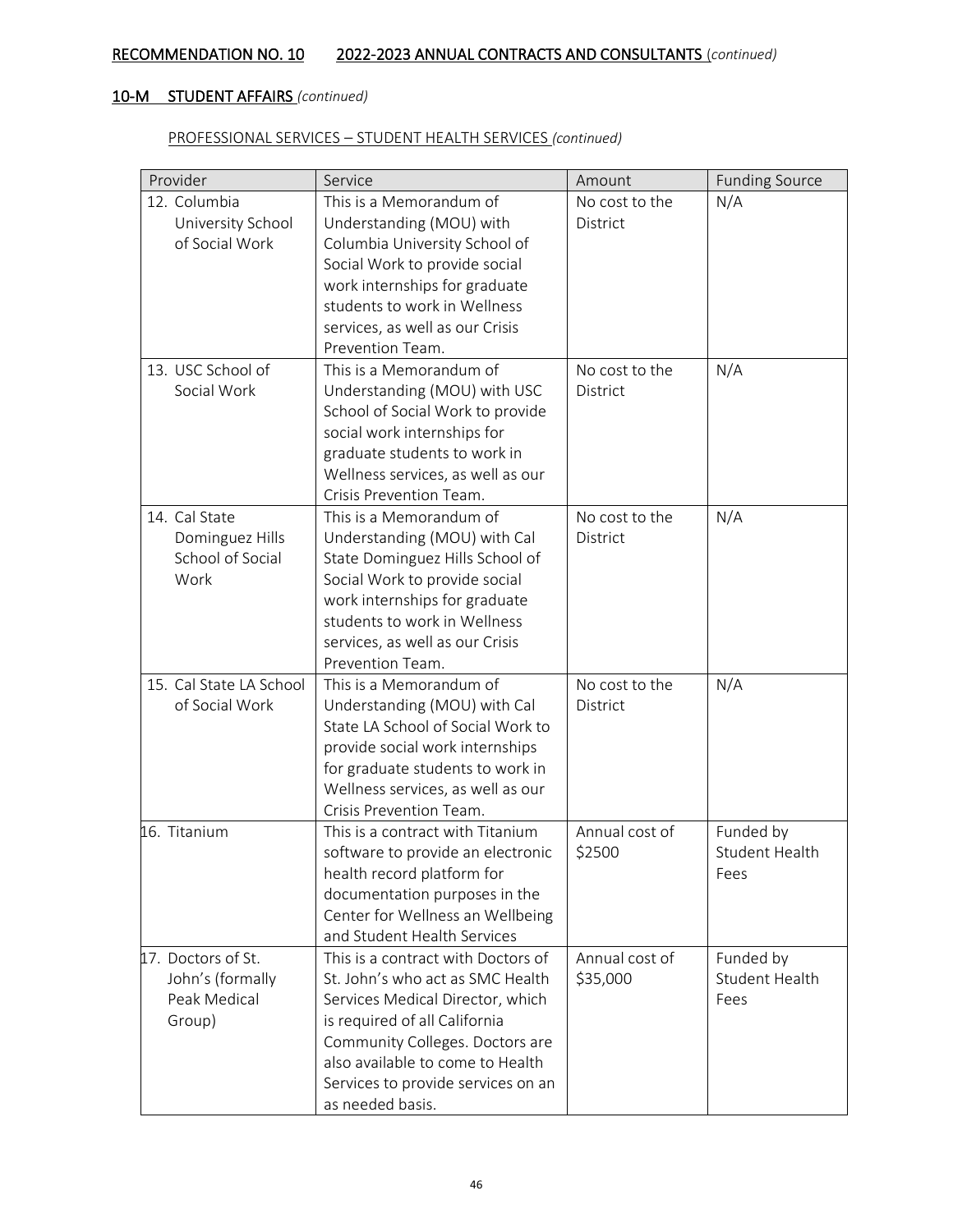### PROFESSIONAL SERVICES – CENTER FOR STUDENTS WITH DISABILITIES

| Provider                       | Service                                                                                                                                                                                                                                                                                                                         | Amount                                                                                                                                     | <b>Funding Source</b>                                             |
|--------------------------------|---------------------------------------------------------------------------------------------------------------------------------------------------------------------------------------------------------------------------------------------------------------------------------------------------------------------------------|--------------------------------------------------------------------------------------------------------------------------------------------|-------------------------------------------------------------------|
| 1.<br>Sign-Up<br>Interpreting  | The agency provides American Sign<br>Language Interpreting Services to<br>deaf/hard of hearing students for<br>equal access. The Center for Students<br>with Disabilities only has 2 full-time<br>staff interpreters and 1 part-time<br>interpreter so agency interpreters are<br>needed to fulfill accommodation<br>requests.  | \$130,000 per<br>year<br>Three (3) years<br>with two $(2)$<br>optional one (1)<br>year extensions<br>3.5% hourly rate<br>increase per year | 2022-2023<br><b>DSPS DHH</b><br>Allocation and<br>District Budget |
| 2. Quick Caption               | Provides real time captioning services<br>(CART) for students who are deaf or<br>hard of hearing in the classroom and<br>for campus activities. The agency also<br>provides transcripts for DHH<br>students.                                                                                                                    | \$109,000 per<br>year<br>Three (3) years<br>with two $(2)$<br>optional one (1)<br>year extensions<br>3.5% hourly rate<br>increase per year | 2022-2023<br><b>DSPS DHH</b><br>Allocation and<br>District Budget |
| Purple<br>3.<br>Communications | The agency provides American Sign<br>Language Interpreting Services to<br>deaf/hard of hearing students for<br>equal access. The Center for Students<br>with Disabilities only has 1 full-time<br>staff interpreter and 2 part-time<br>interpreters, so agency interpreters<br>are needed to fulfill accommodation<br>requests. | \$20,000 per year<br>Three (3) years<br>with two $(2)$<br>optional one (1)<br>year extensions<br>2% hourly rate<br>increase per year       | 2022-2023<br><b>DSPS DHH</b><br>Allocation and<br>District Budget |
| 4. Total Recall                | Provides real time captioning services<br>(CART) for students who are deaf or<br>hard of hearing in the classroom and<br>for campus activities. The agency also<br>provides transcripts for DHH<br>students.                                                                                                                    | \$50,000<br>per year<br>Three (3) years<br>with two (2)<br>optional one (1)<br>year extensions<br>2.0% hourly rate<br>increase per year    | 2022-2023<br><b>DSPS DHH</b><br>Allocation and<br>District Budget |